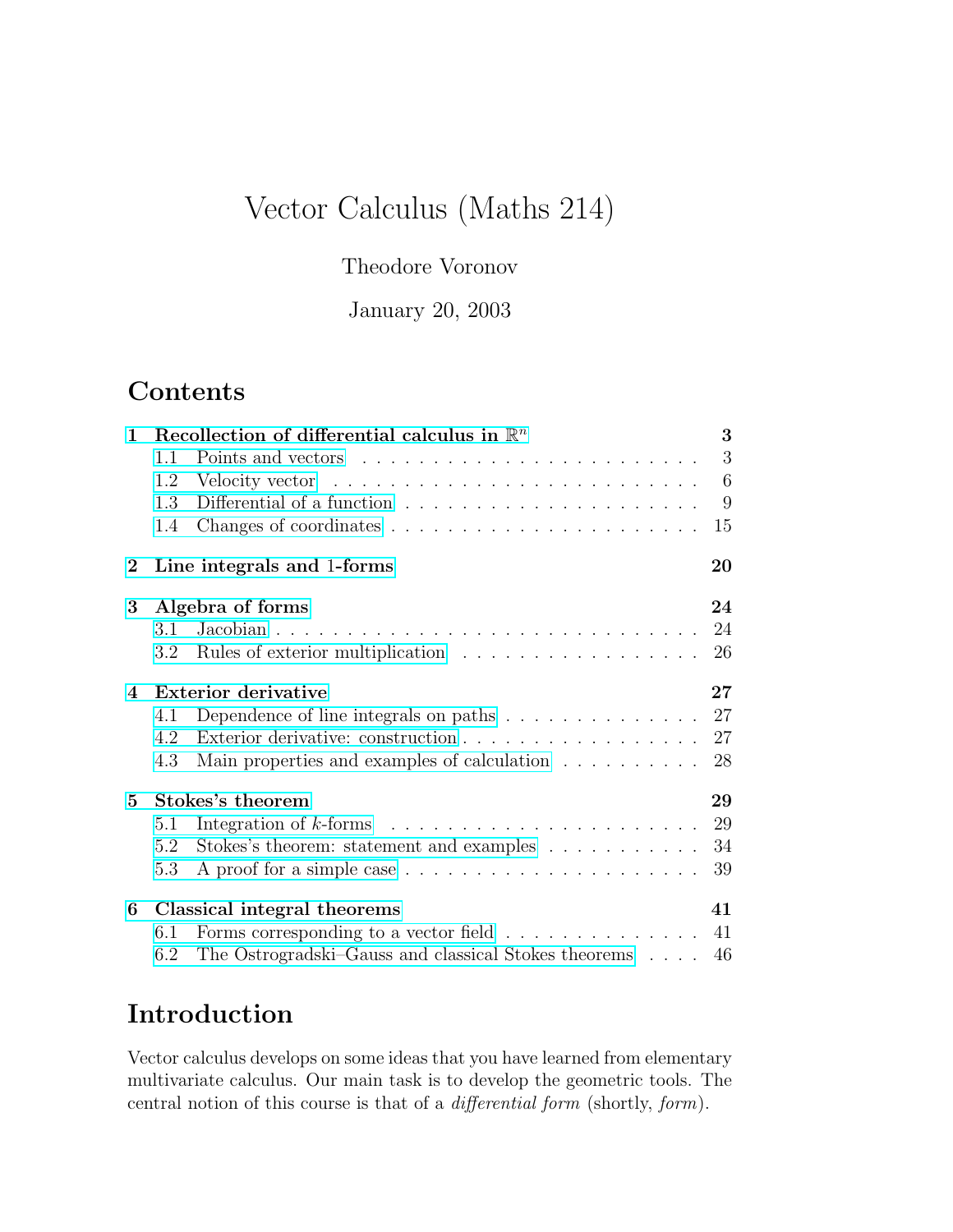#### Example 1. The expressions

$$
2dx + 5dy - dz
$$

and

$$
dxdy + e^x dy dz
$$

are examples of differential forms.

In fact, the former expression above is an example of what is called a "1-form", while the latter is an example of a "2-form". (You can guess what 1 and 2 stand for.)

You will learn the precise definition of a form pretty soon; meanwhile I will give some more examples in order to demonstrate that to a certain extent this object is already familiar.

**Example 2.** In the usual integral over a segment in  $\mathbb{R}$ , e.g.,

$$
\int_0^{2\pi} \sin x \, dx,
$$

the expression  $\sin x \, dx$  is a 1-form on  $[0, 2\pi]$  (or on  $\mathbb{R}$ ).

**Example 3.** The total differential of a function in  $\mathbb{R}^3$  (if you know what it is),

$$
df = \frac{\partial f}{\partial x} dx + \frac{\partial f}{\partial y} dy + \frac{\partial f}{\partial z} dz,
$$

is a 1-form in  $\mathbb{R}^3$ .

Example 4. When you integrate a function over a bounded domain in the plane:

$$
\int_D f(x,y) \, dx dy
$$

the expression under the integral,  $f(x, y) dx dy$ , is a 2-form in D.

We can conclude that a *form* is a linear combination of differentials or their products. Of course, we need to know the algebraic rules of handling these products. This will be discussed in due time.

When we will learn how to handle forms, this, in particular, will help us a lot with integrals.

The central statement about forms is the so-called 'general (or generalized) Stokes theorem'. You should be familiar with what turns out to be some of its instances: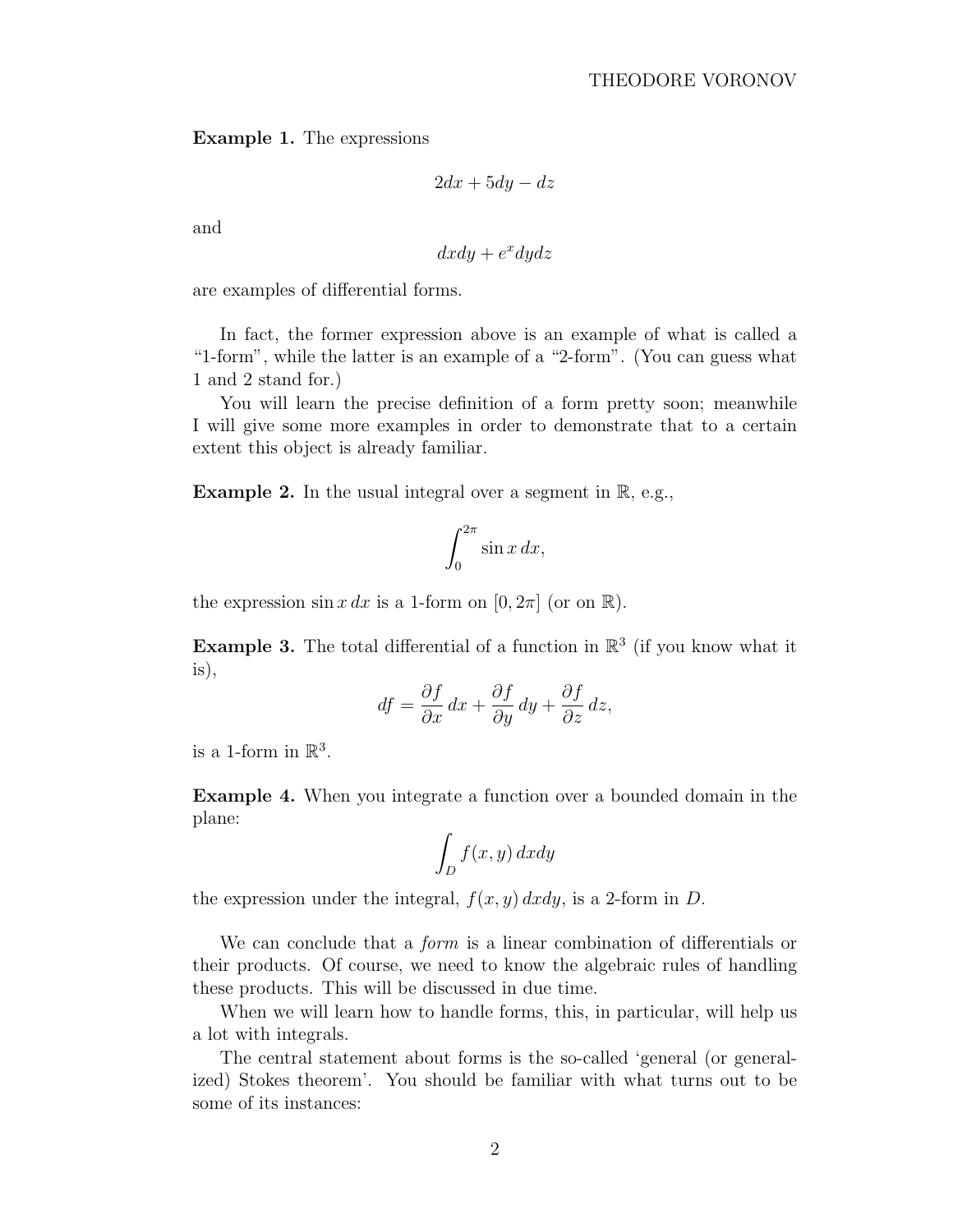<span id="page-2-0"></span>Example 5. In elementary multivariate calculus Green's formula in the plane is considered:

$$
\oint_C Pdx + Qdy = \iint_D \left(\frac{\partial Q}{\partial x} - \frac{\partial P}{\partial y}\right) dxdy,
$$

where D is a domain bounded by a contour C. (The symbol  $\oint$  is used for integrals over "closed contours".)

Example 6. The Newton–Leibniz formula or the "fundamental theorem of calculus":

$$
F(b) - F(a) = \int_a^b F'(x) \, dx.
$$

Here the boundary of a segment  $[a, b]$  consists of two points b, a. The difference  $F(b) - F(a)$  should be regarded as an "integral" over these points (taken with appropriate signs).

The generalized Stokes theorem embraces the two statements above as well as many others, which have various traditional names attached to them. It reads as follows:

#### Theorem.

$$
\oint_{\partial M} \omega = \int_M d\omega.
$$

Here  $\omega$  is a differential form, M is an "oriented manifold with boundary",  $d\omega$  is the "exterior differential" of  $\omega$ ,  $\partial M$  is the "boundary" of M. Or, rather, we shall consider a version of this theorem with M replaced by a so-called "chain" and  $\partial M$  replaced by the "boundary" of this chain.

Our task will be to make a precise meaning of these notions.

Remark. "Vector calculus" is the name for this course, firstly, because vectors play an important role in it, and, secondly, because of a tradition. In expositions that are now obsolete, the central place was occupied by vector fields in "space" (that is,  $\mathbb{R}^3$ ) or in the "plane" (that is,  $\mathbb{R}^2$ ). Approach based on forms clarifies and simplifies things enormously. It allows to generalize the calculus to arbitrary  $\mathbb{R}^n$  (and even further to general differentiable manifolds). The methods of the theory of differential forms nowadays are used almost everywhere in mathematics and its applications, in particular in physics and in engineering.

# 1 Recollection of differential calculus in  $\mathbb{R}^n$

### 1.1 Points and vectors

Let us recall that  $\mathbb{R}^n$  is the set of arrays of real numbers of length n:

$$
\mathbb{R}^{n} = \{ (x^{1}, x^{2}, \dots, x^{n}) \, | \, x^{i} \in \mathbb{R}, i = 1, \dots, n \}.
$$
 (1)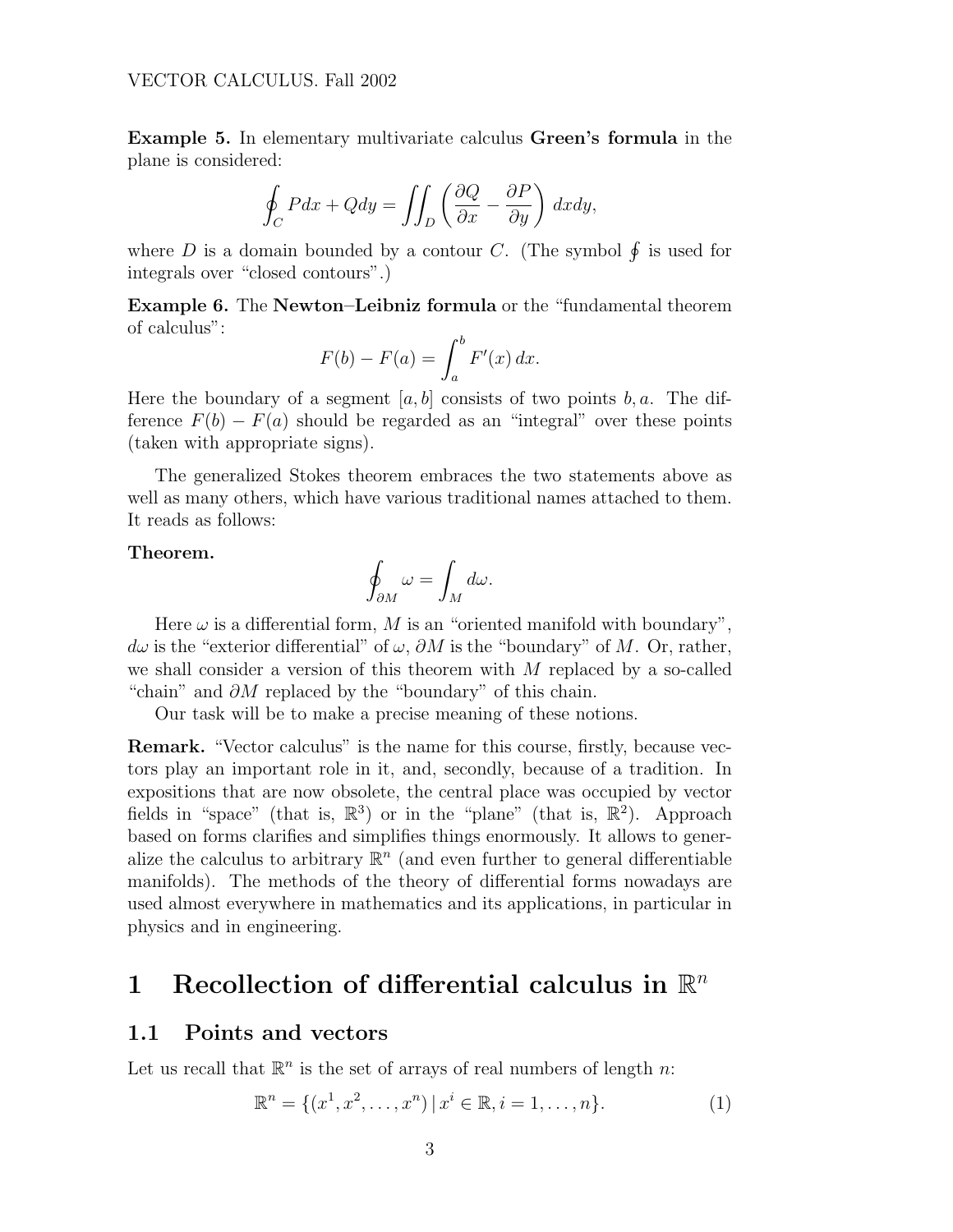Here the superscript  $i$  is not a power, but simply an index. We interpret the elements of  $\mathbb{R}^n$  as *points* of an "*n*-dimensional space". For points we use boldface letters (or the underscore, in hand-writing):  $\boldsymbol{x} = (x^1, x^2, \dots, x^n)$  or  $\underline{x} = (x^1, x^2, \dots, x^n)$ . The numbers  $x^i$  are called the *coordinates* of the point x. Of course, we can use letters other than  $x$ , e.g.,  $a$ ,  $b$  or  $y$ , to denote points. Sometimes we also use capital letters like  $A, B, C, \ldots, P, Q, \ldots$ . A lightface letter with an index (e.g.,  $y^i$ ) is a generic notation for a coordinate of the corresponding point.

Example 1.1.  $a = (2, 5, -3) \in \mathbb{R}^3$ ,  $x = (x, y, z, t) \in \mathbb{R}^4$ ,  $P = (1, -1) \in \mathbb{R}^2$ are points in  $\mathbb{R}^3$ ,  $\mathbb{R}^4$ ,  $\mathbb{R}^2$ , respectively. Here  $a^1 = 2$ ,  $a^2 = 5$ ,  $a^3 = -5$ ;  $x^1 = x$ ,  $x^2 = y, x^3 = z, x^4 = t; P^1 = 1, P^2 = -1.$  Notice that coordinates can be fixed numbers or variables.

In the examples,  $\mathbb{R}^n$  often will be  $\mathbb{R}^1$ ,  $\mathbb{R}^2$  or  $\mathbb{R}^3$  (maybe  $\mathbb{R}^4$ ), but our theory is good for any n. We shall often use the "standard" coordinates  $x, y, z$  in  $\mathbb{R}^3$  instead of  $x^1, x^2, x^3$ .

Elements on  $\mathbb{R}^n$  can also be interpreted as *vectors*. This you should know from linear algebra. Vectors can be added and multiplied by numbers. There is a distinguished vector "zero":  $\mathbf{0} = (0, \ldots, 0)$ .

**Example 1.2.** For  $a = (0, 1, 2)$  and  $b = (2, 3, -2)$  we have  $a+b = (0, 1, 2)+$  $(2, 3, -2) = (2, 4, 0)$ . Also,  $5\mathbf{a} = 5(0, 1, 2) = (5, 1, 10)$ .

All the expected properties are satisfied (e.g., the commutative and associative laws for the addition, the distributive law for the multiplication by numbers).

Vectors are also denoted by letters with an arrow:  $\vec{a} = (a^1, a^2, \dots, a^n) \in$  $\mathbb{R}^n$ . We refer to coordinates of vectors also as to their *components*.

For a time being the distinction of points and vectors is only mental. We want to introduce two operations involving points and vectors.

**Definition 1.1.** For a point x and a vector a (living in the same  $\mathbb{R}^n$ ), we define their sum, which is a point (by definition), as  $\mathbf{x} + \mathbf{a} := (x^1 +$  $a^1, x^2 + a^2, \ldots, x^n + a^n$ ). For two points x and y in  $\mathbb{R}^n$ , we define their difference as a vector (by definition), denoted either as  $y - x$  or  $\overrightarrow{xy}$ , and  $y - x = \overrightarrow{xy} := (y^1 - x^1, y^2 - x^2, \ldots, y^n - x^n).$ 

Example 1.3. Let  $A = (1, 2, 3), B = (-1, 0, 7).$  Then  $\overrightarrow{AB} = (-2, -2, 4).$ 

(From the viewpoint of arrays, the operations introduced above are no different from the addition or subtraction of vectors. The difference comes from our mental distinction of points and vectors.)

"Addition of points" or "multiplication of a point by a number" are not defined. Please note this.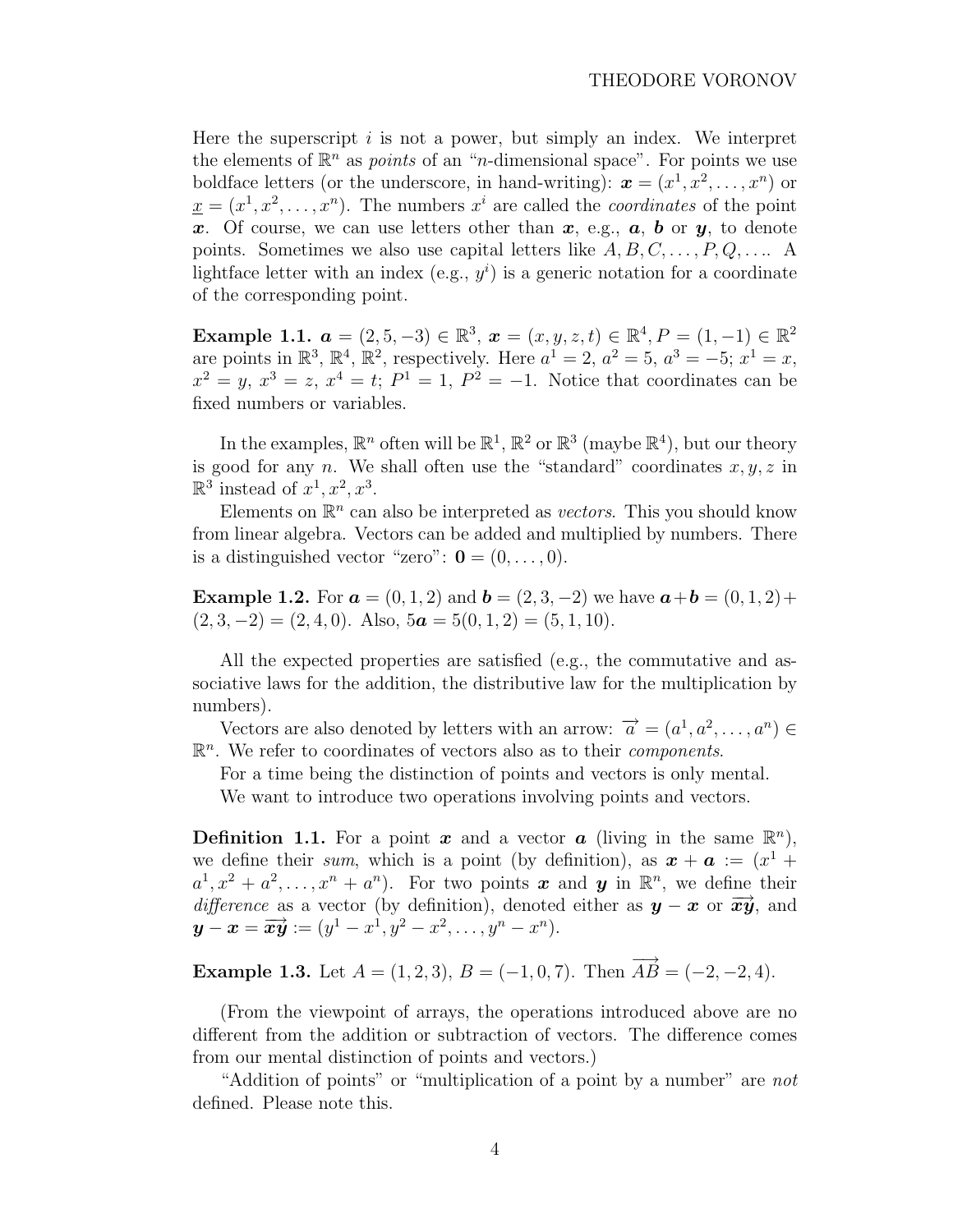#### <span id="page-4-0"></span>VECTOR CALCULUS. Fall 2002

Remark 1.1. Both points and vectors are represented by the same type of arrays in  $\mathbb{R}^n$ . Their distinction will become very important later.

The most important properties of the addition of a point and a vector, and of the subtraction of two points, are contained in the formulae

$$
\overrightarrow{AA} = \mathbf{0}, \quad \overrightarrow{AB} + \overrightarrow{BC} = \overrightarrow{AC}; \tag{2}
$$

if 
$$
P + \mathbf{a} = Q
$$
, then  $\mathbf{a} = \overrightarrow{PQ}$ . (3)

They reflect our intuitive understanding of vectors as "directed segments".

**Example 1.4.** Consider the point  $O = (0, \ldots, 0) \in \mathbb{R}^n$ . For an arbitrary vector r, the coordinates of the point  $x = O + r$  are equal to the respective coordinates of the vector  $\boldsymbol{r}: \boldsymbol{x} = (x^1, \ldots, x^n)$  and  $\boldsymbol{r} = (x^1, \ldots, x^n)$ .

The vector  $r$  such as in the example is called the *position vector* or the radius-vector of the point  $x$ . (Or, in greater detail: r is the radius-vector of  $x$  w.r.t. an origin O.) Points are frequently specified by their radiusvectors. This presupposes the choice of  $O$  as the "standard origin". (There is a temptation to identify points with their radius-vectors, which we will resist in view of the remark above.)

Let us summarize. We have considered  $\mathbb{R}^n$  and interpreted its elements in two ways: as points and as vectors. Hence we may say that we dealing with the two copies of  $\mathbb{R}^n$ :

$$
\mathbb{R}^n = \{\text{points}\}, \quad \mathbb{R}^n = \{\text{vectors}\}
$$

Operations with vectors: multiplication by a number, addition. Operations with points and vectors: adding a vector to a point (giving a point), subtracting two points (giving a vector).

 $\mathbb{R}^n$  treated in this way is called an *n*-dimensional affine space. (An "abstract" affine space is a pair of sets, the set of points and the set of vectors so that the operations as above are defined axiomatically.) Notice that vectors in an affine space are also known as "free vectors". Intuitively, they are not fixed at points and "float freely" in space. Later, with the introduction of so-called curvilinear coordinates, we will see the necessity of "fixing" vectors.

From  $\mathbb{R}^n$  considered as an affine space we can proceed in two opposite directions:

 $\mathbb{R}^n$  as a Euclidean space  $\Leftarrow$   $\mathbb{R}^n$  as an affine space  $\Rightarrow$   $\mathbb{R}^n$  as a manifold

What does it mean? Going to the left means introducing some extra structure which will make the geometry richer. Going to the right means forgetting about part of the affine structure; going further in this direction will lead us to the so-called "smooth (or differentiable) manifolds".

The theory of differential forms does not require any extra geometry. So our natural direction is to the right. The Euclidean structure, however, is useful for examples and applications. So let us say a few words about it: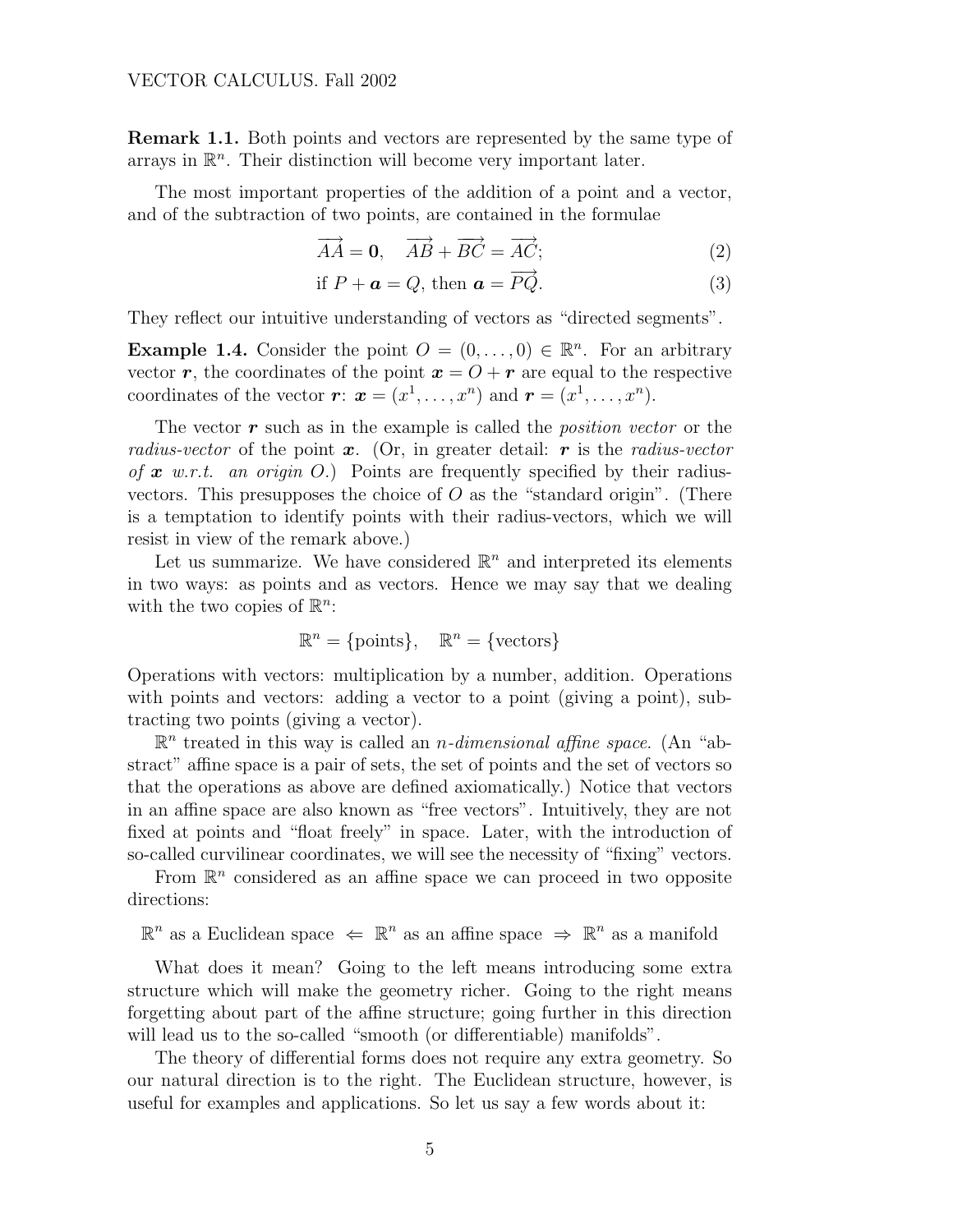<span id="page-5-0"></span>**Remark 1.2.** Euclidean geometry. In  $\mathbb{R}^n$  considered as an affine space we can already do a good deal of geometry. For example, we can consider lines and planes, and quadric surfaces like an ellipsoid. However, we cannot discuss such things as "lengths", "angles" or "areas" and "volumes". To be able to do so, we have to introduce some more definitions, making  $\mathbb{R}^n$  a *Euclidean* space. Namely, we define the *length* of a vector  $\mathbf{a} = (a^1, \dots, a^n)$  to be

$$
|\mathbf{a}| := \sqrt{(a^1)^2 + \ldots + (a^n)^2}.
$$
 (4)

After that we can also define distances between points as follows:

$$
d(A, B) := |\overrightarrow{AB}|. \tag{5}
$$

One can check that the distance so defined possesses natural properties that we expect: is it always non-negative and equals zero only for coinciding points; the distance from A to B is the same as that from B to A (symmetry); also, for three points, A, B and C, we have  $d(A, B) \leq d(A, C) + d(C, B)$  (the "triangle inequality"). To define angles, we first introduce the scalar product of two vectors

$$
(\mathbf{a}, \mathbf{b}) := a^1 b^1 + \ldots + a^n b^n. \tag{6}
$$

Thus  $|\boldsymbol{a}| =$ p  $(a, a)$ . The scalar product is also denoted by a dot:  $a \cdot b =$  $(a, b)$ , and hence is often referred to as the "dot product". Now, for nonzero vectors we define the angle between them by the equality

$$
\cos \alpha := \frac{(\mathbf{a}, \mathbf{b})}{|\mathbf{a}||\mathbf{b}|}.\tag{7}
$$

The angle itself is defined up to an integral multiple of  $2\pi$ . For this definition to be consistent we have to ensure that the r.h.s. of (7) does not exceed 1 by the absolute value. This follows from the inequality

$$
(\mathbf{a},\mathbf{b})^2 \leqslant |\mathbf{a}|^2 |\mathbf{b}|^2 \tag{8}
$$

known as the Cauchy–Bunyakovsky–Schwarz inequality (various combinations of these three names are applied in different books). One of the ways of proving (8) is to consider the scalar square of the linear combination  $a + tb$ , where  $t \in \mathbb{R}$ . As  $(a + tb, a + tb) \geq 0$  is a quadratic polynomial in t which is never negative, its discriminant must be less or equal zero. Writing this explicitly yields (8) (check!). The triangle inequality for distances also follows from the inequality (8).

### 1.2 Velocity vector

The most important example of vectors for us is their occurrence as velocity vectors of parametrized curves. Consider a map  $t \mapsto x(t)$  from an open interval of the real line to  $\mathbb{R}^n$ . Such map is called a *parametrized curve* or a path. We will often omit the word "parametrized".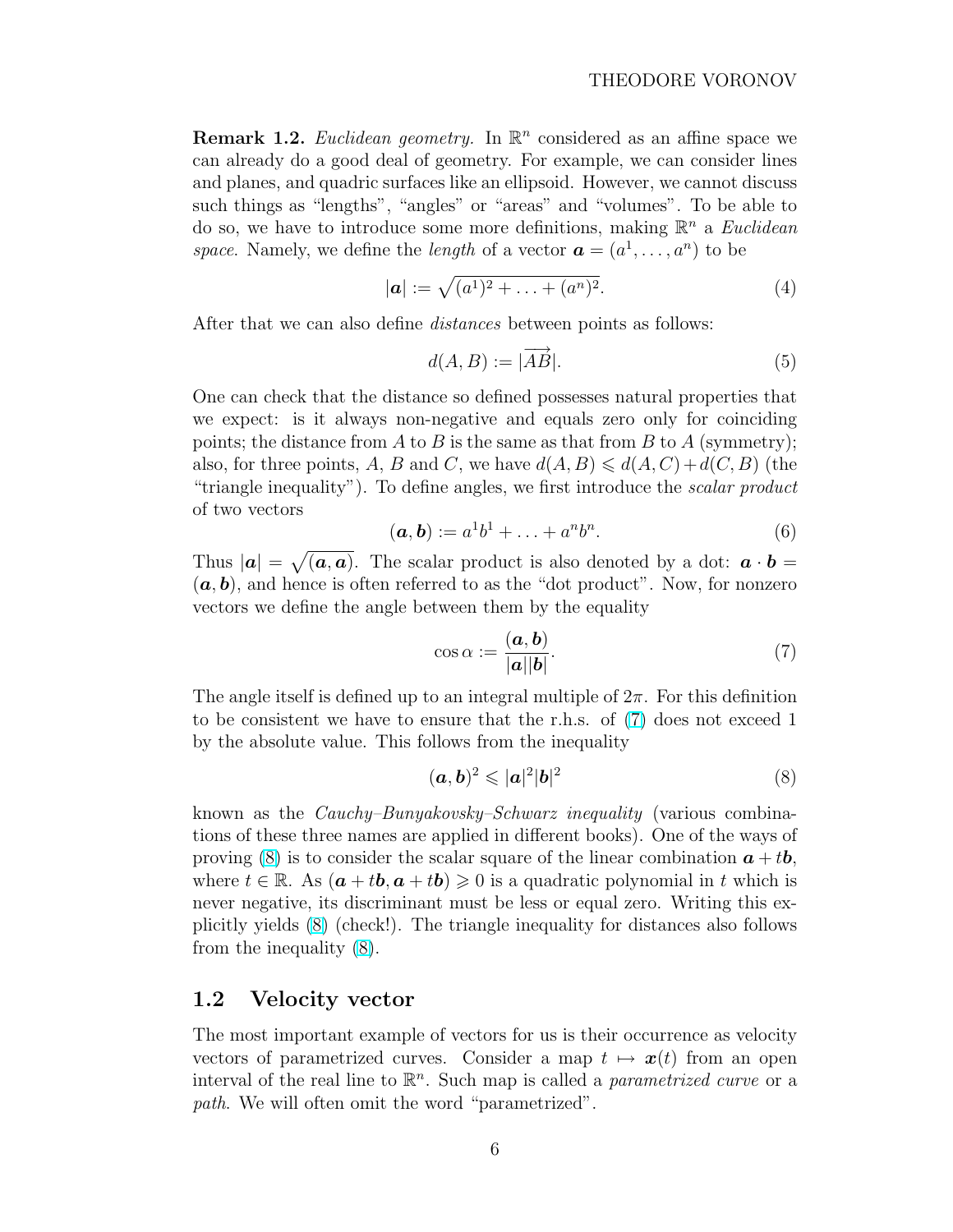<span id="page-6-0"></span>Remark 1.3. There is another meaning of the word "curve" when it is used for a set of points line a straight line or a circle. A parametrized curve is a map, not a set of points. One can visualize it as a set of points given by its image *plus* a law according to which this set is travelled along in "time".

**Example 1.5.** A straight line l in  $\mathbb{R}^n$  can be specified by a point on l line and a nonzero vector in the direction of  $l$ . Hence we can make it into a parametrized curve by introducing the equation

$$
\boldsymbol{x}(t) = \boldsymbol{x}_0 + t\boldsymbol{v}.
$$

In the coordinates we have  $x^i = x_0^i + tv^i$ . Here t runs over  $\mathbb R$  (infinite interval) if we want to obtain the whole line, not just a segment.

**Example 1.6.** A straight line in  $\mathbb{R}^3$  in the direction of the vector  $\mathbf{v} = (1,0,2)$ through the point  $\mathbf{x}_0 = (1, 1, 1)$ :

$$
\bm{x}(t) = (1, 1, 1) + t(1, 0, 2)
$$

or

$$
x = 1 + t
$$
  

$$
y = 1
$$
  

$$
z = 1 + 2t.
$$

**Example 1.7.** The graph of the function  $y = x^2$  (a parabola in  $\mathbb{R}^2$ ) can be made a parametrized curve by introducing a parameter  $t$  as

$$
x = t
$$
  

$$
y = t^2.
$$

Example 1.8. The following parametrized curve:

$$
x = \cos t
$$
  

$$
y = \sin t,
$$

where  $t \in \mathbb{R}$ , describes a unit circle with center at the origin, which we go around infinitely many times (with constant speed) if  $t \in \mathbb{R}$ . If we specify some interval  $(a, b) \subset [0, 2\pi]$ , then we obtain just an arc of the circle.

**Definition 1.2.** The velocity vector (or, shortly, the velocity) of a curve  $\mathbf{x}(t)$ is the vector denoted  $\dot{x}(t)$  or  $dx/dt$ , where

$$
\dot{\boldsymbol{x}}(t) = \frac{d\boldsymbol{x}}{dt} := \lim_{h \to 0} \frac{\boldsymbol{x}(t+h) - \boldsymbol{x}(t)}{h} \,. \tag{9}
$$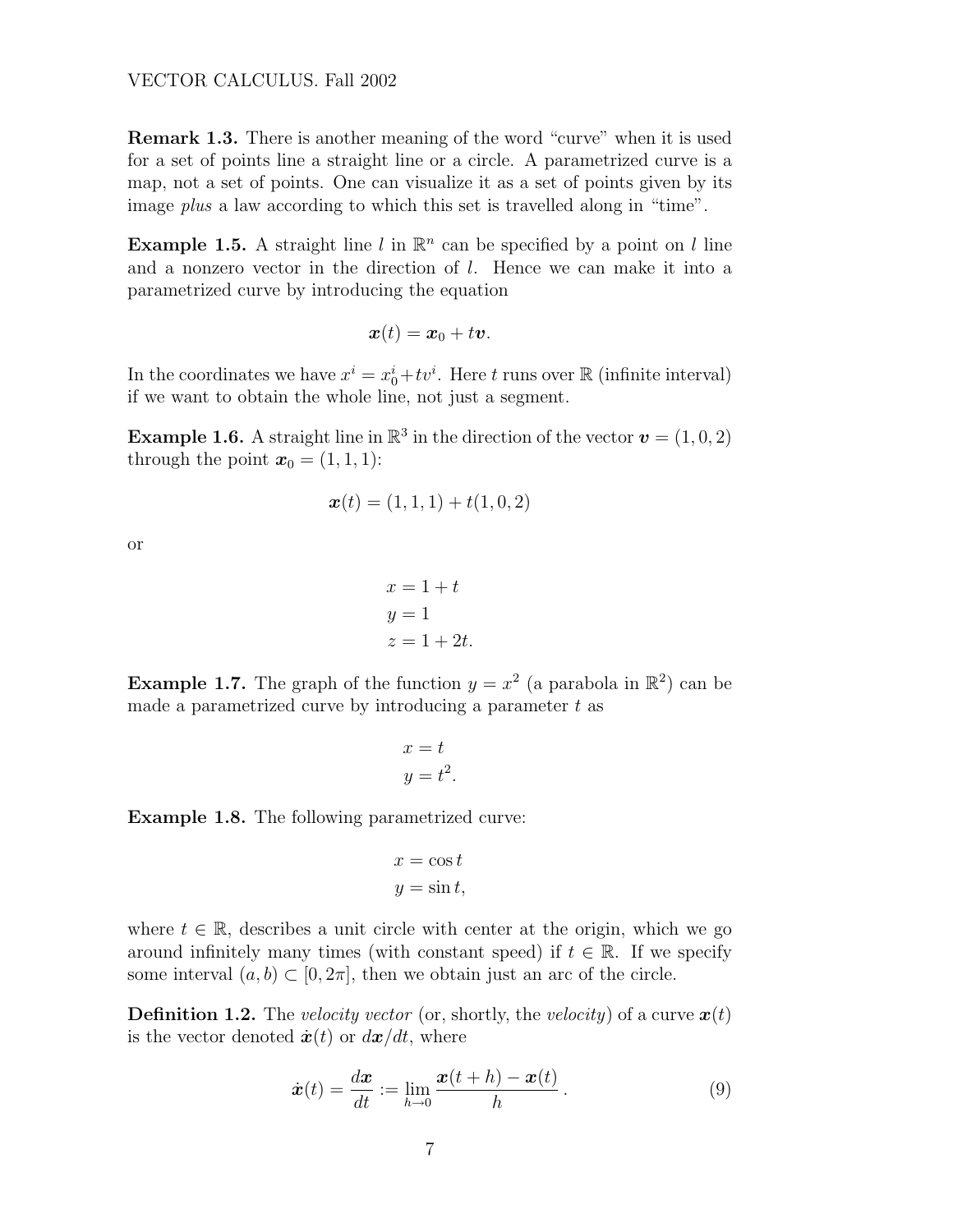Notice that the difference  $x(t+h)-x(t)$  is a vector, so the velocity vector is indeed a vector in  $\mathbb{R}^n$ . It is convenient to visualize  $\dot{x}(t)$  as being attached to the corresponding point  $x(t)$ . As the directed segment  $x(t+h)-x(t)$  lies on a secant, the velocity vector lies on the tangent line to our curve at the point  $x(t)$  ("the limit position of secants through the point  $x(t)$ "). From the definition immediately follows that

$$
\dot{\boldsymbol{x}}(t) = \left(\frac{dx^1}{dt}, \dots, \frac{dx^n}{dt}\right) \tag{10}
$$

in the coordinates. (A curve is smooth if the velocity vector exists. In the sequel we shall use smooth curves without special explication.)

Example 1.9. For a straight line parametrized as in Example [1.5](#page-6-0) we get  $x(t+h) - x(t) = x_0 + (t+h)v - x_0 - tv = hv$ , hence  $\dot{x} = v$  (a constant vector).

**Example 1.10.** In Example [1.6](#page-6-0) we get  $\dot{x} = (1, 0, 2)$ .

**Example 1.11.** In Example [1.7](#page-6-0) we get  $\dot{x}(t) = (1, 2t)$ . It is instructive to sketch a picture of the curve and plot the velocity vectors at  $t = 0, 1, -1, 2, -2$ , drawing them as attached to the corresponding points.

**Example 1.12.** In Example [1.8](#page-6-0) we get  $\dot{x}(t) = (-\sin t, \cos t)$ . Again, it is instructive to sketch a picture. (Plot the velocity vectors at  $t = 0, \frac{\pi}{4}$ )  $\frac{\pi}{4}$ ,  $\frac{\pi}{2}$  $\frac{\pi}{2}, \frac{3\pi}{4}$  $\frac{3\pi}{4}, \pi$ .)

**Example 1.13.** Consider the parametrized curve  $x = 2 \cos t$ ,  $y = 2 \sin t$ ,  $z =$ t in  $\mathbb{R}^3$  (representing a round helix). Then

$$
\dot{\boldsymbol{x}} = (-2\sin t, 2\cos t, 1).
$$

(Make a sketch!)

The velocity vector is a feature of a parametrized curve as a map, not of its image (a "physical" curve as a set of points in space). If we will change the parametrization, the velocity will change:

Example 1.14. In Example [1.8](#page-6-0) we can introduce a new parameter s so that  $t = 5s$ . Hence

$$
x = \cos 5s
$$

$$
y = \sin 5s
$$

will be the new equation of the curve. Then

$$
\frac{d\boldsymbol{x}}{ds} = (-5\sin 5s, 5\cos 5s) = 5\frac{d\boldsymbol{x}}{dt}.
$$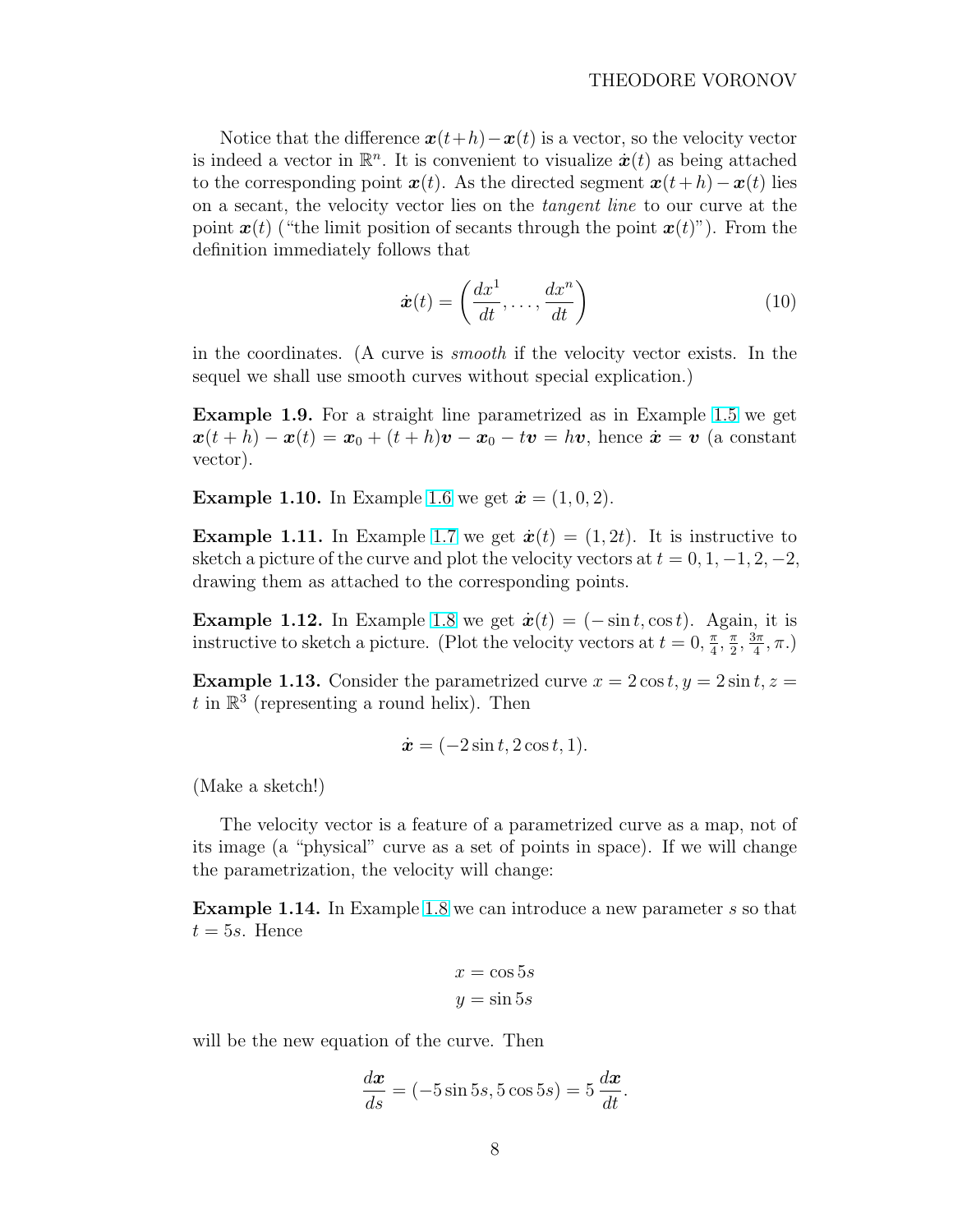<span id="page-8-0"></span>In general, for an arbitrary curve  $t \mapsto x(t)$  we obtain

$$
\frac{d\boldsymbol{x}}{ds} = \frac{dt}{ds}\frac{d\boldsymbol{x}}{dt} \tag{11}
$$

if we introduce a new parameter s so that  $t = t(s)$  is a function of s. We always assume that the change of parameter is invertible and  $dt/ds \neq 0$ .

Notice that the velocity is only changed by the multiplication by a nonzero scalar factor, hence its direction is not changed (only the "speed" with which we move along the curve changes). In particular, the tangent line to a curve does not depend on parametrization.

## 1.3 Differential of a function

Formally, the differential of a function is the following expression:

$$
df = \frac{df}{dx} dx
$$
 (12)

for functions of one variable and

$$
df = \frac{\partial f}{\partial x^1} dx^1 + \ldots + \frac{\partial f}{\partial x^n} dx^n
$$
 (13)

for functions of many variables. Now we want to explain the meaning of the differential.

Let us start from a function  $f: (a, b) \to \mathbb{R}$  defined on an interval of the real line. We shall revisit the notion of the differentiability. Fix a point  $x$ ; we want to know how the value of the function changes when we move from  $x$  to some other point  $x + h$ . In other words, we consider an increment  $\Delta x = h$  of the independent variable and we study the corresponding increment of our function:  $\Delta f = f(x+h) - f(x)$ . It depends on x and on h. For "good" functions we expect that  $\Delta f$  is small for small  $\Delta x$ .

**Definition 1.3.** A function f is differentiable at x if  $\Delta f$  is "approximately linear" in  $\Delta x$ ; precisely:

$$
f(x+h) - f(x) = k \cdot h + \alpha(h)h \tag{14}
$$

where  $\alpha(h) \to 0$  when  $h \to 0$ .

This can be illustrated using the graph of the function  $f$ . The coefficient  $k$  is the slope of the tangent line to the graph at the point x. The linear function of the increment h appearing in  $(14)$  is called the *differential* of f at  $x$ :

$$
df(x)(h) = k \cdot h = k \cdot \Delta x.
$$
\n(15)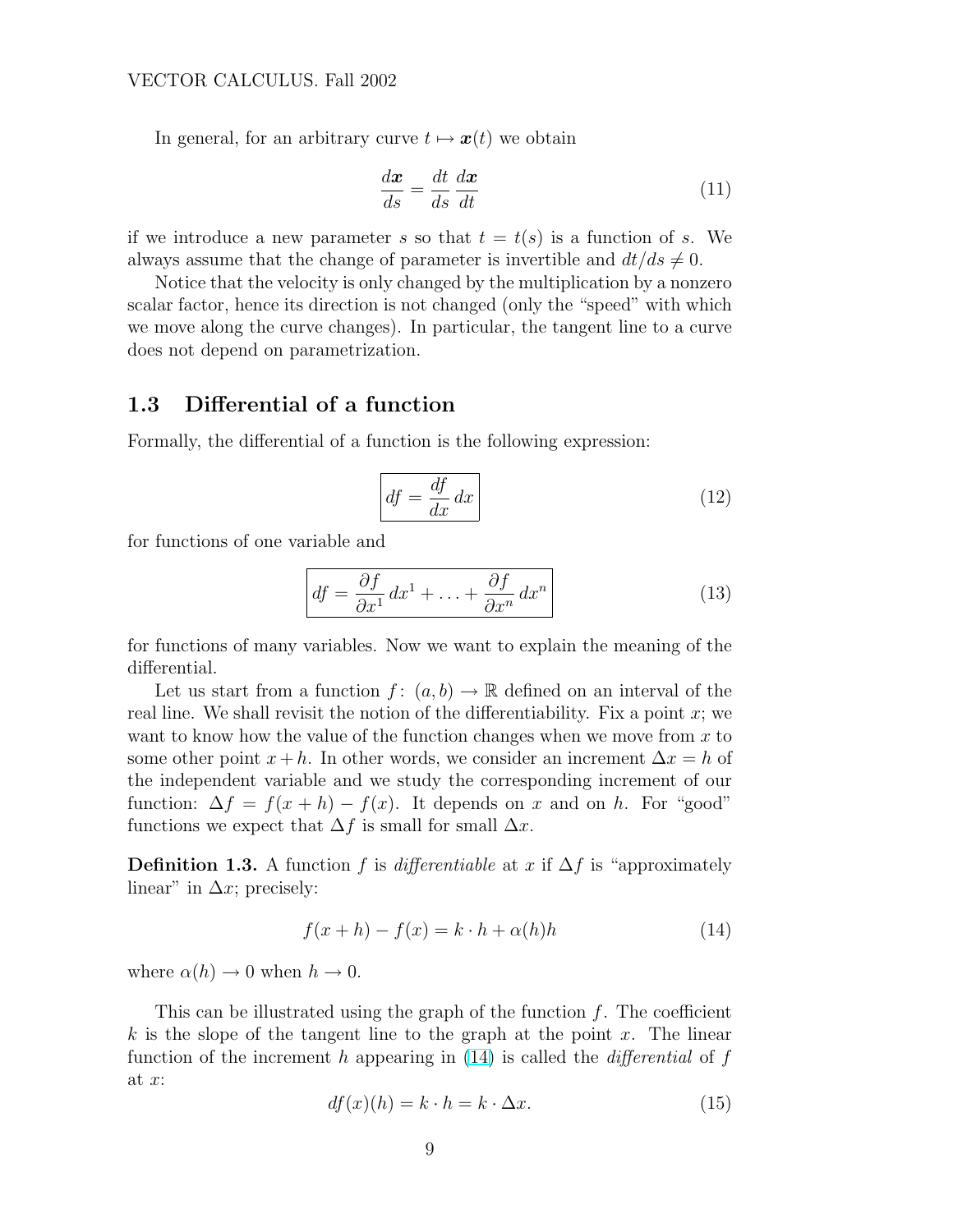<span id="page-9-0"></span>In other words,  $df(x)(h)$  is the "main (linear) part" of the increment  $\Delta f$  (at the point x) when  $h \to 0$ . Approximately  $\Delta f \approx df$  when  $\Delta x = h$  is small. The coefficient k is exactly the derivative of f at x. Notice that  $dx = \Delta x$ . Hence

$$
df = k \cdot dx \tag{16}
$$

where k is the derivative. (We suppressed x in the notation for  $df$ .) Thus the common notation  $df/dx$  for the derivative can be understood directly as the ratio of the differentials.

This definition of differentiability for functions of a single variable is equivalent to the one where the derivative comes first and the differential is defined later. It is worth teaching yourself to think in terms of differentials.

Example 1.15. Differentials of elementary functions:

$$
d(x^n) = nx^{n-1} dx
$$

$$
d(e^x) = e^x dx
$$

$$
d(\ln x) = \frac{dx}{x}
$$

$$
d(\sin x) = \cos x dx,
$$

etc.

The same approach works for functions of many variables. Consider  $f: U \to \mathbb{R}$  where  $U \subset \mathbb{R}^n$ . Fix a point  $x \in U$ . The main difference from functions of a single variable is that the increment of  $x$  is now a vector:  $h = (h^1, \ldots, h^n)$ . Consider  $\Delta f = f(x + h) - f(x)$  for various  $h \in \mathbb{R}^n$ . For this to make sense at least for small  $h$  we need the domain U where f is defined to be *open*, i.e. containing a small ball around  $x$  (for every  $x \in U$ ).

**Definition 1.4.** A function  $f: U \to \mathbb{R}$  is differentiable at x if

$$
f(\mathbf{x} + \mathbf{h}) - f(\mathbf{x}) = A(\mathbf{h}) + \alpha(\mathbf{h})|\mathbf{h}| \tag{17}
$$

where  $A(\mathbf{h}) = A_1 h^1 + \ldots + A_n h^n$  is a linear function of  $\mathbf{h}$  and  $\alpha(\mathbf{h}) \to 0$  when  $h \to 0$ . (The function A, of course, depends on x.) The linear function  $A(h)$ is called the *differential* of f at x. Notation: df or  $df(\mathbf{x})$ , so  $df(\mathbf{x})(h) = A(h)$ . The value of df on a vector **h** is also called the *derivative of f along* **h** and denoted  $\partial_{\mathbf{h}}f(\mathbf{x}) = df(\mathbf{x})(\mathbf{h}).$ 

**Example 1.16.** Let  $f(x) = (x^1)^2 + (x^2)^2$  in  $\mathbb{R}^2$ . Choose  $x = (1, 2)$ . Then  $df(\bm{x}) (\bm{h}) = 2h^1 + 4h^2$  (check!).

**Example 1.17.** Consider  $h = e_i = (0, \ldots, 0, 1, 0, \ldots, 0)$  (the *i*-th standard basis vector in  $\mathbb{R}^n$ ). The derivative  $\partial_{\mathbf{e}_i} f = df(\mathbf{x})(\mathbf{e}_i) = A_i$  is called the *partial* derivative w.r.t.  $x^i$ . The standard notation:

$$
df(\boldsymbol{x})(\boldsymbol{e}_i) =: \frac{\partial f}{\partial x^i}(\boldsymbol{x}).
$$
\n(18)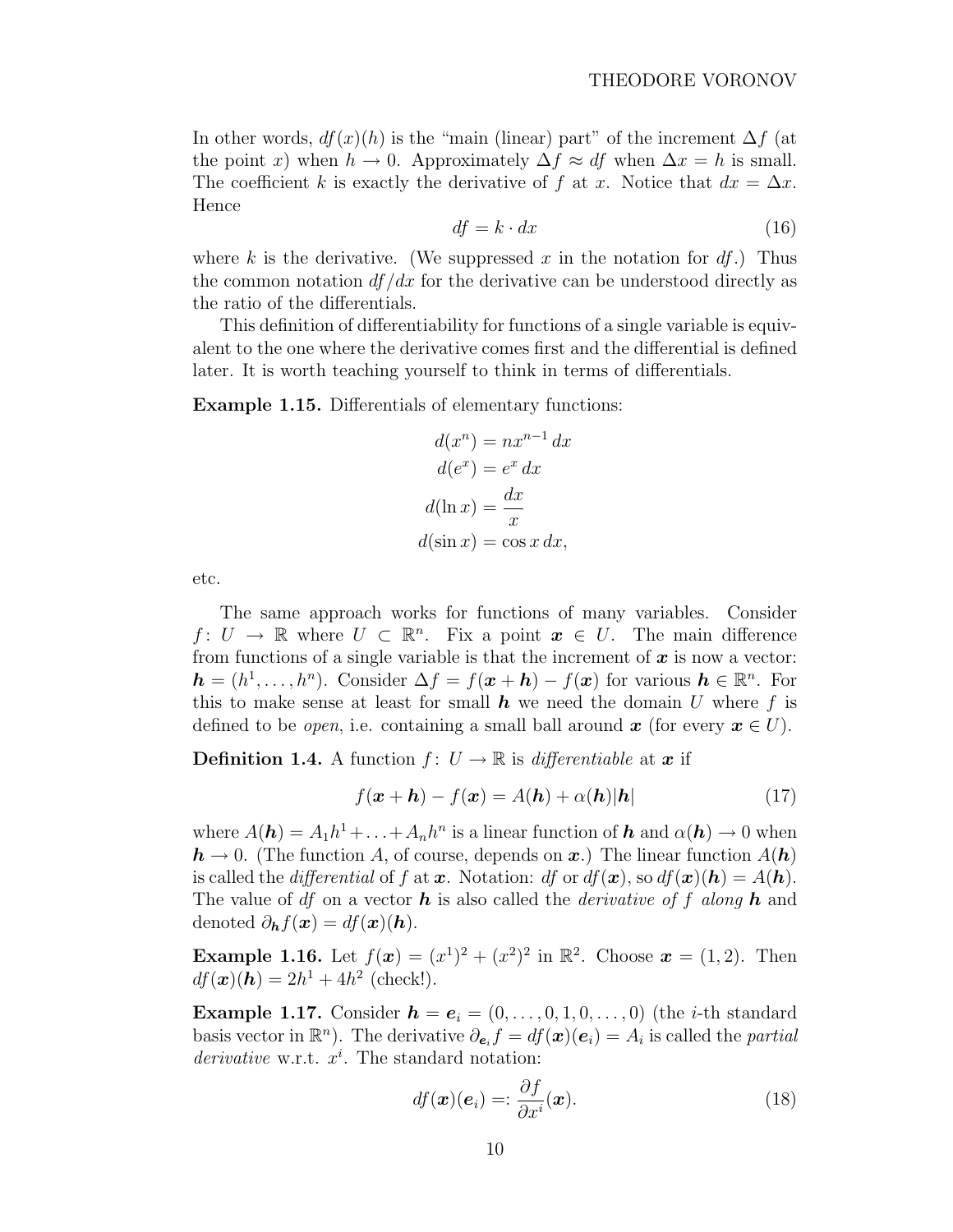<span id="page-10-0"></span>From Definition [1.4](#page-9-0) immediately follows that partial derivatives are just the usual derivatives of a function of a single variable if we allow only one coordinate  $x^i$  to change and fix all other coordinates.

**Example 1.18.** Consider the function  $f(x) = x^i$  (the *i*-th coordinate). The linear function  $dx^{i}$  (the differential of  $x^{i}$ ) applied to an arbitrary vector  $h$  is simply  $h^i$ .

From these examples follows that we can rewrite df as

$$
df = \frac{\partial f}{\partial x^1} dx^1 + \ldots + \frac{\partial f}{\partial x^n} dx^n, \qquad (19)
$$

which is the standard form. Once again: the partial derivatives in  $(19)$  are just the coefficients (depending on  $\boldsymbol{x}$ );  $dx^1, dx^2, \ldots$  are linear functions giving on an arbitrary vector **h** its coordinates  $h^1, h^2, \ldots$ , respectively. Hence

$$
df(\boldsymbol{x})(\boldsymbol{h}) = \partial_{\boldsymbol{h}}f(\boldsymbol{x}) = \frac{\partial f}{\partial x^1}h^1 + \ldots + \frac{\partial f}{\partial x^n}h^n.
$$
 (20)

**Theorem 1.1.** Suppose we have a parametrized curve  $t \mapsto x(t)$  passing through  $\mathbf{x}_0 \in \mathbb{R}^n$  at  $t = t_0$  and with the velocity vector  $\dot{\mathbf{x}}(t_0) = \mathbf{v}$ . Then

$$
\frac{d f(\boldsymbol{x}(t))}{dt}(t_0) = \partial_{\boldsymbol{v}} f(\boldsymbol{x}_0) = df(\boldsymbol{x}_0)(\boldsymbol{v}). \tag{21}
$$

*Proof.* Indeed, consider a small increment of the parameter t:  $t_0 \mapsto t_0 + \Delta t$ . We want to find the increment of  $f(\boldsymbol{x}(t))$ . We have

$$
\boldsymbol{x}_0 \mapsto \boldsymbol{x}(t_0+\Delta t) = \boldsymbol{x}_0 + \boldsymbol{v} \cdot \Delta t + \alpha(\Delta t) \Delta t
$$

where  $\Delta t \rightarrow 0$ . On the other hand, we have

$$
f(\boldsymbol{x}_0 + \boldsymbol{h}) - f(\boldsymbol{x}_0) = df(\boldsymbol{x}_0)(\boldsymbol{h}) + \beta(\boldsymbol{h})|\boldsymbol{h}|
$$

for an arbitrary vector **h**, where  $\beta(h) \to 0$  when  $h \to 0$ . Combining it together, for the increment of  $f(\boldsymbol{x}(t))$  we obtain

$$
f(\boldsymbol{x}(t_0 + \Delta t)) - f(\boldsymbol{x}_0) =
$$
  

$$
df(\boldsymbol{x}_0)(\boldsymbol{v} \cdot \Delta t + \alpha(\Delta t)\Delta t) + \beta(\boldsymbol{v} \cdot \Delta t + \alpha(\Delta t)\Delta t) \cdot |\boldsymbol{v}\Delta t + \alpha(\Delta t)\Delta t| =
$$
  

$$
df(\boldsymbol{x}_0)(\boldsymbol{v}) \cdot \Delta t + \gamma(\Delta t)\Delta t
$$

for a certain  $\gamma(\Delta t)$  such that  $\gamma(\Delta t) \to 0$  when  $\Delta t \to 0$  (we used the linearity of  $df(\mathbf{x}_0)$ . By the definition, this means that the derivative of  $f(\mathbf{x}(t))$  at  $t = t_0$  is exactly  $df(\boldsymbol{x}_0)(\boldsymbol{v})$ .  $\Box$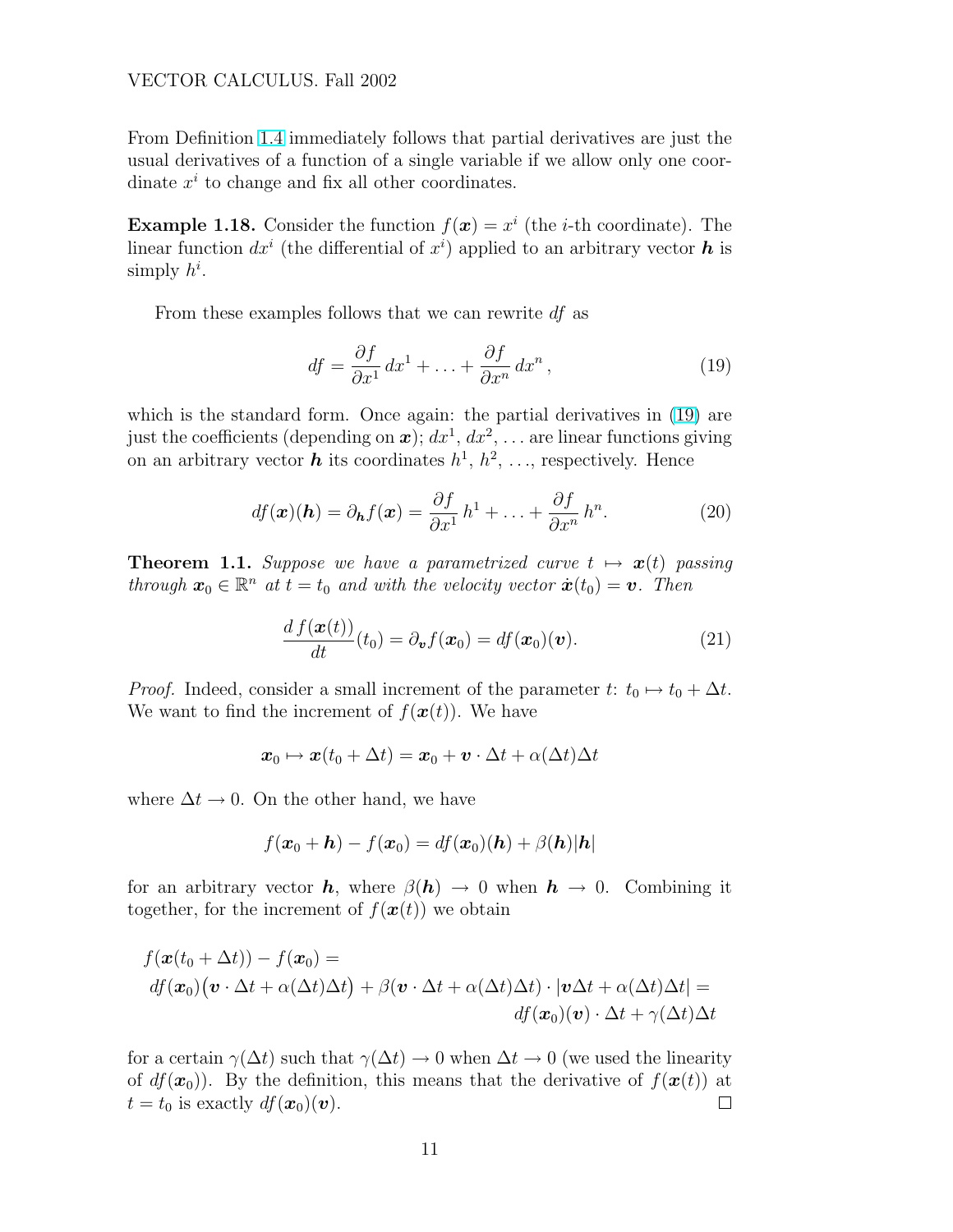<span id="page-11-0"></span>The statement of the theorem can be expressed by a simple formula:

$$
\frac{d f(\boldsymbol{x}(t))}{dt} = \frac{\partial f}{\partial x^1} \dot{x}^1 + \ldots + \frac{\partial f}{\partial x^n} \dot{x}^n.
$$
 (22)

Theorem [1.1](#page-10-0) gives another approach to differentials: to calculate the value of df at a point  $x_0$  on a given vector v one can take an arbitrary curve passing through  $x_0$  at  $t_0$  with v as the velocity vector at  $t_0$  and calculate the usual derivative of  $f(\boldsymbol{x}(t))$  at  $t = t_0$ .

**Theorem 1.2.** For functions  $f, g \colon U \to \mathbb{R}$ , where  $U \subset \mathbb{R}^n$ ,

$$
d(f+g) = df + dg \tag{23}
$$

$$
d(fg) = df \cdot g + f \cdot dg \tag{24}
$$

Proof. We can prove this either directly from Definition [1.4](#page-9-0) or using for-mula [\(21\)](#page-10-0). Consider an arbitrary point  $x_0$  and an arbitrary vector v stretching from it. Let a curve  $\mathbf{x}(t)$  be such that  $\mathbf{x}(t_0) = \mathbf{x}_0$  and  $\dot{\mathbf{x}}(t_0) = \mathbf{v}$ . Hence  $d(f+g)(\boldsymbol{x}_0)(\boldsymbol{v}) = \frac{d}{dt}(f(\boldsymbol{x}(t)) + g(\boldsymbol{x}(t)))$  at  $t = t_0$  and  $d(fg)(\boldsymbol{x}_0)(\boldsymbol{v}) =$  $\frac{d}{dt}(f(\boldsymbol{x}(t))g(\boldsymbol{x}(t)))$  at  $t = t_0$ . Formulae (23) and (24) then immediately follow from the corresponding formulae for the usual derivative (check!).  $\Box$ 

Now, almost without change the theory generalizes to functions taking values in  $\mathbb{R}^m$  instead of  $\mathbb{R}$ . The only difference is that now the differential of a map  $\mathbf{F}: U \to \mathbb{R}^m$  at a point  $\mathbf{x}$  will be a linear function taking vectors in  $\mathbb{R}^n$  to vectors in  $\mathbb{R}^m$  (instead of  $\mathbb{R}$ ). For an arbitrary vector  $\mathbf{h} \in \mathbb{R}^n$ ,

$$
\boldsymbol{F}(\boldsymbol{x} + \boldsymbol{h}) = \boldsymbol{F}(\boldsymbol{x}) + d\boldsymbol{F}(\boldsymbol{x}) (\boldsymbol{h}) + \boldsymbol{\beta}(\boldsymbol{h}) |\boldsymbol{h}| \tag{25}
$$

where  $\beta(h) \to 0$  when  $h \to 0$ . We have  $d\mathbf{F} = (dF^1, \dots, dF^m)$  and

$$
d\boldsymbol{F} = \frac{\partial \boldsymbol{F}}{\partial x^1} dx^1 + \ldots + \frac{\partial \boldsymbol{F}}{\partial x^n} dx^n = \begin{pmatrix} \frac{\partial F^1}{\partial x^1} & \cdots & \frac{\partial F^1}{\partial x^n} \\ \vdots & \ddots & \vdots \\ \frac{\partial F^m}{\partial x^1} & \cdots & \frac{\partial F^m}{\partial x^n} \end{pmatrix} \begin{pmatrix} dx^1 \\ \cdots \\ dx^n \end{pmatrix} . \tag{26}
$$

In this matrix notation we have to write vectors as vector-columns.

Theorem [1.1](#page-10-0) generalizes as follows.

**Theorem 1.3.** For an arbitrary parametrized curve  $x(t)$  in  $\mathbb{R}^n$ , the differential of a map  $\mathbf{F}: U \to \mathbb{R}^m$  (where  $U \subset \mathbb{R}^n$ ) maps the velocity vector  $\dot{\mathbf{x}}(t)$ to the velocity vector of the curve  $\mathbf{F}(\boldsymbol{x}(t))$  in  $\mathbb{R}^m$ .

$$
\frac{d\mathbf{F}(\mathbf{x}(t))}{dt} = d\mathbf{F}(\mathbf{x}(t))(\dot{\mathbf{x}}(t)).
$$
\n(27)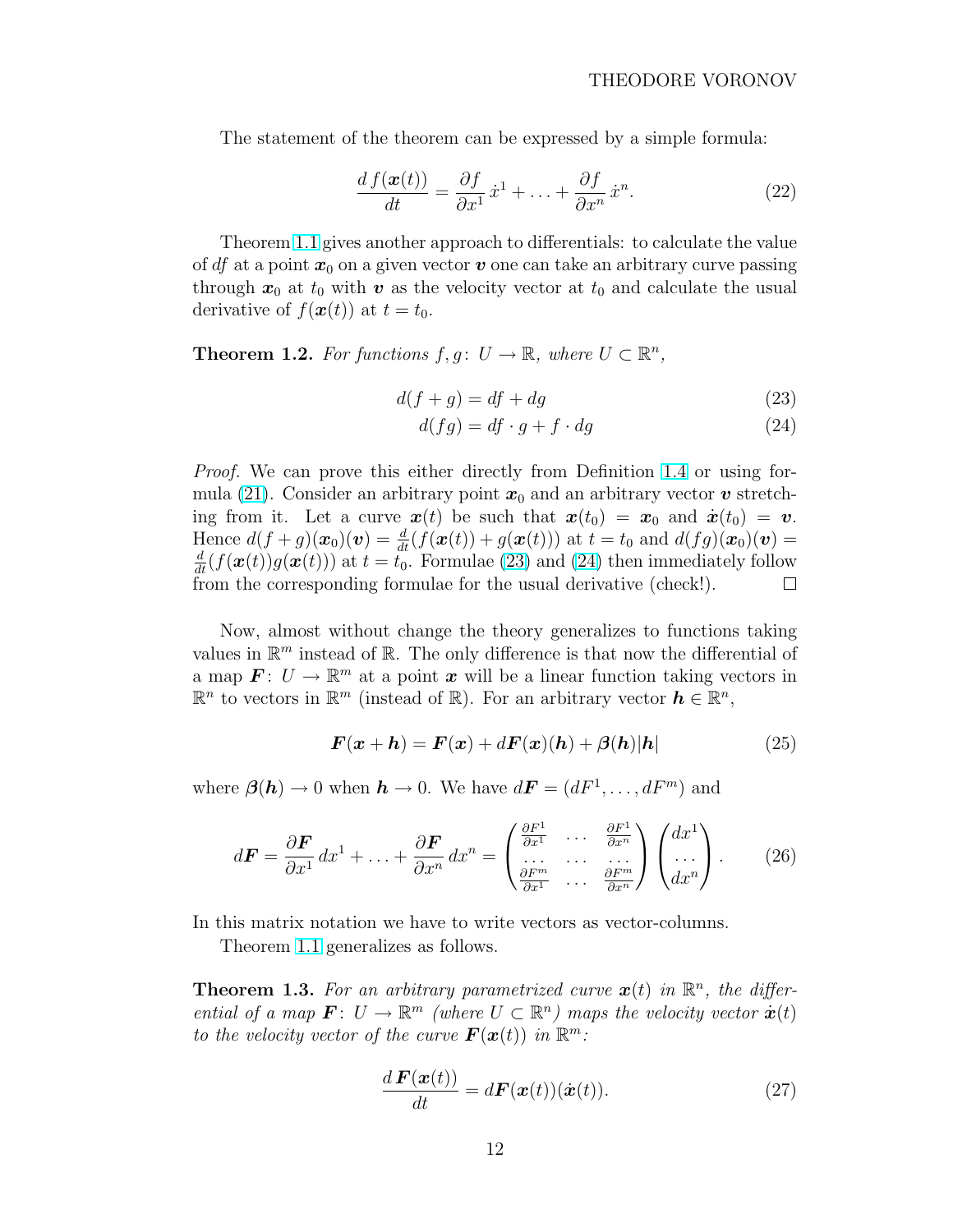<span id="page-12-0"></span>Proof. By the definition of the velocity vector,

$$
\boldsymbol{x}(t + \Delta t) = \boldsymbol{x}(t) + \dot{\boldsymbol{x}}(t) \cdot \Delta t + \boldsymbol{\alpha}(\Delta t) \Delta t \tag{28}
$$

where  $\alpha(\Delta t) \to 0$  when  $\Delta t \to 0$ . By the definition of the differential,

$$
\boldsymbol{F}(\boldsymbol{x} + \boldsymbol{h}) = \boldsymbol{F}(\boldsymbol{x}) + d\boldsymbol{F}(\boldsymbol{x}) (\boldsymbol{h}) + \boldsymbol{\beta}(\boldsymbol{h}) |\boldsymbol{h}| \tag{29}
$$

where  $\beta(h) \to 0$  when  $h \to 0$ . Plugging (28) into (29), we obtain

$$
F(\mathbf{x}(t+\Delta t)) = F(\mathbf{x}+\underline{\dot{\mathbf{x}}(t)} \cdot \Delta t + \alpha(\Delta t)\Delta t) = F(\mathbf{x})+dF(\mathbf{x})(\dot{\mathbf{x}}(t)\Delta t + \alpha(\Delta t)\Delta t) + \beta(\dot{\mathbf{x}}(t)\Delta t + \alpha(\Delta t)\Delta t)\cdot |\dot{\mathbf{x}}(t)\Delta t + \alpha(\Delta t)\Delta t| = F(\mathbf{x})+dF(\mathbf{x})\dot{\mathbf{x}}(t)\cdot \Delta t + \gamma(\Delta t)\Delta t
$$

for some  $\gamma(\Delta t) \to 0$  when  $\Delta t \to 0$ . This precisely means that  $d\mathbf{F}(\mathbf{x})\dot{\mathbf{x}}(t)$  is the velocity vector of  $\bm{F}(\bm{x})$ .  $\Box$ 

As every vector attached to a point can be viewed as the velocity vector of some curve passing through this point, this theorem gives a clear geometric picture of  $d\boldsymbol{F}$  as a linear map on vectors.

Theorem 1.4 (Chain rule for differentials). Suppose we have two maps  $\mathbf{F}: U \to V$  and  $\mathbf{G}: V \to W$ , where  $U \subset \mathbb{R}^n$ ,  $V \subset \mathbb{R}^m$ ,  $W \subset \mathbb{R}^p$  (open domains). Let  $\mathbf{F}: \mathbf{x} \mapsto \mathbf{y} = \mathbf{F}(\mathbf{x})$ . Then the differential of the composite map  $\mathbf{G} \circ \mathbf{F} : U \to W$  is the composition of the differentials of  $\mathbf{F}$  and  $\mathbf{G}$ :

$$
d(\mathbf{G} \circ \mathbf{F})(\mathbf{x}) = d\mathbf{G}(\mathbf{y}) \circ d\mathbf{F}(\mathbf{x}). \tag{30}
$$

Proof. We can use the description of the differential given by Theorem [1.3.](#page-11-0) Consider a curve  $x(t)$  in  $\mathbb{R}^n$  with the velocity vector  $\dot{x}$ . Basically, we need to know to which vector in  $\mathbb{R}^p$  it is taken by  $d(G \circ F)$ . By Theorem [1.3,](#page-11-0) it is the velocity vector to the curve  $(\mathbf{G} \circ \mathbf{F})(\mathbf{x}(t)) = \mathbf{G}(\mathbf{F}(\mathbf{x}(t)))$ . By the same theorem, it equals the image under  $d\mathbf{G}$  of the velocity vector to the curve  $\mathbf{F}(\mathbf{x}(t))$  in  $\mathbb{R}^m$ . Applying the theorem once again, we see that the velocity vector to the curve  $\mathbf{F}(\mathbf{x}(t))$  is the image under  $d\mathbf{F}$  of the vector  $\dot{\mathbf{x}}(t)$ . Hence  $d(G \circ F)(\dot{x}) = dG(dF(\dot{x}))$  for an arbitrary vector  $\dot{x}$  (we suppressed points from the notation), which is exactly the desired formula (30). П

**Corollary 1.1.** If we denote coordinates in  $\mathbb{R}^n$  by  $(x^1, \ldots, x^n)$  and in  $\mathbb{R}^m$  by  $(y^1, \ldots, y^m)$ , and write

$$
d\boldsymbol{F} = \frac{\partial \boldsymbol{F}}{\partial x^1} dx^1 + \ldots + \frac{\partial \boldsymbol{F}}{\partial x^n} dx^n \tag{31}
$$

$$
d\mathbf{G} = \frac{\partial \mathbf{G}}{\partial y^1} dy^1 + \ldots + \frac{\partial \mathbf{G}}{\partial y^m} dy^m,
$$
 (32)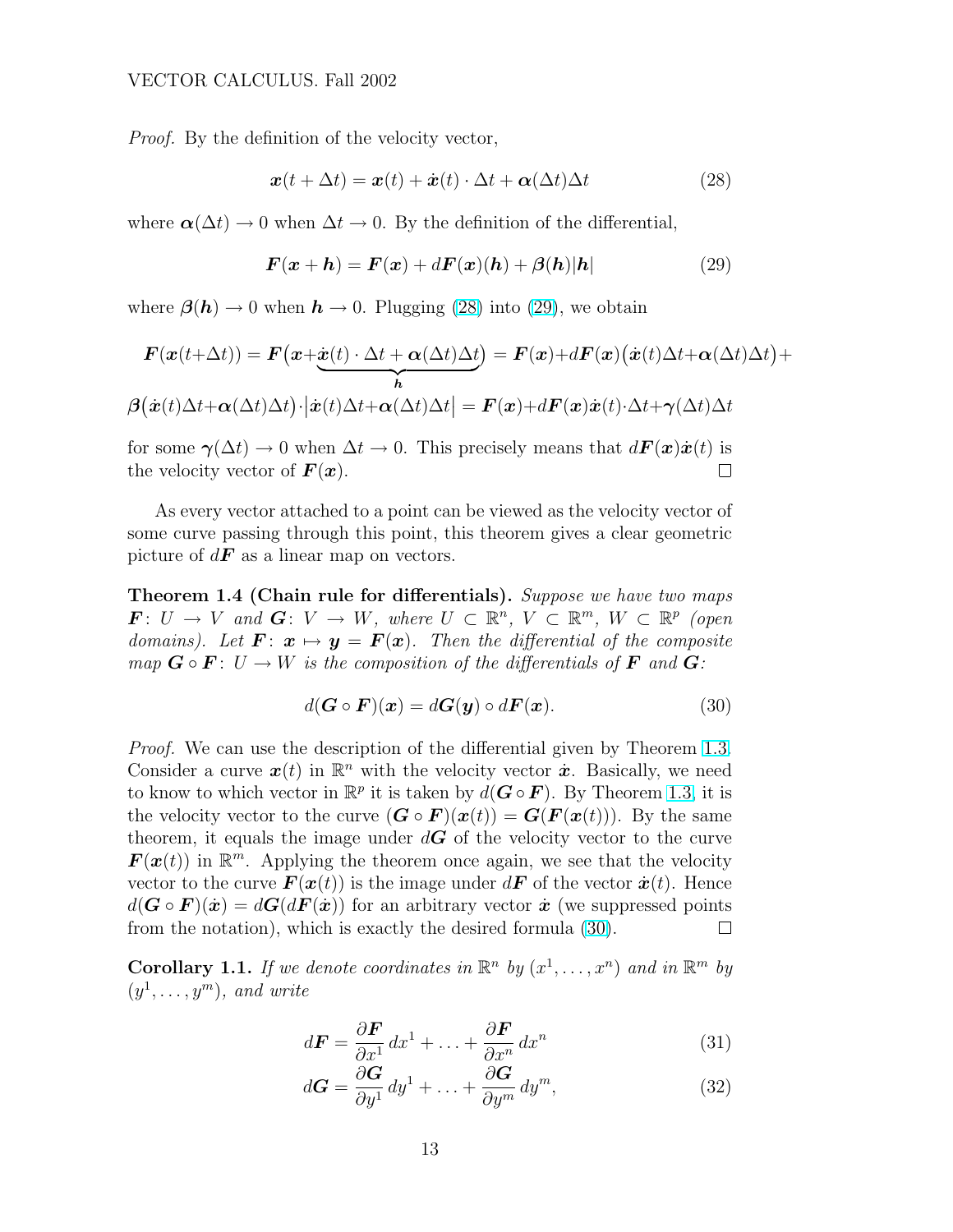then the chain rule can be expressed as follows:

$$
d(\mathbf{G} \circ \mathbf{F}) = \frac{\partial \mathbf{G}}{\partial y^1} dF^1 + \dots + \frac{\partial \mathbf{G}}{\partial y^m} dF^m,
$$
 (33)

where  $dF^i$  are taken from [\(31\)](#page-12-0). In other words, to get  $d(G \circ F)$  we have to substitute into [\(32\)](#page-12-0) the expression for  $dy^{i} = dF^{i}$  from [\(31\)](#page-12-0).

This can also be expressed by the following matrix formula:

$$
d(\mathbf{G} \circ \mathbf{F}) = \begin{pmatrix} \frac{\partial G^1}{\partial y^1} & \cdots & \frac{\partial G^1}{\partial y^m} \\ \cdots & \cdots & \cdots \\ \frac{\partial G^p}{\partial y^1} & \cdots & \frac{\partial G^p}{\partial y^m} \end{pmatrix} \begin{pmatrix} \frac{\partial F^1}{\partial x^1} & \cdots & \frac{\partial F^1}{\partial x^n} \\ \cdots & \cdots & \cdots \\ \frac{\partial F^m}{\partial x^1} & \cdots & \frac{\partial F^m}{\partial x^n} \end{pmatrix} \begin{pmatrix} dx^1 \\ \cdots \\ dx^n \end{pmatrix}, \qquad (34)
$$

i.e. if  $d\mathbf{G}$  and  $d\mathbf{F}$  are expressed by matrices of partial derivatives, then  $d(G \circ F)$  is expressed by the product of these matrices. This is often written as  $\overline{\phantom{a}}$  $\mathbf{r}$  $\overline{\phantom{a}}$  $\mathbf{r}$  $\overline{\phantom{a}}$  $\mathbf{r}$ 

$$
\begin{pmatrix}\n\frac{\partial z^1}{\partial x^1} & \cdots & \frac{\partial z^1}{\partial x^n} \\
\vdots & \ddots & \vdots \\
\frac{\partial z^p}{\partial x^1} & \cdots & \frac{\partial z^p}{\partial x^n}\n\end{pmatrix} = \begin{pmatrix}\n\frac{\partial z^1}{\partial y^1} & \cdots & \frac{\partial z^1}{\partial y^m} \\
\vdots & \ddots & \vdots \\
\frac{\partial z^p}{\partial y^1} & \cdots & \frac{\partial z^p}{\partial y^m}\n\end{pmatrix} \begin{pmatrix}\n\frac{\partial y^1}{\partial x^1} & \cdots & \frac{\partial y^1}{\partial x^n} \\
\vdots & \ddots & \vdots \\
\frac{\partial y^m}{\partial x^1} & \cdots & \frac{\partial y^m}{\partial x^n}\n\end{pmatrix},
$$
\n(35)

or

$$
\frac{\partial z^{\mu}}{\partial x^{a}} = \sum_{i=1}^{m} \frac{\partial z^{\mu}}{\partial y^{i}} \frac{\partial y^{i}}{\partial x^{a}},
$$
\n(36)

where it is assumed that the dependence of  $y \in \mathbb{R}^m$  on  $x \in \mathbb{R}^n$  is given by the map F, the dependence of  $\boldsymbol{z} \in \mathbb{R}^p$  on  $\boldsymbol{y} \in \mathbb{R}^m$  is given by the map  $\boldsymbol{G}$ , and the dependence of  $\boldsymbol{z} \in \mathbb{R}^p$  on  $\boldsymbol{x} \in \mathbb{R}^n$  is given by the composition  $\boldsymbol{G} \circ \boldsymbol{F}$ .

Experience shows that it is much more easier to work in terms of differentials than in terms of partial derivatives.

Example 1.19.  $d \cos^2 x = 2 \cos x \, d \cos x = -2 \cos x \sin x \, dx = -\sin 2x \, dx$ . **Example 1.20.**  $de^{x^2} = e^{x^2} d(x^2) = 2xe^{x^2} dx$ .

Example 1.21.  $d(x^2 + y^2 + z^2) = d(x^2) + d(y^2) + d(z^2) = 2x dx + 2y dy +$  $2z dz = 2(x dx + y dy + z dz).$ 

**Example 1.22.**  $d(t, t^2, t^3) = (dt, d(t^2), d(t^3)) = (dt, 2t dt, 3t^2 dt) = (1, 2t, 3t^2) dt.$ 

Example 1.23.  $d(x+y, x-y) = (d(x+y), d(x-y)) = (dx+dy, dx-dy) =$  $(dx, dx) + (dy, -dy) = (1, 1) dx + (1, -1) dy.$ 

**Remark 1.4.** The definition of the differential involves objects like  $\alpha(h)|h|$ and the notion of the limit in  $\mathbb{R}^n$ . At the first glance it may seem that the theory essentially relies on a Euclidean structure in  $\mathbb{R}^n$  (the concept of "length", as defined in Remark [1.2\)](#page-4-0). However, it is not so. One can check that the notions of the limit as well as the conditions like "a function of the form  $\alpha(\mathbf{h})|\mathbf{h}|$  where  $\alpha(\mathbf{h}) \to 0$  when  $\mathbf{h} \to 0$ " are equivalent for all reasonable definitions of "length" in  $\mathbb{R}^n$ , hence are intrinsic for  $\mathbb{R}^n$  and do not depend on any extra structure.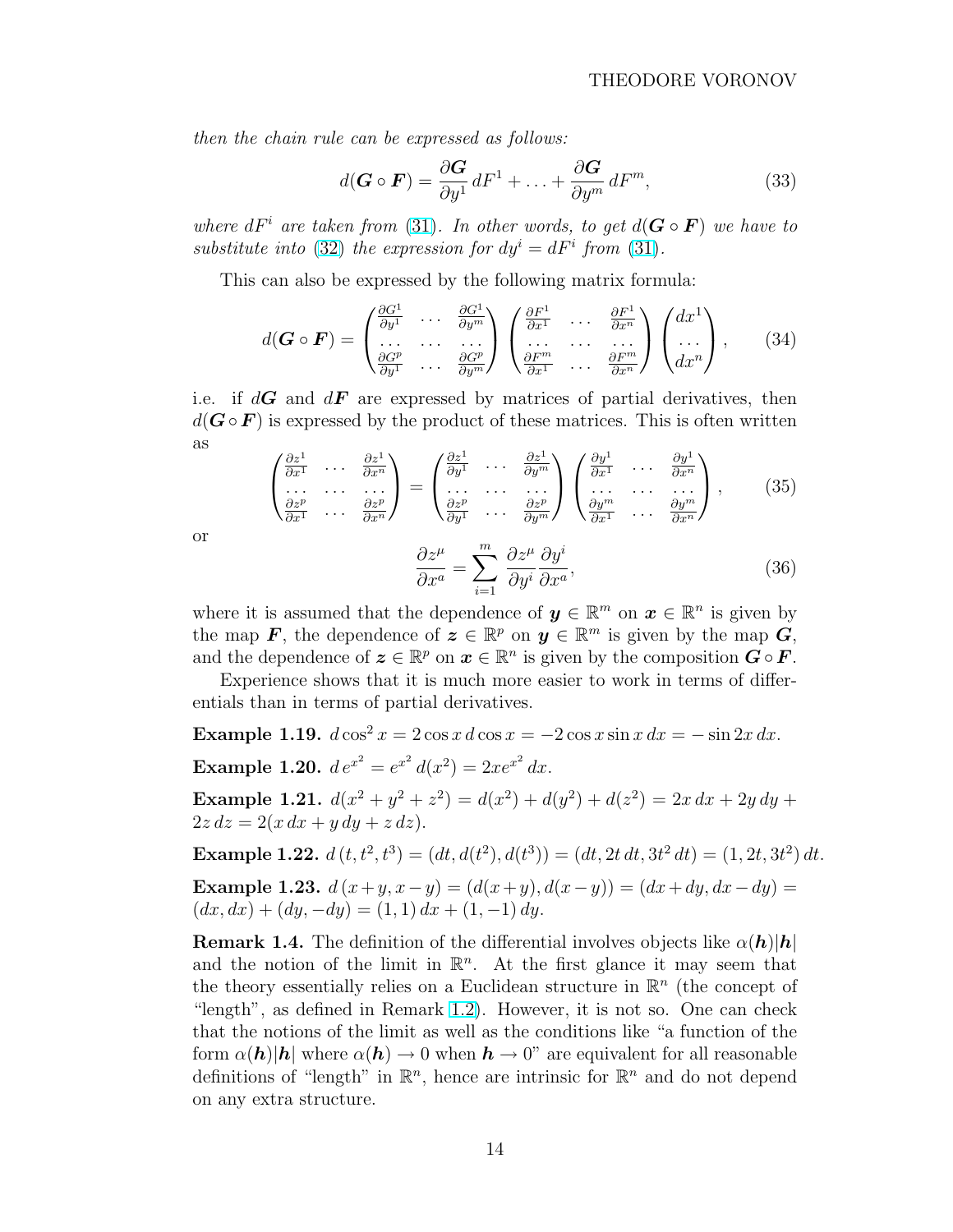### <span id="page-14-0"></span>1.4 Changes of coordinates

Consider points  $\boldsymbol{x} = (x^1, \dots, x^n) \in \mathbb{R}^n$ . From now on we will call the numbers  $x^i$  the "standard coordinates" of the point  $x$ . The reason is that we can use other coordinates to specify points. Before we give a general definition, let us consider some examples.

**Example 1.24.** "New coordinates"  $x', y'$  are introduced in  $\mathbb{R}^2$  by the formulae  $\overline{a}$ 

$$
\begin{cases}\nx' = 2x - y \\
y' = x + y.\n\end{cases}
$$

For example, if a point x has the standard coordinates  $x = 1, y = 2$ , then the new coordinates of the same point will be  $x' = 0$ ,  $y' = 3$ . We can, conversely, express  $x, y$  in terms of  $x'y'$ :

$$
\begin{cases}\nx = \frac{1}{3}(x' + y') \\
y = \frac{1}{3}(-x' + 2y').\n\end{cases}
$$

The geometric meaning of such change of coordinates is very simple. Recall that the standard coordinates of a point  $x$  coincide with the components of the radius-vector  $\mathbf{r} = \overrightarrow{Ox}$ :  $\mathbf{r} = x\mathbf{e}_1 + y\mathbf{e}_2$ , where  $\mathbf{e}_1 = (1, 0)$ ,  $\mathbf{e}_2 = (0, 1)$ is the standard basis. "New" coordinates as above correspond to a different choice of a basis:  $\mathbf{r} = x' \mathbf{e}'_1 + y' \mathbf{e}'_2$ .

**Problem 1.1.** Find  $e'_1$  and  $e'_2$  for the example above from the condition that  $xe_1 + ye_2 = x'e'_1 + y'e'_2$  for all points  $(x, y \text{ and } x', y' \text{ are related by the})$ formulae above).

Another way to get new coordinates in  $\mathbb{R}^n$  is to choose a "new origin" instead of  $O = (0, \ldots, 0)$ .

**Example 1.25.** Define  $x', y'$  in  $\mathbb{R}^2$  by the formulae

$$
\begin{cases}\nx' = x + 5 \\
y' = y - 3.\n\end{cases}
$$

Then the "old origin" O will have the new coordinates  $x' = 5, y' = -3$ . Conversely, we can find the "new origin"  $O'$ , i.e., the point that has the new coordinates  $x' = 0, y' = 0$ : its old coordinates are  $x = -5, y = 3$ .

Now we will consider a non-linear change of coordinates.

**Example 1.26.** Consider in  $\mathbb{R}^2$  the polar coordinates  $(r, \varphi)$  so that

$$
\begin{cases}\n x = r \cos \varphi \\
 y = r \sin \varphi.\n\end{cases} (37)
$$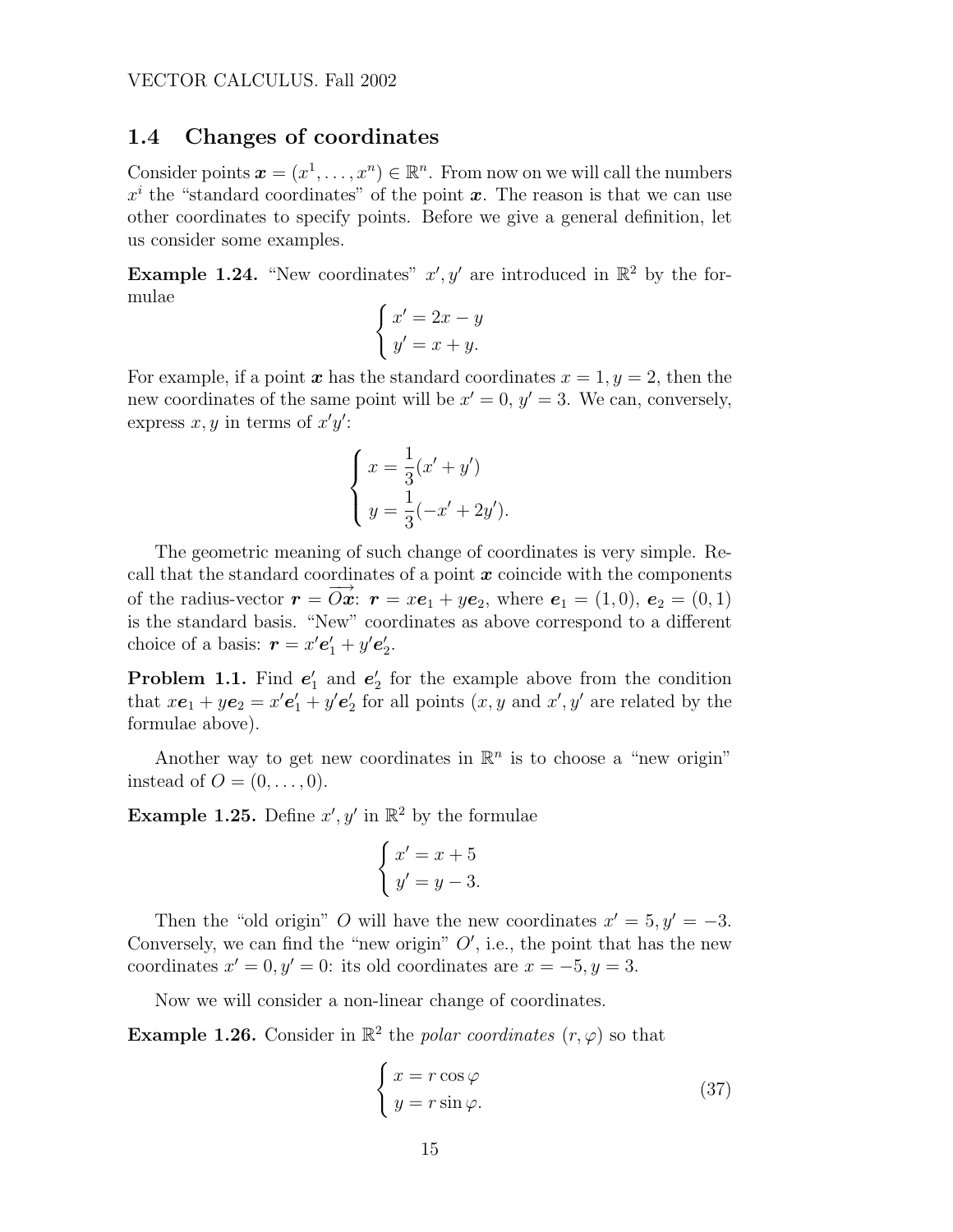<span id="page-15-0"></span>Let  $r \geq 0$ . Then

$$
r = \sqrt{x^2 + y^2}.\tag{38}
$$

As for the angle  $\varphi$ , for  $(x, y) \neq (0, 0)$  it can be expressed up to integral multiples of  $2\pi$  via the inverse trigonometric functions. Note that  $\varphi$  is not defined at the origin. The correspondence between  $(x, y)$  and  $(r, \varphi)$  cannot be made one-to-one in the whole plane. To define  $\varphi$  uniquely and not just up to  $2\pi$ , we have to cut out a ray starting from the origin (then we can count angles from that ray). For example, if we cut out the positive ray of the x-axis, then we can choose  $\varphi \in (0, 2\pi)$  and express  $\varphi$  as

$$
\varphi = \arccos \frac{x}{\sqrt{x^2 + y^2}}.\tag{39}
$$

Hence formulae [\(37\)](#page-14-0) and (38,39) give mutually inverse maps  $\mathbf{F}: V \to U$  and  $\mathbf{G}: U \to V$ , where  $U = \mathbb{R}^2 \setminus \{(x,0) | x \geq 0\}$  is a domain of the  $(x, y)$ -plane and  $V = \{(r, \varphi) | r > 0, \varphi \in (0, 2\pi)\}\$ is a domain of the  $(r, \varphi)$ -plane. Notice that we can differentiate both maps infinitely many times.

We shall call a map *smooth* if it is infinitely differentiable, i.e., if there exist partial derivatives of all orders.

Modelling on the examples above, we are going to give a general definition of a "coordinate system" (or "system of coordinates"). Notice that the example of polar coordinates shows that a "system of coordinates" should be defined for a domain of  $\mathbb{R}^n$ , not for the whole  $\mathbb{R}^n$  (in general).

**Definition 1.5.** Consider an open domain  $U \subset \mathbb{R}^n$ . Consider also another copy of  $\mathbb{R}^n$ , denoted for distinction  $\mathbb{R}^n_y$ , with the standard coordinates  $(y<sup>1</sup> \ldots, y<sup>n</sup>)$ . A system of coordinates in the open domain U is given by a map  $\mathbf{F}: V \to U$ , where  $V \subset \mathbb{R}^n_y$  is an open domain of  $\mathbb{R}^n_y$ , such that the following three conditions are satisfied:

 $(1)$  **F** is smooth;

(2)  $\boldsymbol{F}$  is invertible;

(3)  $\mathbf{F}^{-1}$ :  $U \rightarrow V$  is also smooth.

The *coordinates* of a point  $x \in U$  in this system are the standard coordinates of  $\boldsymbol{F}^{-1}(\boldsymbol{x}) \in \mathbb{R}_{y}^{n}$ .

In other words,

$$
\boldsymbol{F}: (y^1 \dots, y^n) \mapsto \boldsymbol{x} = \boldsymbol{x}(y^1 \dots, y^n). \tag{40}
$$

Here the variables  $(y^1 \ldots, y^n)$  are the "new" coordinates of the point x.

The standard coordinates in  $\mathbb{R}^n$  are a particular case when the map **F** is identical. In Examples [1.24](#page-14-0) and [1.25](#page-14-0) we have maps  $\mathbb{R}^2_{(x',y')} \to \mathbb{R}^2$ ; in Example [1.26](#page-14-0) we have a map  $\mathbb{R}^2_{(r,\varphi)} \supset V \to U \subset \mathbb{R}^2$ .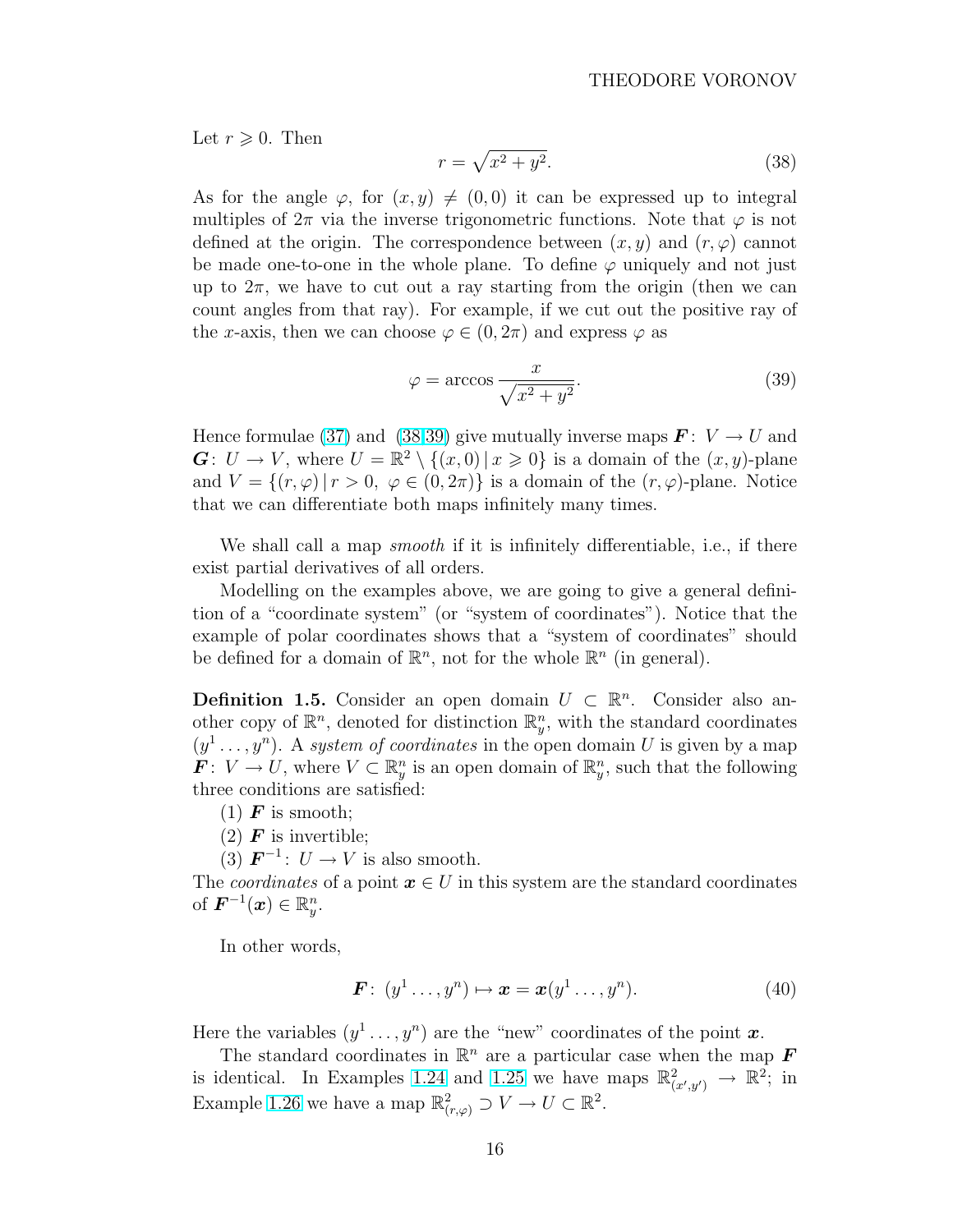#### <span id="page-16-0"></span>VECTOR CALCULUS. Fall 2002

Remark 1.5. Coordinate systems as introduced in Definition [1.5](#page-15-0) are often called "curvilinear". They, of course, also embrace "linear" changes of coordinates like those in Examples [1.24](#page-14-0) and [1.25.](#page-14-0)

Remark 1.6. There are plenty of examples of particular coordinate systems. The reason why they are introduced is that a "good choice" of coordinates can substantially simplify a problem. For example, polar coordinates in the plane are very useful in planar problems with a rotational symmetry.

What happens with vectors when we pass to general coordinate systems in domains of  $\mathbb{R}^n$ ?

Clearly, operations with points like taking difference,  $\overrightarrow{AB} = B - A$ , cannot survive nonlinear maps involved in the definition of curvilinear coordinates. The hint on what to do is the notion of the velocity vector. The slogan is: "Every vector is a velocity vector for some curve." Hence we have to figure out how to handle velocity vectors. For this we return first to the example of polar coordinates.

**Example 1.27.** Consider a curve in  $\mathbb{R}^2$  specified in polar coordinates as

$$
\boldsymbol{x}(t): \ r = r(t), \ \varphi = \varphi(t). \tag{41}
$$

How to find the velocity  $\dot{x}$ ? We can simply use the chain rule. The map  $t \mapsto x(t)$  can be considered as the composition of the maps  $t \mapsto (r(t), \varphi(t)),$  $(r, \varphi) \mapsto \boldsymbol{x}(r, \varphi)$ . Then, by the chain rule, we have

$$
\dot{\boldsymbol{x}} = \frac{d\boldsymbol{x}}{dt} = \frac{\partial \boldsymbol{x}}{\partial r}\frac{dr}{dt} + \frac{\partial \boldsymbol{x}}{\partial \varphi}\frac{d\varphi}{dt} = \frac{\partial \boldsymbol{x}}{\partial r}\dot{r} + \frac{\partial \boldsymbol{x}}{\partial \varphi}\dot{\varphi}.
$$
(42)

Here  $\dot{r}$  and  $\dot{\varphi}$  are scalar coefficients depending on t, whence the partial derivatives  $\partial x/\partial r$ ,  $\partial x/\partial \varphi$  are vectors depending on point in  $\mathbb{R}^2$ . We can compare this with the formula in the "standard" coordinates:  $\dot{x} = e_1 \dot{x} + e_2 \dot{y}$ . Consider the vectors  $\partial x/\partial r$ ,  $\partial x/\partial \varphi$ . Explicitly we have

$$
\frac{\partial \boldsymbol{x}}{\partial r} = (\cos \varphi, \sin \varphi) \tag{43}
$$

$$
\frac{\partial \boldsymbol{x}}{\partial \varphi} = (-r \sin \varphi, r \cos \varphi),\tag{44}
$$

from where it follows that these vectors make a basis at all points except for the origin (where  $r = 0$ ). It is instructive to sketch a picture, drawing vectors corresponding to a point as starting from that point. Notice that  $\partial x/\partial r$ ,  $\partial x/\partial \varphi$  are, respectively, the velocity vectors for the curves  $r \mapsto x(r, \varphi)$  $(\varphi = \varphi_0 \text{ fixed})$  and  $\varphi \mapsto \bm{x}(r, \varphi)$   $(r = r_0 \text{ fixed})$ . We can conclude that for an arbitrary curve given in polar coordinates the velocity vector will have components  $(\dot{r}, \dot{\varphi})$  if as a basis we take  $e_r := \partial x/\partial r$ ,  $e_{\varphi} := \partial x/\partial \varphi$ :

$$
\dot{\boldsymbol{x}} = \boldsymbol{e}_r \dot{r} + \boldsymbol{e}_\varphi \dot{\varphi}.\tag{45}
$$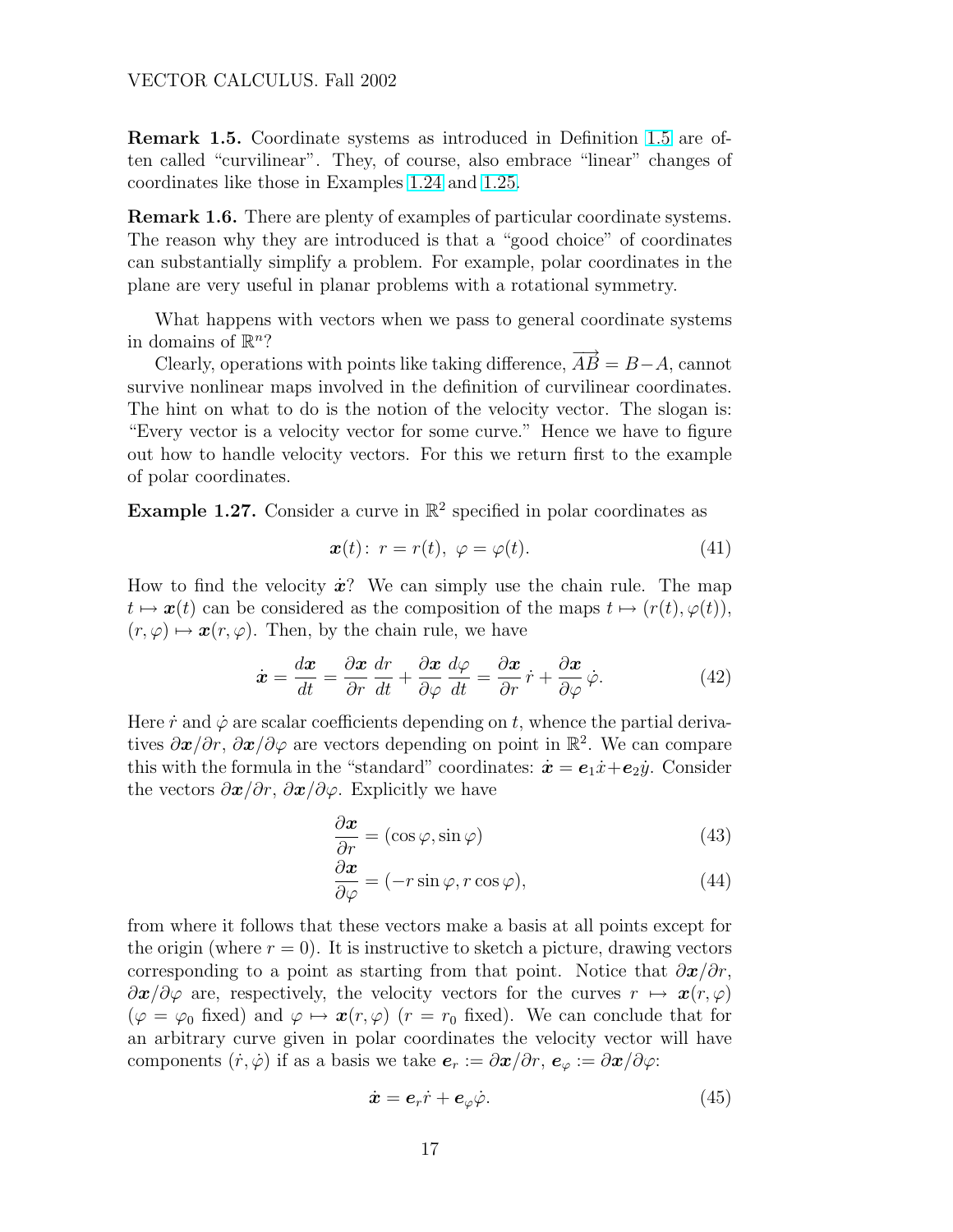A characteristic feature of the basis  $e_r, e_\varphi$  is that it is not "constant" but depends on point. Vectors "stuck to points" when we consider curvilinear coordinates.

**Example 1.28.** Question: given a vector  $v = 2e_r + 3e_\varphi$ , express it in standard coordinates. The question is ill-defined unless we specify a point in  $\mathbb{R}^2$  at which we consider our vector. Indeed, if we simply plug  $e_r$ ,  $e_\varphi$ from [\(43\)](#page-16-0), [\(44\)](#page-16-0), we get  $\mathbf{v} = 2(\cos \varphi, \sin \varphi) + 3(-r \sin \varphi, r \cos \varphi)$ , something with variable coefficients. Until we specify  $r, \varphi$ , i.e., specify a point in the plane, we cannot get numbers!

**Problem 1.2.** Check that solving [\(43\)](#page-16-0), [\(44\)](#page-16-0) for the standard basis  $e_1, e_2$ we obtain

$$
\boldsymbol{e}_1 = \frac{1}{r} \left( \boldsymbol{e}_r \, r \cos \varphi - \boldsymbol{e}_\varphi \, \sin \varphi \right) \tag{46}
$$

$$
\boldsymbol{e}_1 = \frac{1}{r} \left( \boldsymbol{e}_r \, r \sin \varphi + \boldsymbol{e}_\varphi \, \cos \varphi \right). \tag{47}
$$

After considering these examples, we can say how vectors should be handled using arbitrary (curvilinear) coordinates. Suppose we are given a system of coordinates in a domain  $U \subset \mathbb{R}^n$ . We shall denote the coordinates in this system simply by  $x^1, \ldots, x^n$ . (So  $x^i$  no longer stand for the "standard" coordinates!) Then:

(1) there appears a "variable basis" associated with this coordinate system, which we denote  $e_i = \frac{\partial x}{\partial x_i}$  $\frac{\partial \bm{x}}{\partial x^i};$ 

(2) vectors are attached to points; every vector is specified by components w.r.t. the basis  $e_i$ ;

(3) if we change coordinates from  $x^i$  to  $x^{i'}$ , then the basis transforms according (formally) to the chain rule:

$$
e_i = \sum e_{i'} \frac{\partial x^{i'}}{\partial x^i},\tag{48}
$$

with coefficients depending on point;

(4) the components of vectors at each point transform accordingly.

It exactly the transformation law with variable coefficients that make us consider the basis  $e_i$  associated with a coordinate system as "variable" and attach vectors to points.

This new approach to vectors is compatible with our original approach when we treated vectors and points simply as arrays and vectors were not attached to points.

**Example 1.29.** Suppose  $x^i$  are the standard coordinates in  $\mathbb{R}^n$  so that  $x =$  $(x^1, \ldots, x^n)$ . Then we can understand  $e_i = \partial x / \partial x^i$  straightforwardly and by differentiation get at each place either 1 or 0 depending on whether we differentiate  $\partial x^j/\partial x^i$  for  $j = i$ or not: hence  $e_1 = (1, 0, \ldots, 0), e_2 = (0, 1, 0, \ldots, 0),$  $\ldots, ev_n = (0, \ldots, 0, 1)$ . From the general rule we have recovered the standard basis in  $\mathbb{R}^n!$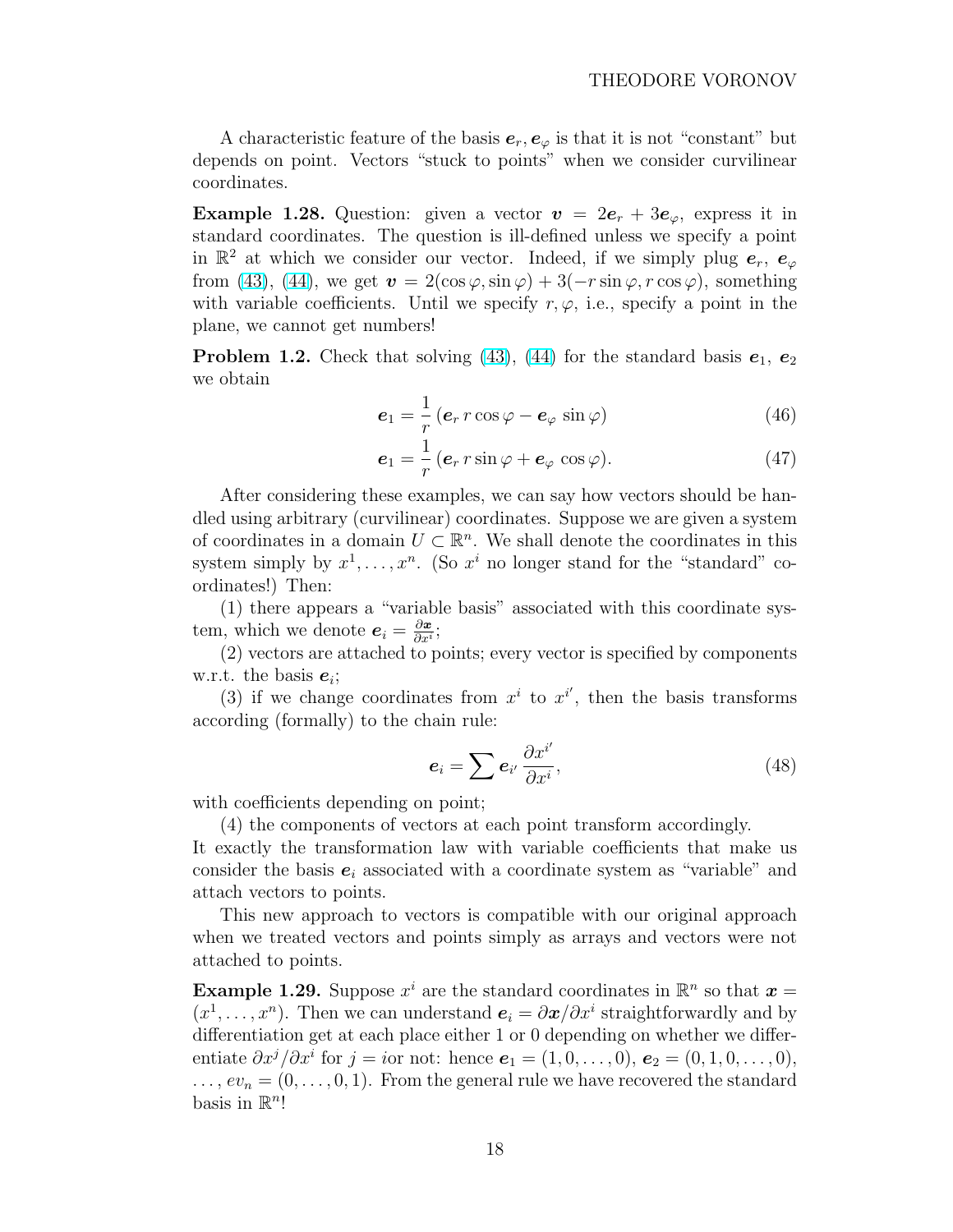**Remark 1.7.** The "affine structure" in  $\mathbb{R}^n$ , i.e., the operations with points and vectors described in Section [1.1](#page-2-0) and in particular the possibility to consider vectors independently of points ("free" vectors) is preserved under a special class of changes of coordinates, namely, those similar to Examples [1.24](#page-14-0) and [1.25](#page-14-0) (linear transformations and parallel translations).

With this new understanding of vectors, we can define the velocity vector for a parametrized curve specified w.r.t. arbitrary coordinates as  $x^i = x^i(t)$ as the vector  $\dot{x} := e_i \dot{x}^i$ .

**Proposition 1.1.** The velocity vector has the same appearance in all coordinate systems.

Proof. Follows directly from the chain rule and the transformation law for the basis  $e_i$ .  $\Box$ 

In particular, the elements of the basis  $e_i = \partial x/\partial x^i$  (originally, a formal notation) can be understood directly as the velocity vectors of the coordinate lines  $x^i \mapsto \mathbf{x}(x^1, \dots, x^n)$  (all coordinates but  $x^i$  are fixed).

Now, what happens with the differentials of maps?

Since we now know how to handle velocities in arbitrary coordinates, the best way to treat the differential of a map  $\mathbf{F} \colon \mathbb{R}^n \to \mathbb{R}^m$  is by its action on the velocity vectors. By definition, we set

$$
d\boldsymbol{F}(\boldsymbol{x}_0): \ \frac{d\boldsymbol{x}(t)}{dt}(t_0) \mapsto \frac{d\boldsymbol{F}(\boldsymbol{x}(t))}{dt}(t_0). \tag{49}
$$

Now  $d\mathbf{F}(\mathbf{x}_0)$  is a linear map that takes vectors attached to a point  $\mathbf{x}_0 \in \mathbb{R}^n$ to vectors attached to the point  $F(x)$   $\in \mathbb{R}^m$ . Using Theorem [1.3](#page-11-0) backwards, we obtain

$$
d\boldsymbol{F} = \frac{\partial \boldsymbol{F}}{\partial x^1} dx^1 + \ldots + \frac{\partial \boldsymbol{F}}{\partial x^n} dx^n = (\boldsymbol{e}_1, \ldots, \boldsymbol{e}_m) \begin{pmatrix} \frac{\partial F^1}{\partial x^1} & \cdots & \frac{\partial F^1}{\partial x^n} \\ \vdots & \ddots & \vdots \\ \frac{\partial F^m}{\partial x^1} & \cdots & \frac{\partial F^m}{\partial x^n} \end{pmatrix} \begin{pmatrix} dx^1 \\ \vdots \\ dx^n \end{pmatrix},
$$
\n(50)

as before, — but now these formulae are valid in all coordinate systems.

In particular, for the differential of a function we always have

$$
df = \frac{\partial f}{\partial x^1} dx^1 + \ldots + \frac{\partial f}{\partial x^n} dx^n,
$$
\n(51)

where  $x^i$  are arbitrary coordinates. The form of the differential does not change when we perform a change of coordinates.

**Example 1.30.** Consider the following function in  $\mathbb{R}^2$ :  $f = r^2 = x^2 + y^2$ . We want to calculate its differential in the polar coordinates. We shall use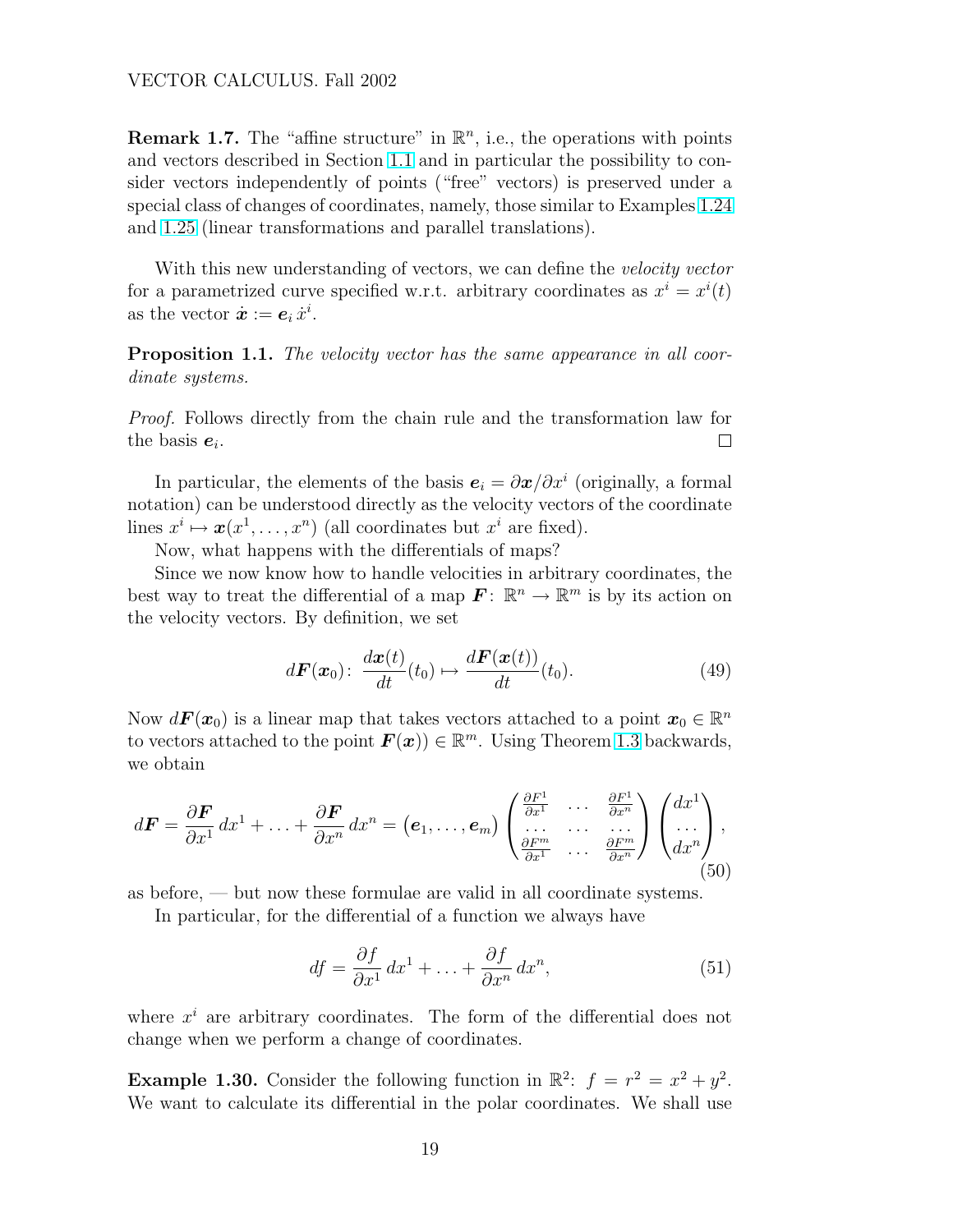<span id="page-19-0"></span>two methods: directly in the polar coordinates and working first in the coordinates  $x, y$  and then transforming to  $r, \varphi$ . Directly in polars, we simply have  $df = 2rdr$ . Now, by the second method we get

$$
df = \frac{\partial f}{\partial x} dx + \frac{\partial f}{\partial y} dy = 2xdx + 2ydy.
$$

Plugging  $dx = \cos \varphi dr - r \sin \varphi d\varphi$  and  $dy = \sin \varphi dr + r \cos \varphi d\varphi$ , and multiplying through, after simplification we obtain the same result  $df = dr$ .

Remark 1.8. The relation between vectors and differentials of functions (considered as linear functions on vectors, at a given point) remain valid in all coordinate systems. The differential  $df$  at a point  $x$  is a linear function on vectors attached to  $\boldsymbol{x}$ . In particular, for  $dx^i$  we have

$$
dx^{i}(\mathbf{e}_{j}) = dx^{i} \left(\frac{\partial \mathbf{x}}{\partial x^{j}}\right) = \frac{\partial x^{i}}{\partial x^{j}} = \delta_{j}^{i}
$$
\n(52)

(the second equality because the value of  $df$  on a velocity vector is the derivative of f w.r.t. the parameter on the curve). Hence the differentials of the coordinates  $dx^i$  form a basis (in the space of linear functions on vectors) "dual" to the basis  $e_j$ .

**Problem 1.3.** Consider spherical coordinates in  $\mathbb{R}^3$ . Find the basis  $e_r$ ,  $e_\theta$ ,  $e_{\varphi}$  associated with it (in terms of the standard basis). Find the differentials  $dr, d\theta, d\varphi$ . Do the same for cylindrical coordinates.

# 2 Line integrals and 1-forms

We are already acquainted with examples of 1-forms. Let us give a formal definition.

Definition 2.1. A *linear differential form* or, shortly, a 1-form in an open domain  $U \subset \mathbb{R}^n$  is an expression of the form

$$
\omega = \omega_1 dx^1 + \ldots + \omega_n dx^n,
$$

where  $\omega_i$  are functions. Here  $x^1, \ldots, x^n$  denote some coordinates in U.

Greek letters like  $\omega$ ,  $\sigma$ , as well as capital Latin letters like A, E, are traditionally used for denoting 1-forms.

Example 2.1.  $x dy - y dx$ ,  $2dx - (x + z) dy + xy dz$  are examples of 1-forms in  $\mathbb{R}^2$  and  $\mathbb{R}^3$ .

**Example 2.2.** The differential of a function in  $\mathbb{R}^n$  is a 1-form:

$$
df = \frac{\partial f}{\partial x^1} dx^1 + \ldots + \frac{\partial f}{\partial x^n} dx^n.
$$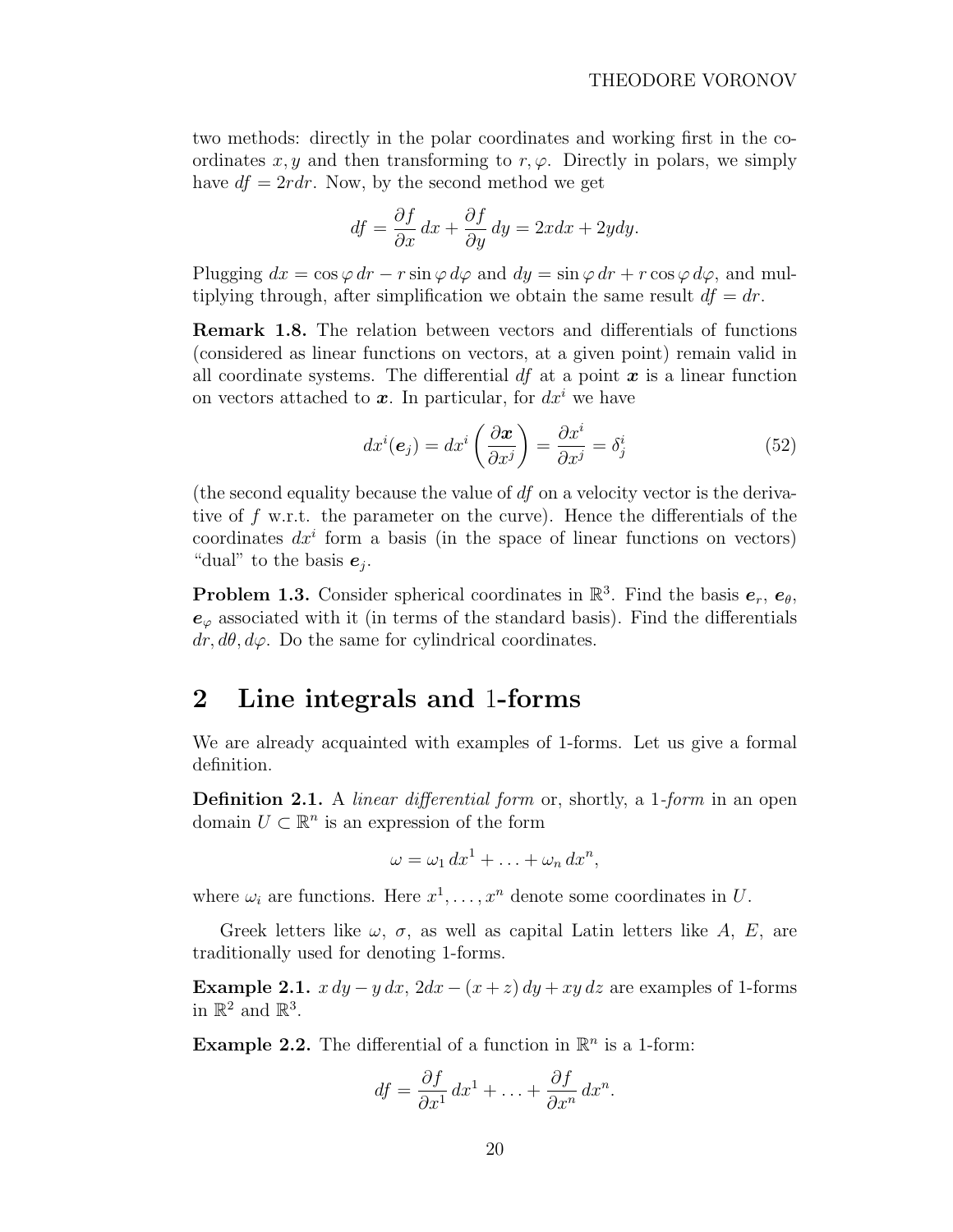(Notice that not every 1-form is  $df$  for some function f. We will see examples later.)

Though Definition [2.1](#page-19-0) makes use of some (arbitrary) coordinate system, the notion of a 1-form is independent of coordinates. There are at least two ways to explain this.

Firstly, if we change coordinates, we will obtain again a 1-form (i.e., an expression of the same type).

**Example 2.3.** Consider a 1-form in  $\mathbb{R}^2$  given in the standard coordinates:

$$
A = -y\,dx + x\,dy.
$$

In the polar coordinates we will have  $x = r \cos \varphi$ ,  $y = r \sin \varphi$ , hence

$$
dx = \cos \varphi \, dr - r \sin \varphi \, d\varphi
$$
  

$$
dy = \sin \varphi \, dr + r \cos \varphi \, d\varphi.
$$

Substituting into A, we get  $A = -r \sin \varphi (\cos \varphi dr - r \sin \varphi d\varphi) + r \cos \varphi (\sin \varphi dr +$  $r \cos \varphi \, d\varphi$  =  $r^2(\sin^2 \varphi + \cos^2 \varphi) \, d\varphi = r^2 d\varphi$ . Hence

$$
A = r^2 d\varphi
$$

is the formula for  $A$  in the polar coordinates. In particular, we see that this is again a 1-form, a linear combination of the differentials of coordinates with functions as coefficients.

Secondly, in a more conceptual way, we can define a 1-form in a domain U as a linear function on vectors at every point of  $U$ :

$$
\omega(\boldsymbol{v}) = \omega_1 v^1 + \ldots + \omega_n v^n, \qquad (53)
$$

if  $\mathbf{v} = \sum \mathbf{e}_i v^i$ , where  $\mathbf{e}_i = \partial \mathbf{x}/\partial x^i$ . Recall that the differentials of functions were defined as linear functions on vectors (at every point), and

$$
dx^{i}(\mathbf{e}_{j}) = dx^{i} \left(\frac{\partial \mathbf{x}}{\partial x^{j}}\right) = \delta_{j}^{i}
$$
\n(54)

at every point  $x$ . Remark: if we need to show explicitly the dependence on point, we write  $\omega(\mathbf{x})(\mathbf{v})$  (similarly as we did for differentials). There is an alternative notation:

$$
\langle \omega, \boldsymbol{v} \rangle = \omega(\boldsymbol{v}) = \omega_1 v^1 + \ldots + \omega_n v^n, \tag{55}
$$

which is sometimes more convenient. (Notice angle brackets; do not confuse it with a scalar product of vectors, which is defined for an Euclidean space.)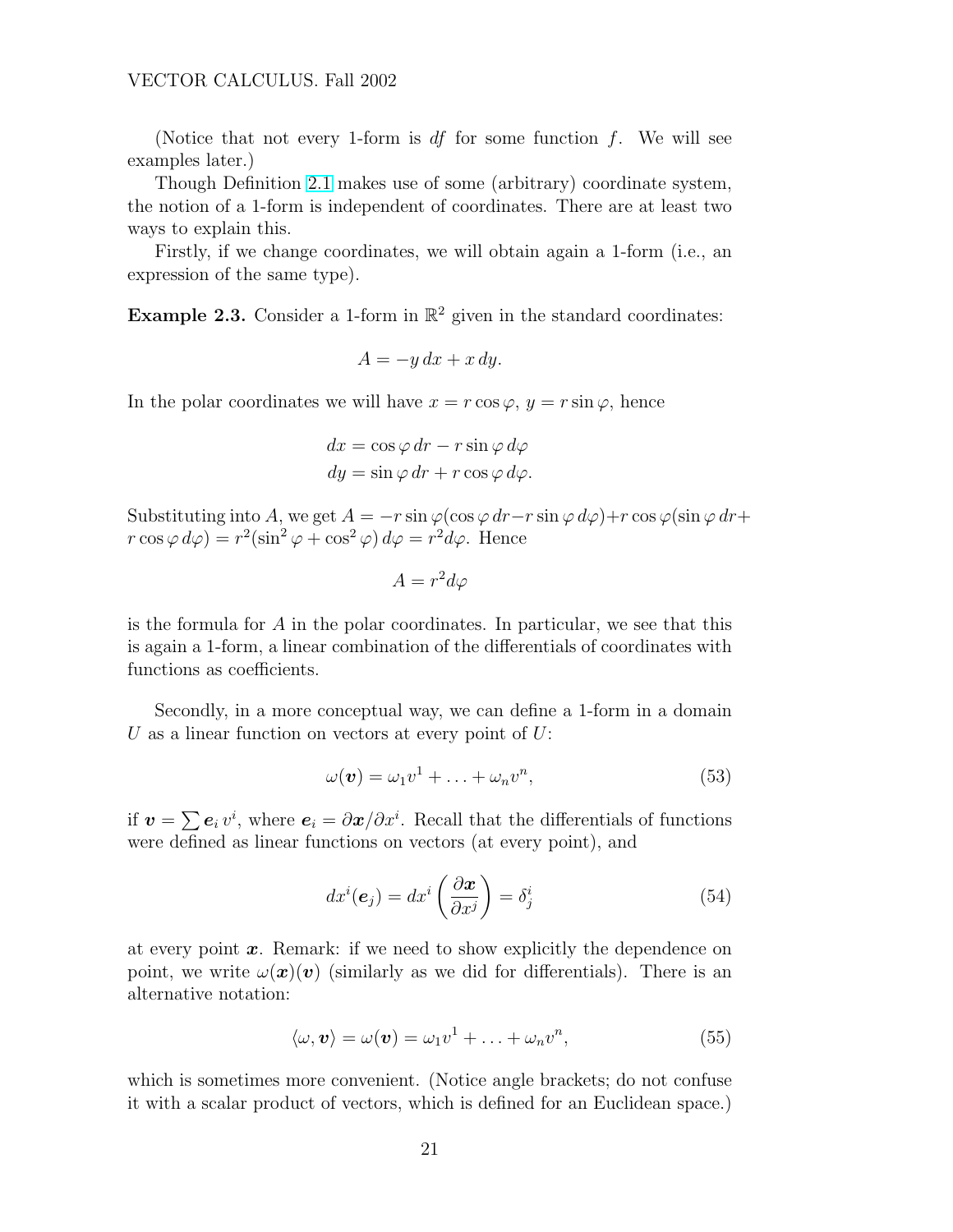**Example 2.4.** At the point  $\mathbf{x} = (1, 2, -1) \in \mathbb{R}^3$  (we are using the standard coordinates) calculate  $\langle \omega, v \rangle$  if  $\omega = x dx + y dy + z dz$  and  $v = 3e_1 - 5e_3$ . We have

$$
\langle \omega(\boldsymbol{x}), \boldsymbol{v} \rangle = \langle dx + 2dy - dz, 3\boldsymbol{e}_1 - 5\boldsymbol{e}_3 \rangle = 3 - (-5) = 8.
$$

The main purpose for which we need 1-forms is integration.

Suppose we are given a path, i.e., a parametrized curve in  $\mathbb{R}^n$ . Denote it  $\gamma: x^i = x^i(t), t \in [a, b] \subset \mathbb{R}$ . Consider a 1-form  $\omega$ .

**Definition 2.2.** The *integral* of  $\omega$  over  $\gamma$  is

$$
\int_{\gamma} \omega = \int_{\gamma} \omega_1 dx^1 + \ldots + \omega_n dx^n :=
$$
\n
$$
\int_a^b \langle \omega(\boldsymbol{x}(t)), \dot{\boldsymbol{x}}(t) \rangle dt = \int_a^b \left( \omega_1(\boldsymbol{x}(t)) \frac{dx^1}{dt} + \ldots + \omega_n(\boldsymbol{x}(t)) \frac{dx^n}{dt} \right) dt. \quad (56)
$$

Integrals of 1-forms are also called line integrals. For a line integral we need two ingredients: a path of integration and a 1-form. The integral depends on both.

**Example 2.5.** Consider a "constant" 1-form  $E = 2dx - 3dy$  in  $\mathbb{R}^2$ . Let  $\gamma$  be the following path:  $x = t$ ,  $y = 1-t$ , where  $t \in [0, 1]$ . (It represents a straight the following path:  $x = t$ ,  $y = 1 - t$ , where  $t \in [0, 1]$ . (It represents a straight line segment  $[PQ]$  where  $P = (0, 1)$ ,  $Q = (1, 0)$ .) To calculate  $\int_{\gamma} E$ , we first find the velocity vector:  $\dot{\boldsymbol{x}} = (1, -1) = \boldsymbol{e}_1 - \boldsymbol{e}_2$  (constant, in this case). Next, we take the value of E on  $\dot{x}$ :  $\langle E, \dot{x} \rangle = \langle 2dx - 3dy, e_1 - e_2 \rangle = 2 - 3(-1) = 5.$ Hence,

$$
\int_{\gamma} E = \int_0^1 \langle E, \dot{x} \rangle dt = \int_0^1 5dt = 5.
$$

Remark 2.1. A practical way of calculating line integrals is based on the following shortcut: the expression  $\langle \omega(\boldsymbol{x}(t)), \dot{\boldsymbol{x}}(t) \rangle dt$  is simply a 1-form on  $[a, b] \subset \mathbb{R}$  obtained from  $\omega$  by substituting  $x^i = x^i(t)$  as functions of t given by the path  $\gamma$ . We have to substitute both in the arguments of  $\omega_i(\bm{x})$  and in the differentials  $dx^{i}$  expanding them as the differentials of functions of t. The resulting 1-form on [a, b] depends on both  $\omega$  and  $\gamma$ , and is denoted  $\gamma^* \omega$ :

$$
\gamma^* \omega = \left(\sum \omega_i(\boldsymbol{x}(t)) \frac{dx^i}{dt}(t)\right) dt, \qquad (57)
$$

so that

$$
\int_{\gamma} \omega = \int_{a}^{b} \gamma^* \omega \,. \tag{58}
$$

**Example 2.6.** Find the integral of the 1-form  $A = x dy - y dx$  over the path  $\gamma: x = t, y = t^2, t \in [0, 2].$  Considering x, y as functions of t (given by the path  $\gamma$ ), we can calculate their differentials:  $dx = dt$ ,  $dy = 2t dt$ . Hence

$$
\int_{\gamma} A = \int_0^2 \gamma^* A = \int_0^2 \left( t(2t \, dt) - t^2 \, dt \right) = \int_0^2 t^2 \, dt = \left. \frac{t^3}{3} \right|_0^2 = \frac{8}{3}
$$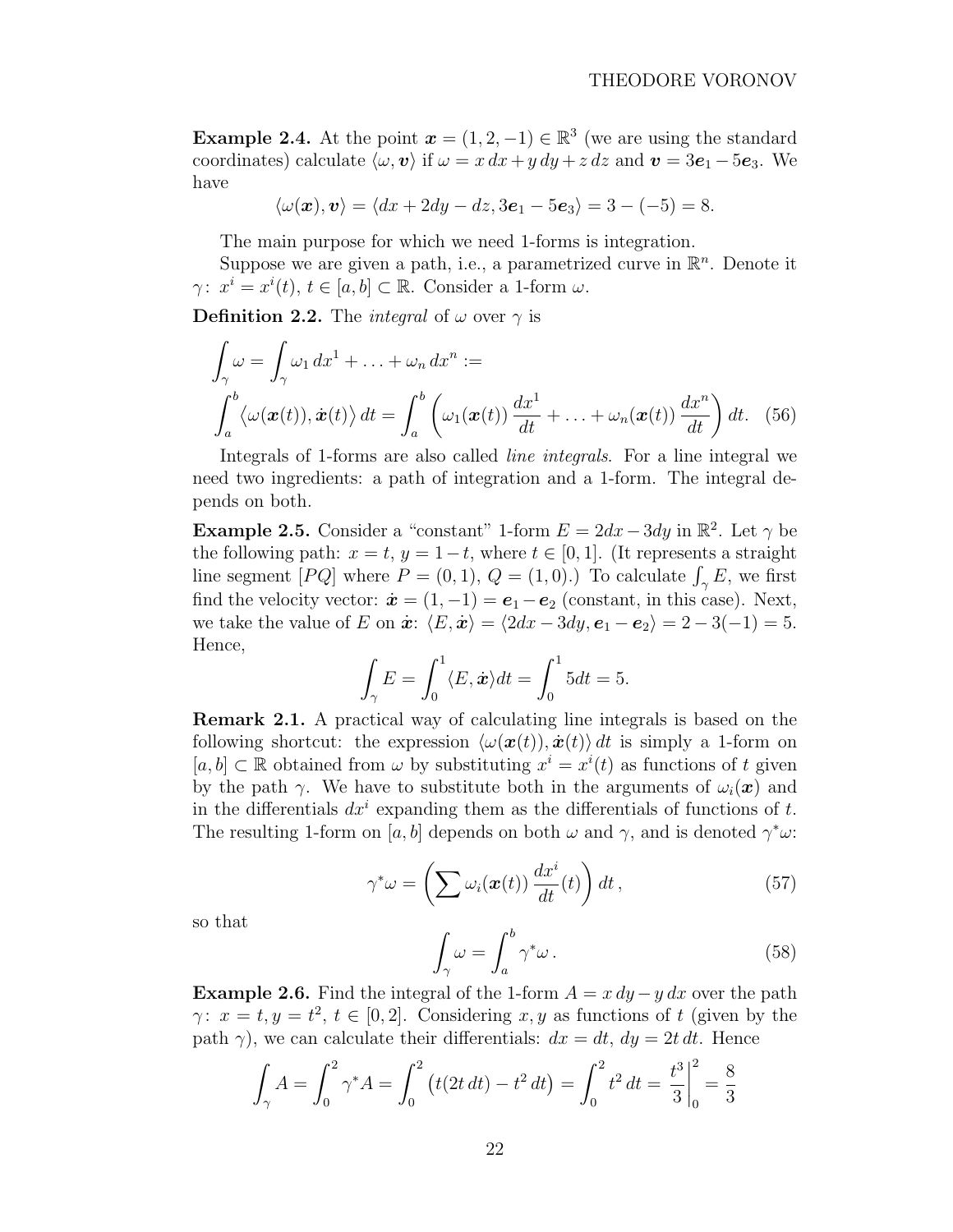**Definition 2.3.** An *orientation* of a path  $\gamma$ :  $\mathbf{x} = \mathbf{x}(t)$  is given by the direction of the velocity vector  $\dot{x}$ .

Suppose we change parametrization of a path  $\gamma$ . That means we consider a new path  $\gamma' : [a', b'] \to \mathbb{R}^n$  obtained from  $\gamma$  by a substitution  $t = t(t')$ . We use t' to denote the new parameter. Let us assume that  $dt/dt' \neq 0$ , i.e., the function  $t' \mapsto t = t(t')$  is monotonous. If it increases, then the velocity vectors  $dx/dt$  and  $dx/dt'$  have the same direction; if it decreases, they have the opposite directions. Recall that

$$
\frac{d\boldsymbol{x}}{dt'} = \frac{d\boldsymbol{x}}{dt} \cdot \frac{dt}{dt'}.
$$
\n(59)

The most important statement concerning line integrals is the following theorem.

**Theorem 2.1.** For arbitrary 1-form  $\omega$  and path  $\gamma$ , the integral  $\int_{\gamma} \omega$  does not change if we change parametrization of  $\gamma$  provided the orientation remains the same.

*Proof.* Consider  $\langle \omega(\boldsymbol{x}(t)), \frac{d\boldsymbol{x}}{dt} \rangle$  $\frac{d\boldsymbol{x}}{dt}$  and  $\langle \omega(\boldsymbol{x}(t(t'))), \frac{d\boldsymbol{x}}{dt'}\rangle$  $\overline{dt'}$ ® . As

$$
\langle \omega(\boldsymbol{x}(t(t'))), \frac{d\boldsymbol{x}}{dt'} \rangle = \langle \omega(\boldsymbol{x}(t(t'))), \frac{d\boldsymbol{x}}{dt} \rangle \cdot \frac{dt}{dt'},
$$

we can use the familiar formula

$$
\int_{a}^{b} f(t) dt = \int_{a'}^{b'} f(t(t')) \cdot \frac{dt}{dt'} dt'
$$

valid if  $\frac{dt}{dt'} > 0$ , and the statement immediately follows.

If we change orientation to the opposite, then the integral changes sign. This corresponds to the formula

$$
\int_{a}^{b} f(t) dt = - \int_{b}^{a} f(t) dt
$$

in the calculus of a single variable.

Independence of parametrization allows us to define line integrals over more general objects. We can consider integrals over any "contours" consisting of pieces which can be represented by parametrized curves; such contours can have "angles" and not necessarily be connected. We simply add integrals over pieces. All that we need to calculate the integral of a 1-form over a contour is an orientation of the contour, i.e., an orientation for every piece that can be represented by a parametrized curve.

 $\Box$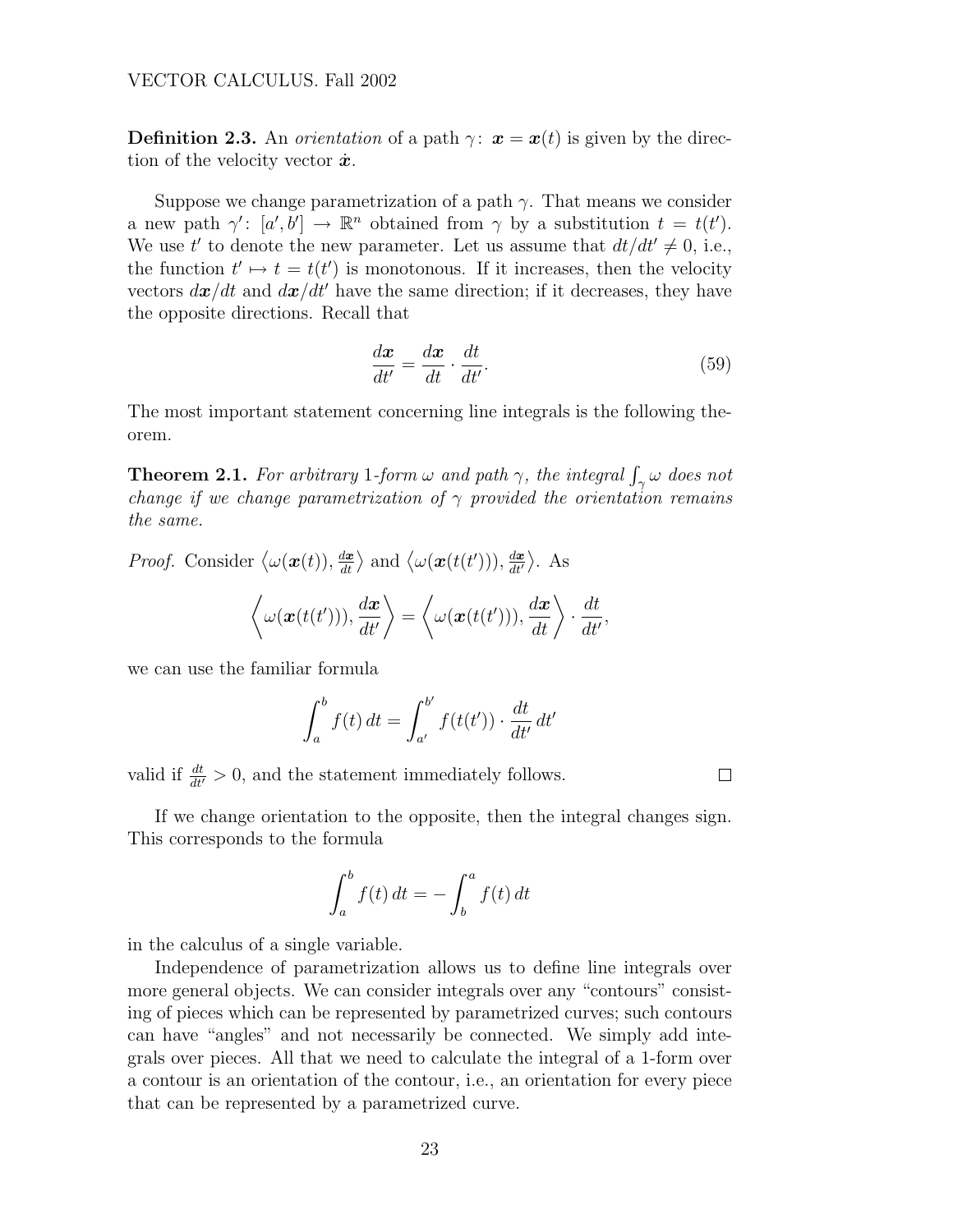<span id="page-23-0"></span>**Example 2.7.** Consider in  $\mathbb{R}^2$  a contour ABCD consisting of the segments [AB], [BC], [CD], where  $A = (-2,0), B = (-2,4), C = (2,4), D = (2,0)$ (this is an upper part of the boundary of the square  $ABCD$ ). The orientation (this is an upper part of the boundary of the square  $ABCD$ ). The orientation<br>is given by the order of vertices  $ABCD$ . Calculate  $\int_{ABCD} \omega$  for  $\omega = (x +$ y)  $dx + y dy$ . The integral is the sum of the three integrals over the segments [AB],  $[BC]$  and  $[CD]$ . As parameters we can take y for  $[AB]$  and  $[CD]$ , and x for  $[BC]$ . We have

$$
\int_{[AB]} \omega = \int_0^4 y \, dy = \frac{y^2}{2} \Big|_0^4 = 8
$$
\n
$$
\int_{[BC]} \omega = \int_{-2}^2 (x+4) \, dx = \frac{(x+4)^2}{2} \Big|_{-2}^2 = 18 - 2 = 16
$$
\n
$$
\int_{[CD]} \omega = \int_4^0 y \, dy = -8
$$

Hence

$$
\int_{ABCD} \omega = \int_{[AB]} \omega + \int_{[BC]} \omega + \int_{[CD]} \omega = 8 + 16 - 8 = 16.
$$

Notice that the integrals over vertical segments cancel each other.

**Example 2.8.** Calculate the integral of the form  $\omega = dz$  over the perimeter of the triangle  $ABC$  in  $\mathbb{R}^3$  (orientation is given by the order of vertices), if  $A = (1, 0, 0), B = (0, 2, 0), C = (0, 0, 3).$  We can parameterize the sides of the triangle as follows:

$$
[AB]: x = 1 - t, y = 2t, z = 0, t \in [0, 1]
$$
  
\n
$$
[BC]: x = 0, y = 2 - 2t, z = 3t, t \in [0, 1]
$$
  
\n
$$
[CA]: x = t, y = 0, z = -3t, t \in [0, 1].
$$

Hence

$$
\int_{[AB]}dz = 0, \quad \int_{[BC]}dz = \int_0^1 3dt = 3, \quad \int_{[CA]}dz = \int_0^1 (-3dt) = -3;
$$

and the integral in question is  $I = 0 + 3 - 3 = 0$ .

# 3 Algebra of forms

#### 3.1 Jacobian

Recall the formula for the transformation of variables in the double integral:

$$
\int_{D} f(x, y) dx dy = \pm \int_{D} f(x(u, v), y(u, v)) J(u, v) du dv \qquad (60)
$$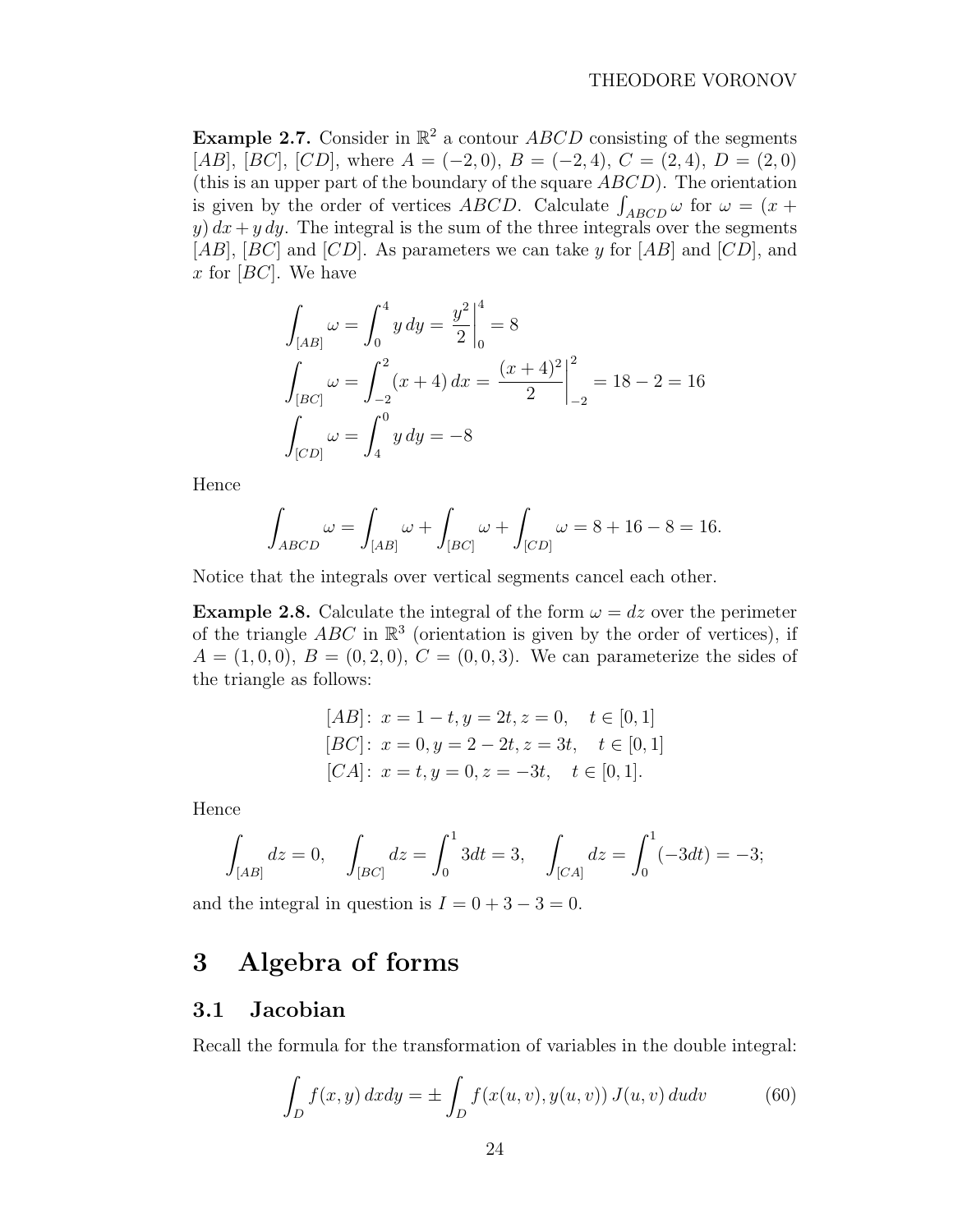where

$$
J = \frac{D(x, y)}{D(u, v)} = \det \frac{\partial(x, y)}{\partial(u, v)}
$$
(61)

is called the Jacobian of the transformation of variables. Here

$$
\frac{\partial(x,y)}{\partial(u,v)} = \begin{pmatrix} \frac{\partial x}{\partial u} & \frac{\partial x}{\partial v} \\ \frac{\partial y}{\partial u} & \frac{\partial y}{\partial v} \end{pmatrix}
$$
(62)

denotes the matrix of partial derivatives. The sign  $\pm$  in [\(60\)](#page-23-0) is the sign of the Jacobian.

**Example 3.1.** For polar coordinates  $r, \varphi$  where  $x = r \cos \varphi, y = r \sin \varphi$ , we have  $dx = \cos \varphi \, dr - r \sin \varphi \, d\varphi$ ,  $dy = \sin \varphi \, dr + r \cos \varphi \, d\varphi$ , hence

$$
\frac{D(x,y)}{D(r,\varphi)} = \begin{vmatrix} \cos\varphi & -r\sin\varphi \\ \sin\varphi & r\cos\varphi \end{vmatrix} = r.
$$
 (63)

Thus we can write  $dx dy = r dr d\varphi$ .

**Problem 3.1.** Calculate the area of a disk of radius  $R$  in two ways: using the standard coordinates and using polar coordinates. By "area" we mean R ne standard coordinates and using polar coordinates. By "area" we mean<br>  $\int_D dx dy$ . (Here  $D = \{(x, y) | -\sqrt{R^2 - x^2} \leqslant y \leqslant \sqrt{R^2 - x^2}, -R \leqslant x \leqslant R\} =$  $\{(r,\varphi) \mid 0 \leq r \leq R, \ 0 \leq \varphi \leq 2\pi\}.$ 

We can ask ourselves the following question: is there a way of getting the formula with the Jacobian by multiplying the formulae for the differentials?

Or, to put it differently: is it possible to understand  $dx dy$  as an actual product of the differentials dx and dy so that the formula like  $dx dy = r dr d\varphi$ in the above example comes naturally?

The answer is "yes". The rules that we have to adopt for the multiplication of dr,  $d\varphi$  are as follows:

$$
dr dr = 0, dr d\varphi = -d\varphi dr, d\varphi d\varphi = 0.
$$
 (64)

Indeed, if we calculate according to these rules, we get:  $dx dy = (\cos \varphi dr$  $r \sin \varphi \, d\varphi$ )(sin  $\varphi \, dr+r \cos \varphi \, d\varphi$ ) = cos  $\varphi \sin \varphi \, dr \, dr+r \cos^2 \varphi \, dr \, d\varphi-r \sin^2 \varphi \, d\varphi \, dr$  $r^2 \sin \varphi \cos \varphi \, d\varphi \, d\varphi = r \cos^2 \varphi \, dr \, d\varphi - r \sin^2 \varphi (-dr \, d\varphi) = r \, dr \, d\varphi$ , as required. (We also assumed the usual distributivity w.r.t. addition.) These are the only rules that lead to the correct answer.

Notice that as a corollary we get similar rules for the products of  $dx$  and dy:

$$
dx dx = 0, dx dy = -dy dx, dy dy = 0
$$
\n(65)

(check!).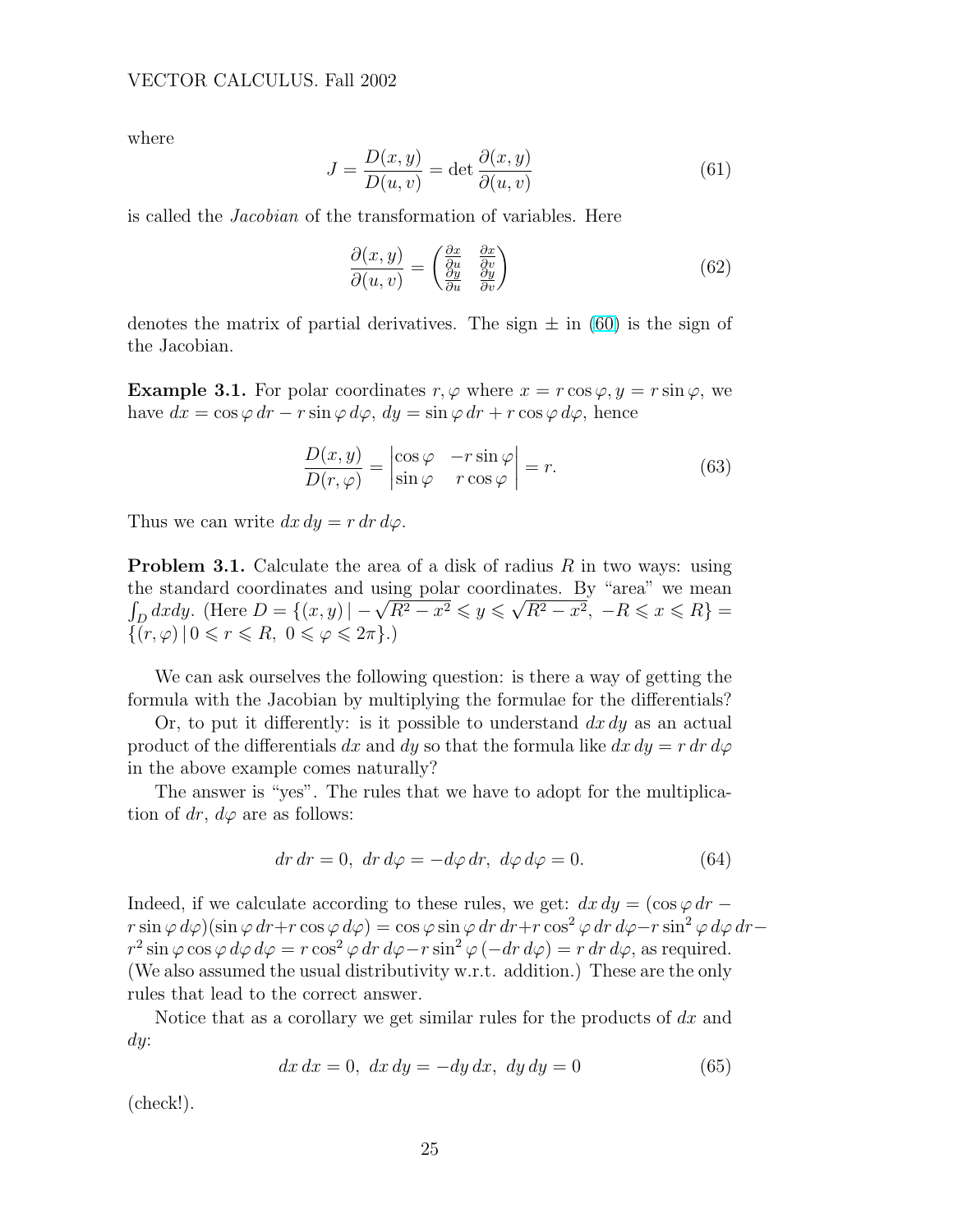<span id="page-25-0"></span>More generally, we can check that in this way we will get the general formula for arbitrary changes of variables in  $\mathbb{R}^2$ : if  $x = x(u, v), y = y(u, v)$ , then

$$
dx = \frac{\partial x}{\partial u} du + \frac{\partial x}{\partial v} dv
$$
 (66)

$$
dy = \frac{\partial y}{\partial u} du + \frac{\partial y}{\partial v} dv,
$$
\n(67)

and we get

$$
dx dy = \left(\frac{\partial x}{\partial u} du + \frac{\partial x}{\partial v} dv\right) \left(\frac{\partial y}{\partial u} du + \frac{\partial y}{\partial v} dv\right) =
$$
  

$$
\frac{\partial x}{\partial u} \frac{\partial y}{\partial v} du dv + \frac{\partial x}{\partial v} \frac{\partial y}{\partial u} dv du = \left(\frac{\partial x}{\partial u} \frac{\partial y}{\partial v} - \frac{\partial x}{\partial v} \frac{\partial y}{\partial u}\right) du dv = J du dv
$$

(we used  $du dv = -dv du$ ; there are no terms with  $du du = 0$  and  $dv dv = 0$ ).

The multiplication that we have just introduced is called the "exterior multiplication". The characteristic feature of the "exterior" rules is that the product of two differentials changes sign if we change the order. In particular, the exterior product of any differential with itself must vanish. Notice that a product like  $dx dy$  is a new object compared to  $dx$  and  $dy$ : it does not equal any of 1-forms, and it is the kind of expression that stands under the sign of integral when we integrate over a two-dimensional region.

Now, if we consider  $\mathbb{R}^n$ , a similar formula with the Jacobian is valid

$$
\int_{D} f dx^{1} \dots dx^{n} = \pm \int_{D} f J du^{1} \dots du^{n}
$$
\n(68)

where

$$
J = \frac{D(x^1, \dots, x^n)}{D(u^1, \dots, u^n)} = \det \frac{\partial(x^1, \dots, x^n)}{\partial(u^1, \dots, u^n)}.
$$
(69)

How to handle it? Can we understand it in the same way as the formula in two dimensions? It turns out that all we have to do is to extend the exterior multiplication from just two to an arbitrary number of factors. We discuss it in the next section.

## 3.2 Rules of exterior multiplication

Definition of forms in  $\mathbb{R}^n$ . Definition of the exterior product. Examples.

Example: translation; linear change;  $x + xy$ . Effect of maps. Jacobian obtained from n-forms.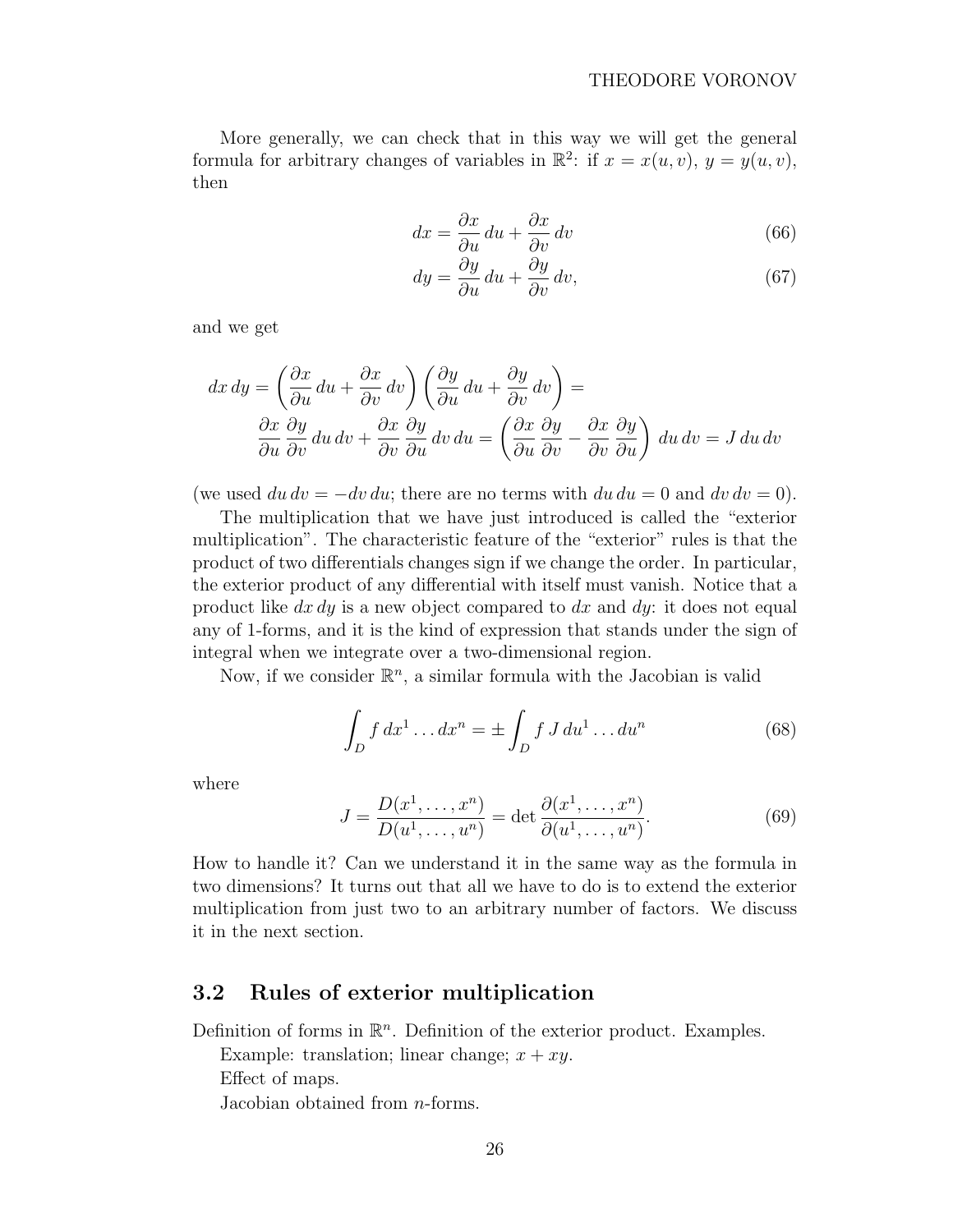<span id="page-26-0"></span>**Remark 3.1.** As well as  $dx^i$  as a linear function on vectors gives the *i*-th coordinate:  $dx^{i}(\boldsymbol{h}) = h^{i}$ , the exterior product  $dx^{i}dx^{j}$  can be understood as a function on pairs of vectors giving the determinant

$$
dx^{i}dx^{j}(\boldsymbol{h}_{1},\boldsymbol{h}_{2}) = \begin{vmatrix} h_{1}^{i} & h_{2}^{i} \\ h_{1}^{j} & h_{2}^{j} \end{vmatrix} = h_{1}^{i}h_{2}^{j} - h_{1}^{j}h_{2}^{i},
$$
(70)

and similarly for the triple exterior products like  $dx^i dx^j dx^k$ , etc. We will not pursue it further.

# 4 Exterior derivative

Want to get  $d: \Omega^k \to \Omega^{k+1}$ 

## 4.1 Dependence of line integrals on paths

Consider paths in  $\mathbb{R}^n$ 

**Theorem 4.1.** The integral of df does not depend on path (provided the endpoints are fixed).

Closed paths that are boundaries: additivity of integral. Small path.

Closed paths that are boundaries: additivity of integral. Small path.<br>Let us explore how  $\int_{\gamma} \omega$  depend on path in general. For this we shall consider a "small" closed path and calculate the integral over it....

d for 1-forms

## 4.2 Exterior derivative: construction

Consider differential forms defined in some open domain  $U \subset \mathbb{R}^n$ . In the sequel we omit further references to U and simply write  $\Omega^k$  for  $\Omega^k(U)$ . An axiomatic definition of  $d$  is given by the following theorem:

**Theorem 4.2.** There is a unique operation d:  $\Omega^k \to \Omega^{k+1}$  for all  $k =$  $0, 1, \ldots, n$  possessing the following properties:

$$
d(a \omega + b \sigma) = a d\omega + b d\sigma \tag{71}
$$

for any k-forms  $\omega$  and  $\sigma$  (where a, b are constants);

$$
d(\omega \sigma) = (d\omega) d\sigma + (-1)^{k} \omega (d\sigma)
$$
\n(72)

for any k-form  $\omega$  and l-form  $\sigma$ ; on functions

$$
df = \sum \frac{\partial f}{\partial x^i} dx^i \tag{73}
$$

is the usual differential, and

$$
d(df) = 0 \tag{74}
$$

for any function f.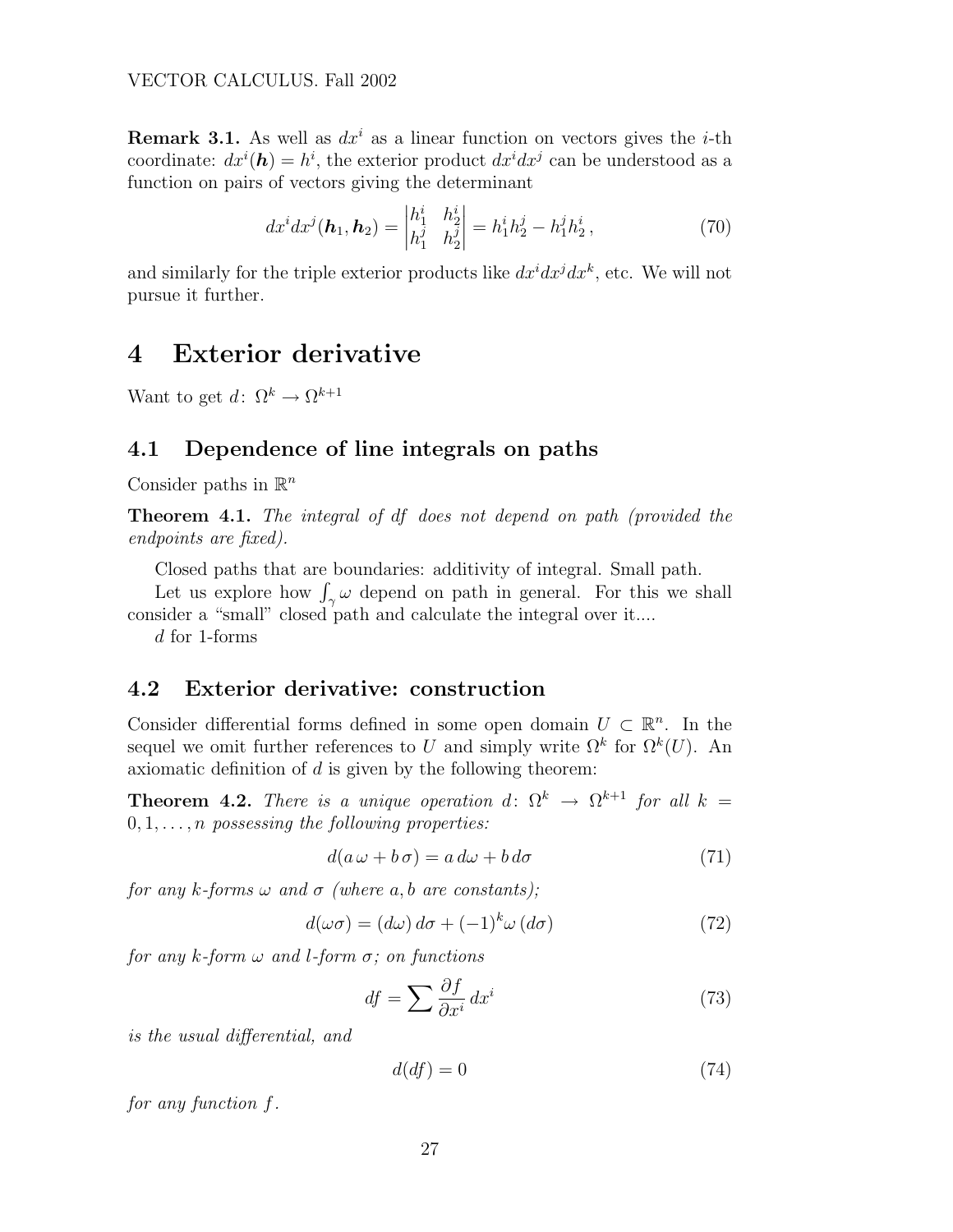<span id="page-27-0"></span>*Proof.* Let us assume that an operator d satisfying these properties exists. By induction we deduce that  $d(dx^{i_1} \dots dx^{i_k}) = 0$ . Hence for an arbitrary  $k$ -form  $\omega =$ we  $i_1$ <...< $i_k$  $\omega_{i_1...i_k} dx^{i_1} \dots dx^{i_k}$  we arrive at the formula

$$
d\omega = \sum_{i_1 < \ldots < i_k} d\omega_{i_1 \ldots i_k} \, dx^{i_1} \ldots dx^{i_k}.
$$

(This establishes the uniqueness part of the theorem.) Now we take this formula as a definition. By a direct check we can show that it will satisfy all required properties. For example, to show that  $d(df) = 0$  for an arbitrary function  $f$ , we apply the above formula to  $df$  and obtain

$$
d(df) = d\left(\sum \frac{\partial f}{\partial x^i} dx^i\right) = \sum \frac{\partial^2 f}{\partial x^j \partial x^i} dx^j dx^i = -\sum \frac{\partial^2 f}{\partial x^i \partial x^j} dx^i dx^j = -\sum \frac{\partial^2 f}{\partial x^j \partial x^i} dx^j dx^i = -d(df)
$$

(we swapped the partial derivatives using their commutativity and the differentials in the exterior product  $dx^{j} dx^{i}$  getting the minus sign, and then renamed the summation indices). Thus  $d(df) = 0$ , as required. (This establishes the existence part of the theorem.)  $\Box$ 

The formula

$$
d\omega = \sum_{i_1 < \ldots < i_k} d\omega_{i_1 \ldots i_k} dx^{i_1} \ldots dx^{i_k}
$$

is the working formula for the calculation of  $d$ . In many cases, though, it is easier to calculate directly using the basic properties of  $d$ . On the other hand, one can deduce "general" explicit expressions in particular cases (like 1-forms).

### 4.3 Main properties and examples of calculation

**Example 4.1.** Suppose  $\omega$  is a  $(n-1)$ -form is  $\mathbb{R}^n$ . We can write it as

$$
\omega = \sum \omega^i dx^1 \dots dx^{i-1} dx^{i+1} \dots dx^n.
$$
 (75)

Then we easily obtain

$$
d\omega = \sum \frac{\partial \omega^i}{\partial x^i} dx^1 \dots dx^n.
$$
 (76)

Exact and closed forms

Theorem 4.3.  $d \circ \boldsymbol{F}^* = \boldsymbol{F}^* \circ d$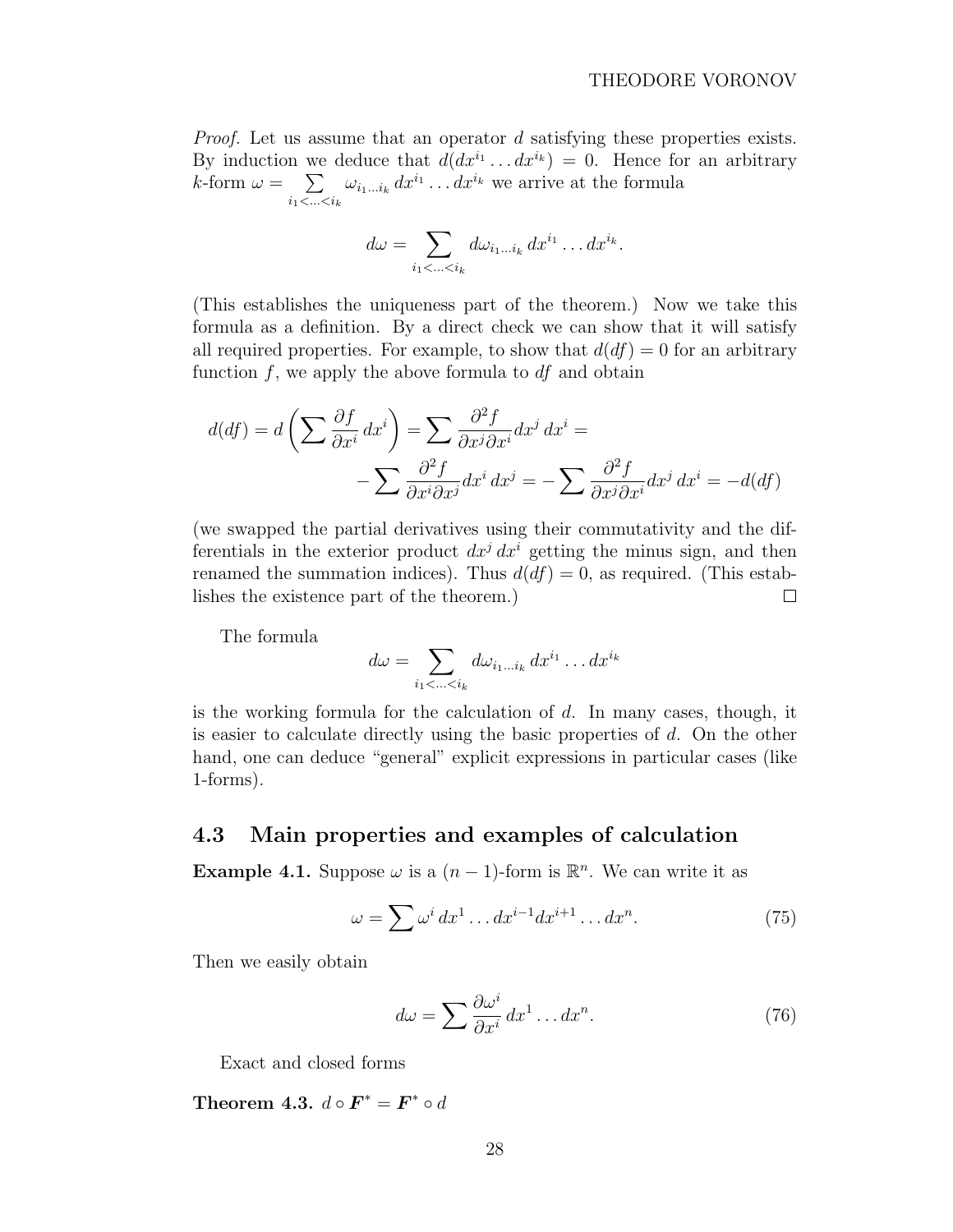# <span id="page-28-0"></span>5 Stokes's theorem

The Stokes theorem is one of the most fundamental results that you will learn from the university mathematics course. It has the form of the equality

$$
\int_C d\omega = \int_{\partial C} \omega,
$$

where  $\omega \in \Omega^{k-1}(U)$  is a  $(k-1)$ -form, C a "k-dimensional contour" (to be defined) and  $\partial C$  the boundary of this contour (to be defined, as well).

There are two cases already familiar.

The Newton–Leibniz formula (or the "main theorem of integral calculus") is for  $k = 1$ . Then  $k - 1 = 0$ , and  $\omega = f$  is just a function. If we take a path  $\gamma: [0, 1] \to U$  as a contour, then

$$
\int_{\gamma} df = f(Q) - f(P) \tag{77}
$$

where  $P = \gamma(0), Q = \gamma(1)$ . The r.h.s. should be considered as an "integral" of a 0-form" over the boundary of the path  $\gamma$ , which is a formal linear combination of its endpoints:  $Q-P$ ; i.e., we treat  $f(Q)-f(P)$  as the "integral" of f over  $Q-P$ . The integral of a function (as a 0-form) over a point is defined as the value at this point. It is essential that the path has the orientation (direction) "from  $P$  to  $Q$ ".

The Green formula in the plane is the case  $k = 2$  (hence  $k - 1 = 1$ ) and  $n = 2$ . Then  $\omega = \omega_1 dx^1 + \omega_2 dx^2$ . For a bounded domain  $D \subset \mathbb{R}^2$  with the boundary being a closed curve  $C$ , we have the formula

$$
\int_{D} \left( \frac{\partial \omega_2}{\partial x^1} - \frac{\partial \omega_1}{\partial x^2} \right) dx^1 dx^2 = \int_{C} \left( \omega_1 dx^1 + \omega_2 dx^2 \right). \tag{78}
$$

Under the integral at the l.h.s. stands precisely the differential  $d\omega$ . Again, it is important that the domain  $D$  and its boundary  $C$  are given coherent orientations.

In this section we shall define all notions involved in Stokes's theorem, discuss its applications and give an idea of a proof.

#### 5.1 Integration of  $k$ -forms

We are going to define integrals like  $\int_C \omega$  where  $\omega \in \Omega(U)$ ,  $U \subset \mathbb{R}^n$  is an open domain, and  $C$  is a "k-dimensional contour". (Such "contours" will be called "chains".) This will be achieved in several steps.

Step 1. The "contours" are supposed to be oriented. So we have to introduce the notion of an orientation. Let  $D \subset \mathbb{R}^k$  be some bounded domain. What is an "orientation" of  $D$ ? Consider examples.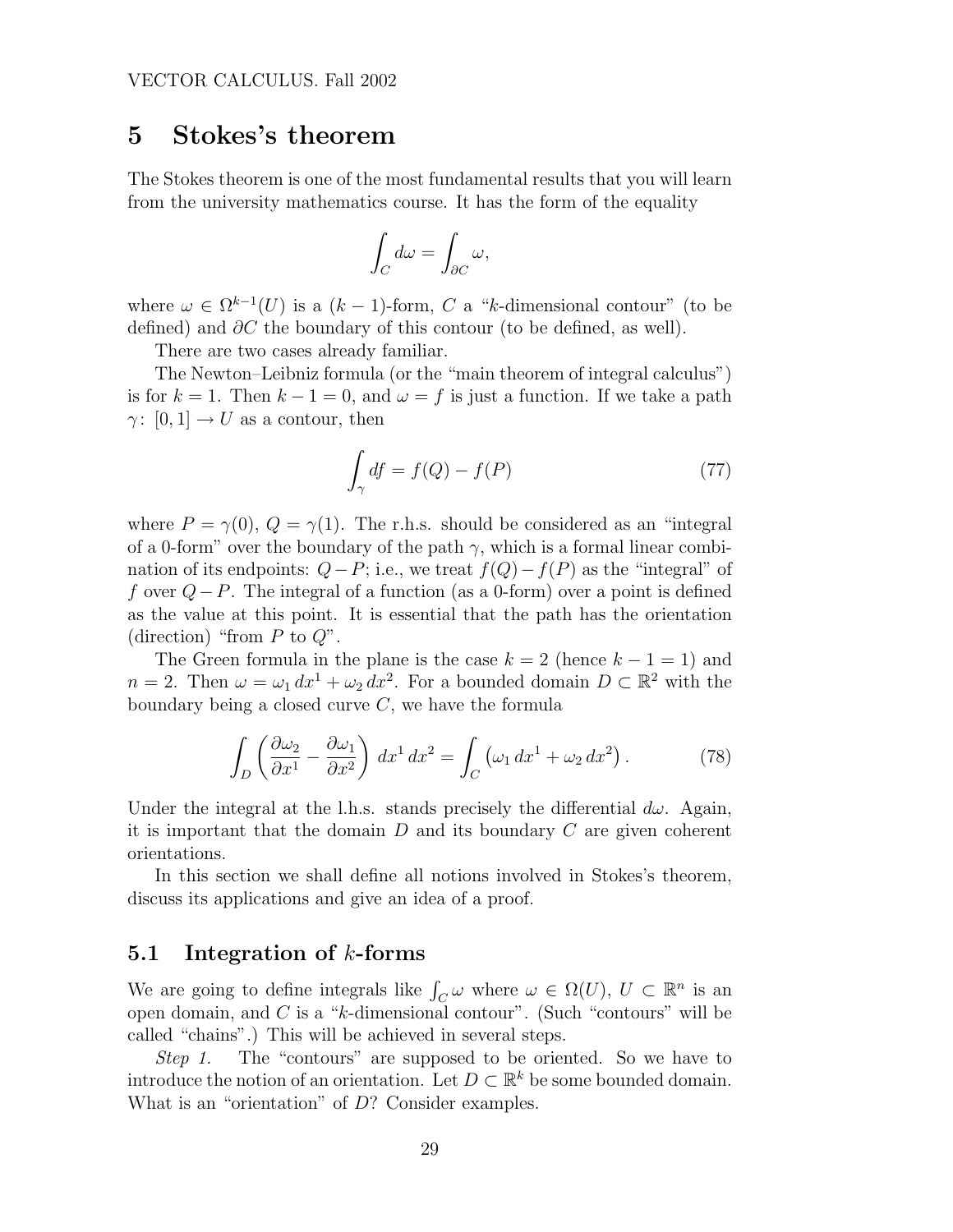$k = 0$ . *D* is just a point. An orientation of a point is simply a sign (plus or minus) assigned to this point. For example, in the Newton–Leibniz formula above we meet the expression  $f(Q) - f(P)$ ; it should be treated as an integral of a 0-form f over the formal difference  $Q-P$ , i.e., over the points P and Q where to P we assign  $+1$  and to Q we assign  $-1$ .

 $k = 1$ .  $D = [a, b]$  is a segment. An orientation is a (choice of) direction: from  $a$  to  $b$  or from  $b$  to  $a$ .

 $k = 2$ . We have D a domain in  $\mathbb{R}^2$ . An orientation here is a sense of rotation, which we may describe as "counterclockwise" or "clockwise". It is important to realize that these terms have no absolute meaning: if we look at a sketch of our domain from the other side of the paper, what was "counterclockwise" will be "clockwise", and vice versa. The labels by which we distinguish the two possible orientations of  $D$  are relative; important is that there are exactly two of them. (We assume that  $D$  is connected; otherwise each connected component can be assigned one of the two orientations independently.) How one can specify an orientation? A general method is to choose a basis of vectors  $e_1, e_2$  (at a point of D) and by "moving" it to other points of  $D$  get a basis at all points continuously depending on a point. Then the sense of rotation at every point will be given as from  $e_1$  to  $e_2$ . It is clear that if we slightly deform the basis (move the vectors  $e_1, e_2$  at each point slightly) or multiply it by a matrix with a positive determinant, the sense of rotation defined by  $e_1, e_2$  will not change. In particular, if we have a coordinate system  $x^1, x^2$  in D and take the basis  $e_1 = \partial x/\partial x^1, e_2 = \partial x/\partial x^2$ , then any two coordinate systems define the same orientation if and only if the Jacobian of the transformation of coordinates is positive, and they define the opposite orientations if the Jacobian is negative.

**Example 5.1.** Consider in  $\mathbb{R}^2$  the standard coordinates x, y and the polar coordinates  $r, \varphi$  so that  $x = r \cos \varphi, y = r \sin \varphi$ . Then

$$
J = \frac{D(x, y)}{D(r, \varphi)} = \begin{vmatrix} \cos \varphi & -r \sin \varphi \\ \sin \varphi & r \cos \varphi \end{vmatrix} = r > 0,
$$
 (79)

hence the coordinate systems  $x, y$  and  $r, \varphi$  define the same orientation in the plane. The order of coordinates is very important: if we consider  $\varphi, r$ instead (the  $\varphi$  coordinate considered as the first and the r coordinate considered as the second), then the columns of the determinant in (79) will be swapped and the Jacobian will change sign. In general, if we swap two coordinates, then the orientation changes to the oppositive. Also, if we change  $\varphi$  to  $\varphi' = -\varphi$  (i.e., begin to count the polar angles "clockwise" instead of "counterclockwise"), then the second column will change sign, again giving a negative Jacobian.

 $k > 2$ . In this general case we define an orientation in  $D \subset \mathbb{R}^k$  using a basis  $e_1, \ldots, e_k$  at every point of D (we assume that the vectors of the basis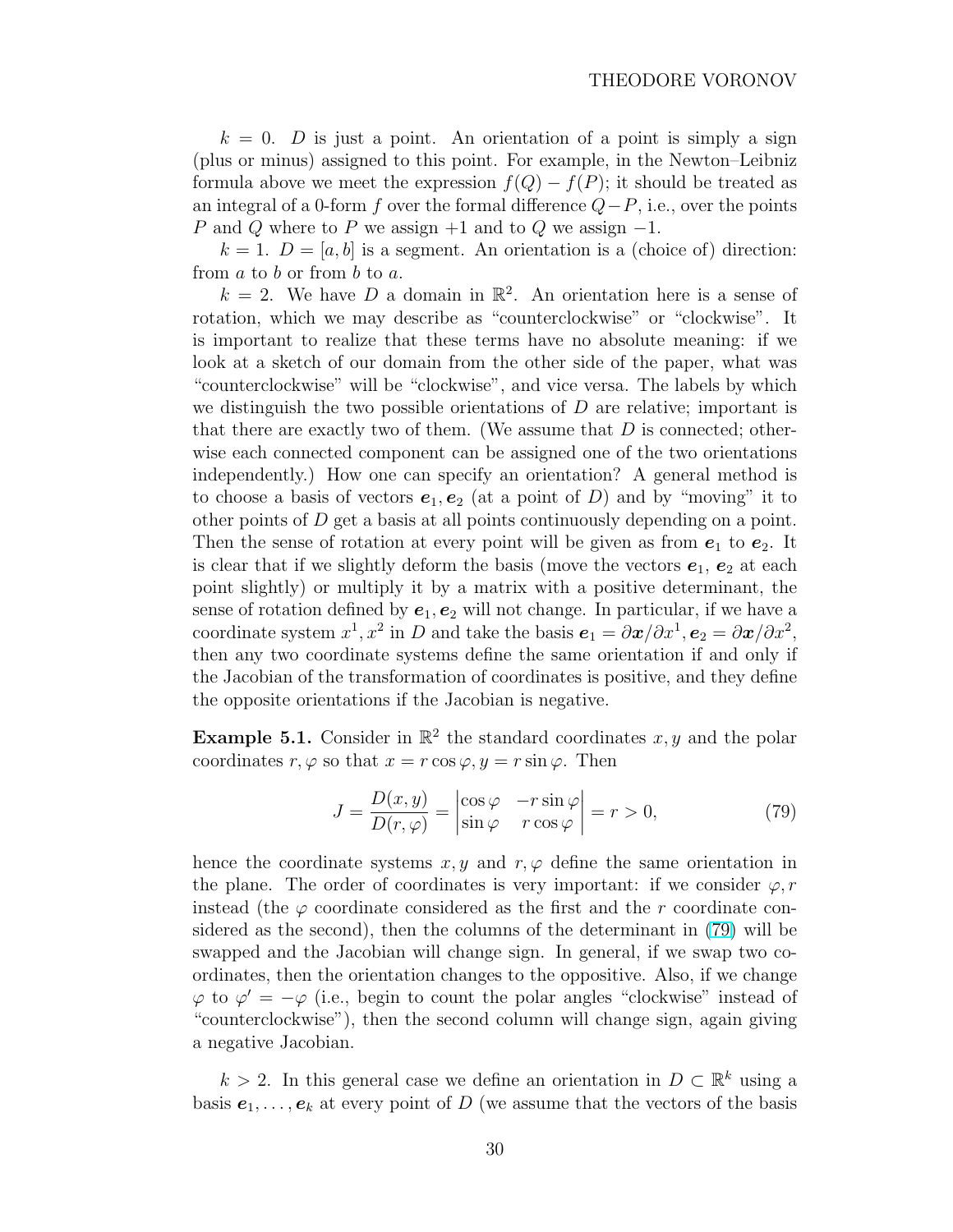#### <span id="page-30-0"></span>VECTOR CALCULUS. Fall 2002

smoothly depend on point). Two bases  $e_1, \ldots, e_k$  and  $g_1, \ldots, g_k$  are said to be equivalent or defining the same orientation if and only if  $g_i =$  $\frac{\text{are}}{\sum k}$  $_{j=1}^k$   $\bm{e}_j A_i^j$ i with det  $A > 0$ . Notice that every two bases in a vector space differ by a linear transformation with an invertible matrix. The point is that the matrix should have a positive determinant for the bases in question to define the same orientation. Notice that the matrix  $A$  is invertible, hence det  $A$  is never zero. It follows that if we slightly perturb the basis, i.e., take A close to the identity matrix  $E$ , or consider a continuous family of transformations starting at the identity, then the determinant cannot change sign (as det  $E = 1$  and passing through 0 is impossible), so the orientation will not change.

In particular, it is possible to take the bases corresponding to coordinate systems in D. Then any two coordinate systems, say,  $x^1, \ldots, x^k$  and  $y^1, \ldots, y^k$  define the same orientation in D if ¯  $\overline{a}$ 

$$
J = \frac{D(x^1, \dots, x^k)}{D(y^1, \dots, y^k)} = \begin{vmatrix} \frac{\partial x^1}{\partial y^1} & \cdots & \frac{\partial x^1}{\partial y^k} \\ \vdots & \vdots & \ddots \\ \frac{\partial x^k}{\partial y^1} & \cdots & \frac{\partial x^k}{\partial y^k} \end{vmatrix} > 0,
$$
 (80)

and they define the opposite orientations if the Jacobian is negative. (This definition applied to  $k = 1$  and  $k = 2$  embraces the cases considered separately above. It turns out that only the case  $k = 0$  requires an ad hoc definition.)

**Problem 5.1.** For spherical coordinates in  $\mathbb{R}^3$  find out which order of coordinates:  $r, \varphi, \theta$  or  $r, \theta, \varphi$  gives the same orientation as  $x, y, z$ .

Step 2. Now we shall define the integral of an n-form over a bounded domain  $D \subset \mathbb{R}^n$ . Consider  $\omega \in \Omega^n(\mathbb{R}^n)$ . Let  $x^1, \ldots, x^n$  be some coordinates in  $D$ . Since there is just one independent *n*-fold product of the differentials  $dx^i$  here, the form  $\omega$  has a very simple appearance:

$$
\omega = f(x^1, \dots, x^n) dx^1 \dots dx^n,
$$
\n(81)

where  $f$  is a function of the coordinates. We define the *integral of an n-form*  $\omega$  over an n-dimensional domain D as  $\frac{1}{2}$ 

$$
\int_{D} \omega = \int_{D} f(x^1, \dots, x^n) dx^1 \dots dx^n,
$$
\n(82)

where at the r.h.s. stands the usual multiple integral as defined in calculus courses (via partitions and limits of integral sums). Let us recall the theorem about the change of variables in multiple integrals. If we introduce "new" coordinates  $y^1, \ldots, y^n$  in the domain D, then

$$
\int_{D} f(x^{1},...,x^{n}) dx^{1} ... dx^{n} =
$$
  
 
$$
\pm \int_{D} f(x^{1}(y^{1},...,y^{n}),...,x^{n}(y^{1},...,y^{n})) J dy^{1} ... dy^{n}.
$$
 (83)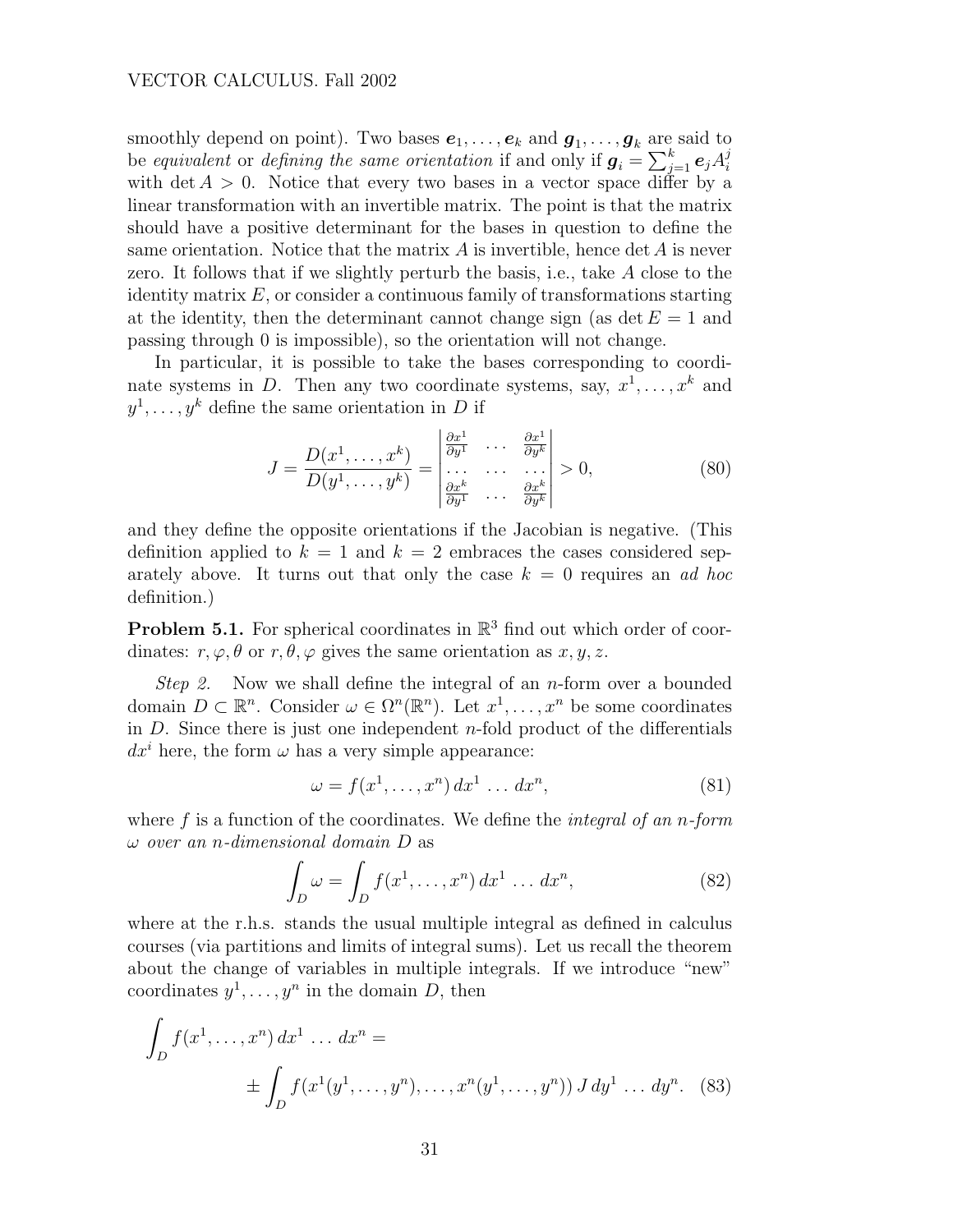Here  $J = J(y^1, \ldots, y^n)$  is the Jacobian  $D(x^1, \ldots, x^n)/D(y^1, \ldots, y^n)$ . Forget-Here  $J = J(y^2, ..., y^m)$  is the Jacobian  $D(x^2, ..., x^n)/D(y^2, ..., y^m)$ . Forget-<br>ting for a moment about the sign  $\pm$  in [\(83\)](#page-30-0), we recognize the l.h.s. as  $\int_D \omega$ (defined using the coordinates  $x^1, \ldots, x^n$ ) and the expression under the integral in the r.h.s. as exactly the form  $\omega$  written in the coordinates  $y^1, \ldots, y^n$ . Indeed, the rules of the exterior multiplication are devised precisely to give  $dx^1 \ldots dx^n = J dy^1 \ldots dy^n$  when  $x^i$  are expressed as functions of  $y^j$  (see Section [3.1\)](#page-23-0). It follows that the integral in the r.h.s. is the integral of  $\omega$ calculated in the coordinates  $y^j$ . Hence, up to a sign, we see that the intecalculated in the coordinates  $y$ . Hence, up to a sign, we see that the integral  $\int_D \omega$  does not depend on a choice of coordinates in D. Now, what is the meaning of the sign? Notice that  $\pm = \text{sign } J$ . We obtain the following theorem.

**Theorem 5.1.** The integral of an n-form  $\omega$  over  $D \subset \mathbb{R}^n$  does not depend on a choice of coordinates in D provided the orientation is fixed. If we change orientation, the integral changes sign.  $\Box$ 

**Example 5.2.** Let  $I^2 = \{(x, y) | 0 \le x, y \le 1\}$  be the unit square in  $\mathbb{R}^2$ . Let an orientation be given by the coordinates  $x, y$ . Then

$$
\int_{I^2} dx \, dy = -\int_{I^2} dy \, dx = 1. \tag{84}
$$

Define an *oriented domain* as a domain D with a chosen orientation. Let  $-D$  denote the same domain with the opposite orientation. Hence, we can integrate *n*-forms over oriented domains in  $\mathbb{R}^n$ , and

$$
\int_{-D} \omega = -\int_{D} \omega. \tag{85}
$$

In the above we assumed that  $n > 0$ . For  $n = 0$ , we define the integral of a 0-form in  $\mathbb{R}^0$ , which just a number ( $\mathbb{R}^0$  is a single point!), to be this number if the point is taken with  $+$  or minus this number if the point is taken with  $-$  (see above on an orientation for  $k = 0$ ).

Step 3. Now we want to learn how to integrate k-forms in  $\mathbb{R}^n$ . We have to explain first over which objects forms will be integrated. Bear in mind the analogy with  $k = 1$ . We define a k-path or a k-dimensional path) in  $\mathbb{R}^n$  or in  $U \subset \mathbb{R}^n$  (an open domain) as a smooth map  $\Gamma: D \to U$ , where  $D \subset \mathbb{R}^k$ is a bounded domain. (Recall that for  $k = 1$ , a path or a "1-path" is a map  $[a, b] \rightarrow U$ .) A "parametrization" of a k-path  $\Gamma$  is a choice of coordinates in D. For any  $\omega \in \Omega^k(U)$  define the *integral of a k-form over a k-path* 

$$
\int_{\Gamma} \omega := \int_{D} \Gamma^* \omega.
$$
\n(86)

Here  $\Gamma^*$ :  $\Omega^k(U) \to \Omega^k(D)$  is the pull-back map. The integral at the r.h.s. is the integral of a k-form over a bounded domain in  $\mathbb{R}^k$ . It does not depend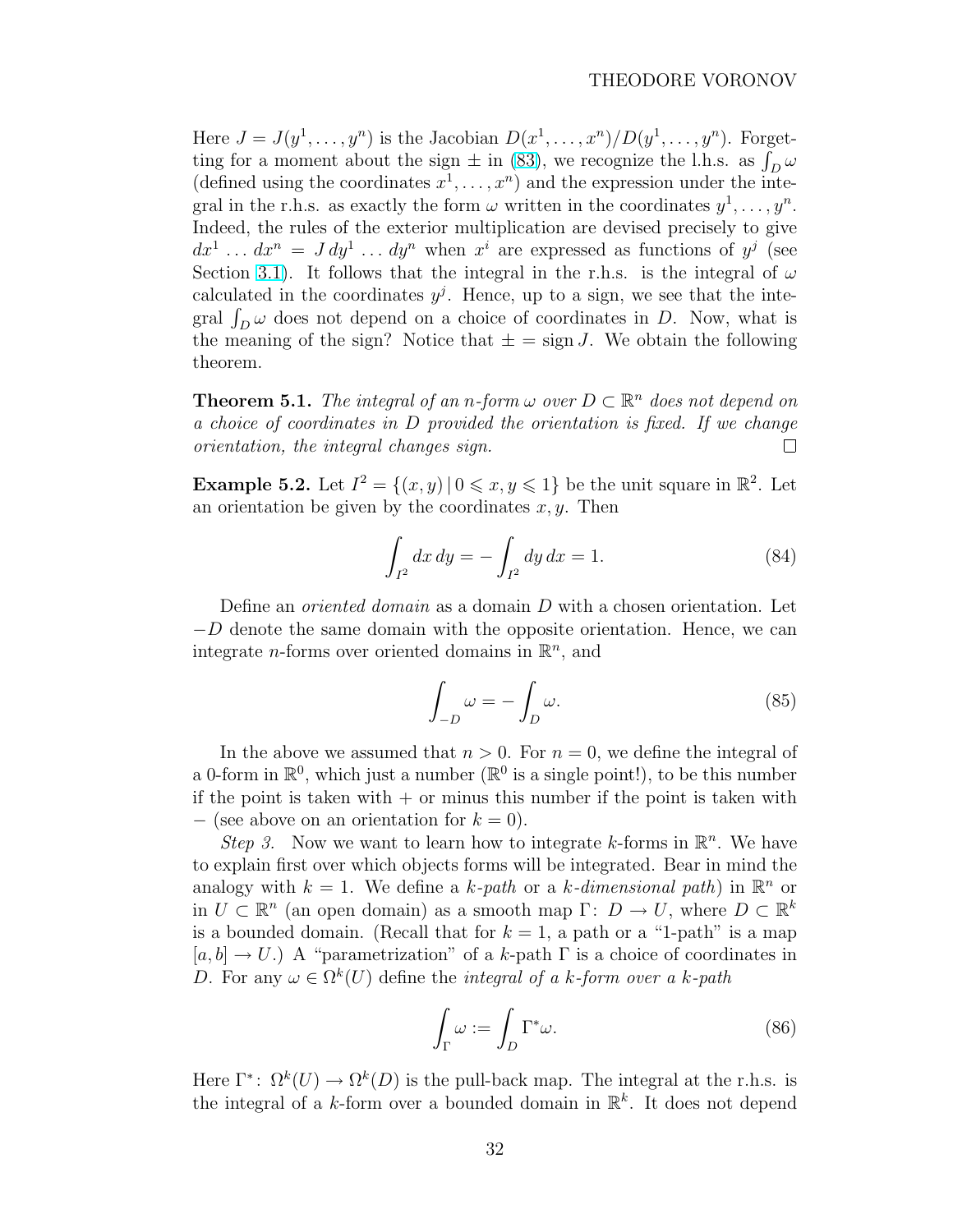#### <span id="page-32-0"></span>VECTOR CALCULUS. Fall 2002

on a choice of coordinates as long as we do not change the orientation. An orientation of D will be called an *orientation* of the k-path  $\Gamma$ . It follows that the integral of  $k$ -forms is well-defined on oriented  $k$ -paths. If we agree to denote by  $\Gamma$  an oriented k-path and by  $-\Gamma$  the same k-path with the opposite orientation, then we have

$$
\int_{-\Gamma} \omega = -\int_{\Gamma} \omega.
$$
\n(87)

Since we can integrate over k-paths so that the integral depends only on orientation and not a parametrization, we can extend the integral to any objects that can be "cut" into pieces representable by  $k$ -paths, — provided the orientations on the pieces are fixed. Following the 1-dimensional example, we define a k-chain (or a k-dimensional chain) in U as a formal linear combination of oriented k-paths:

$$
C = a_1 \Gamma_1 + a_2 \Gamma_2 + \ldots + a_r \Gamma_r, \tag{88}
$$

where  $a_i \in \mathbb{R}$  and  $\Gamma_i$  are k-dimensional paths with chosen orientations. When we take linear combinations we agree that  $-(-\Gamma) = \Gamma$ , where the minus sign in the brackets means taking the opposite orientation (so that the "formal" multiplication by  $-1$  coincides with changing the orientation). We define the integral of a k-form in  $U \subset \mathbb{R}^n$  over a k-chain as the sum of integrals over k-paths:

$$
\int_C \omega = \int_{a_1 \Gamma_1 + \dots + a_r \Gamma_r} \omega := a_1 \int_{\Gamma_1} \omega + \dots + a_r \int_{\Gamma_r} \omega.
$$
 (89)

Remark 5.1. The standard definitions of chains are more restrictive than the one given above. We have not specified bounded domains  $D \subset \mathbb{R}^k$  that are allowed in k-paths. Such flexibility is convenient for practical calculations, but makes it difficult to advance with general theorems. For theoretical purposes, as the experience shows, it is better to consider chains made of k-paths defined as maps  $\Gamma: D \to U$  where D is a standard domain like the unit k-cube (cubical chains) or the standard k-simplex (simplicial chains).

Remark 5.2. To integrate over a k-dimensional surface, like a sphere, we have to represent it by a chain. First of all, a surface should be oriented, i.e., an orientation should be chosen at every tangent plane by a basis continuously depending on a point. If it is not possible, then the integral cannot be defined. An oriented surface can be cut into pieces representable by oriented k-paths, so that the whole surface can be replaced by their sum (a chain). The integral over an oriented surface is defined as the integral over this chain. Clearly, the integral will not depend on a particular cutting into pieces, i.e., a representation of the surface by a chain.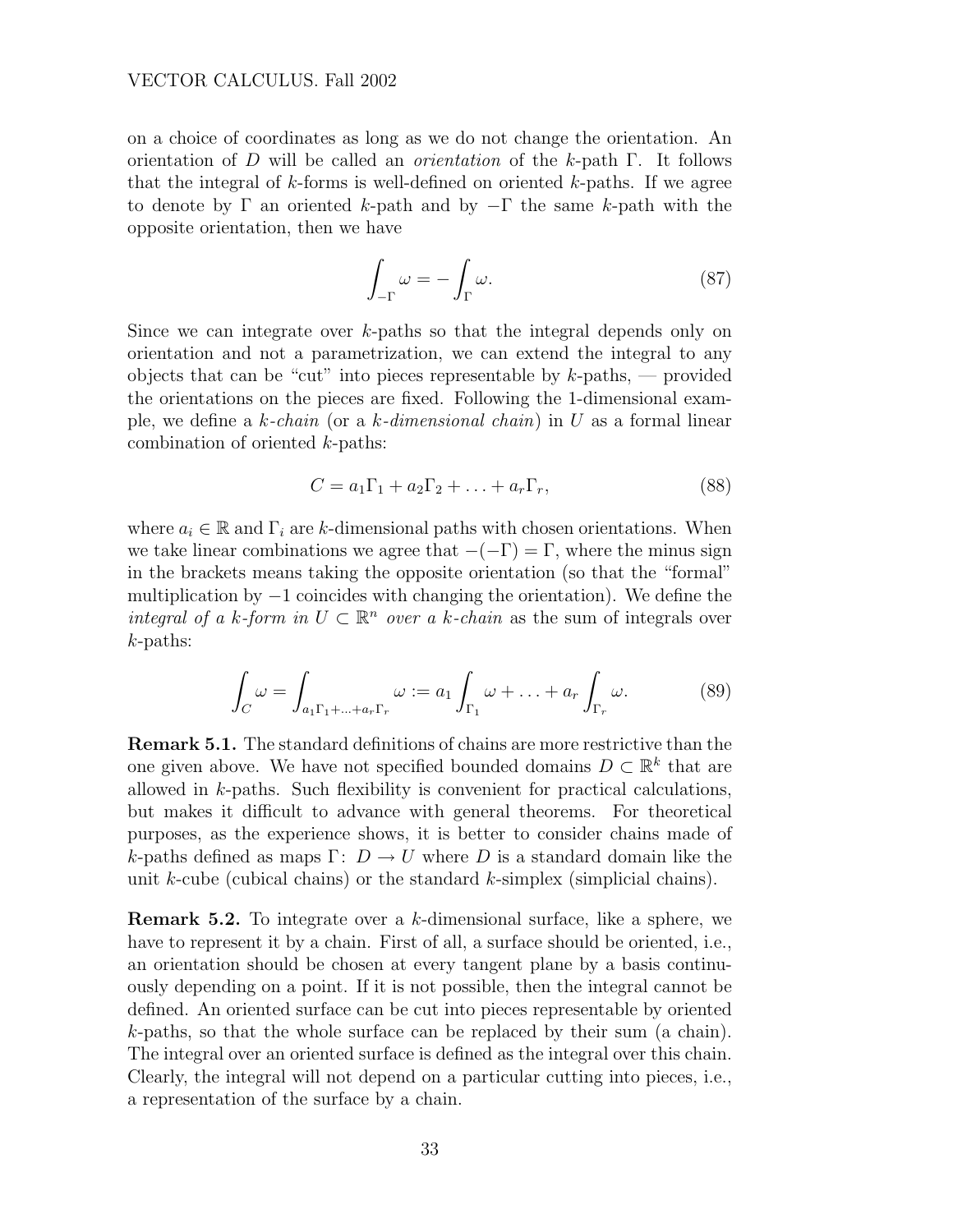<span id="page-33-0"></span>**Example 5.3.** Calculate the integral of the 2-form  $x dx dy + (2 + 3y) dx dz$ over the 2-path  $\Gamma: D \to \mathbb{R}^3$ ,  $\Gamma: (u, v) \mapsto (u, v, u^2 + v^2)$ , and  $D: 0 \leq u, v \leq 1$ . We find  $\Gamma^* \omega = u \, du \, dv + (2 + 3v) \, du \, d(u^2 + v^2) = (u + 2 + 6v^2) \, du \, dv$ . Hence

$$
\int_{\Gamma} \omega = \int_{D} (u + 2 + 6v^2) \, du \, dv = \int_{0}^{1} \int_{0}^{1} (u + 2 + 6v^2) \, du \, dv = \int_{0}^{1} (u + 2 + 2) \, du = 4\frac{1}{2}.
$$

**Example 5.4.** Calculate the integral of the 2-form  $\omega = z dx dy$  over the the unit sphere with center  $O = (0, 0, 0)$  in  $\mathbb{R}^3$ . Denote this surface  $S^2$ . An orientation is fixed by the basis  $e_1 = (1, 0, 0), e_2 = (0, 1, 0)$  at the point  $(0, 0, 1)$  (the "north pole"). At all other points of the sphere we can get a basis defining the orientation by dragging to these points the given basis at  $(0, 0, 1)$  (so that it remains tangent to the sphere). We have to represent the sphere by a chain. One way of doing this is to cut it into the upper hemisphere and the lower hemisphere. Consider the 2-paths  $\Gamma_+$  and  $\Gamma_-$ , where  $\Gamma_+$ :  $D \to \mathbb{R}^3$ ,  $(u, v) \mapsto (u, v, +\sqrt{1-u^2-v^2})$ , and  $\Gamma_-$ :  $D \to \mathbb{R}^3$ ,  $(u, v) \mapsto (u, v, -$ √  $\overline{1-u^2-v^2}$ ). Here  $D = \{u^2+v^2 \leq 1\}$  (for both 2paths). Now, what about the orientation? One can see that at the south pole  $(0, 0, -1)$  the given orientation of the sphere  $S^2$  is opposite to that specified by  $e_1, e_2$  at this point (check!). Hence for  $\Gamma_+$  we should take the orientation by the coordinates  $u, v$ , and for  $\Gamma_-\$  the opposite orientation, so the sphere is represented by the 2-chain  $C = \Gamma_+ - \Gamma_-$ . We have

$$
\int_{S^2} \omega = \int_C \omega = \int_{\Gamma_+} \omega - \int_{\Gamma_-} \omega = \int_D \Gamma_+^* \omega - \int_D \Gamma_-^* \omega =
$$
  

$$
\int_D \sqrt{1 - u^2 - v^2} \, du \, dv - \int_D (-\sqrt{1 - u^2 - v^2} \, du \, dv) =
$$
  

$$
2 \int_D \sqrt{1 - u^2 - v^2} \, du \, dv
$$

(we skip the calculation of the remaining double integral).

**Problem 1.** Calculate the integral  $\int_{S^2} \omega$  using spherical coordinates (i.e., representing the sphere by the chain consisting of a single 2-path:  $x =$  $\cos \varphi \sin \theta, y = \sin \varphi \sin \theta, z = \cos \theta, 0 \le \varphi \le 2\pi, 0 \le \theta \le \pi$  and check that you will get the same answer.

#### 5.2 Stokes's theorem: statement and examples

Theorem 5.2 (Stokes's theorem for chains). Let  $U \subset \mathbb{R}^n$  be an open domain. For every  $\omega \in \Omega^{k-1}(U)$  and every k-chain C in U,

$$
\int_{\partial C} \omega = \int_C d\omega,\tag{90}
$$

where  $\partial C$  is the boundary of  $C$ .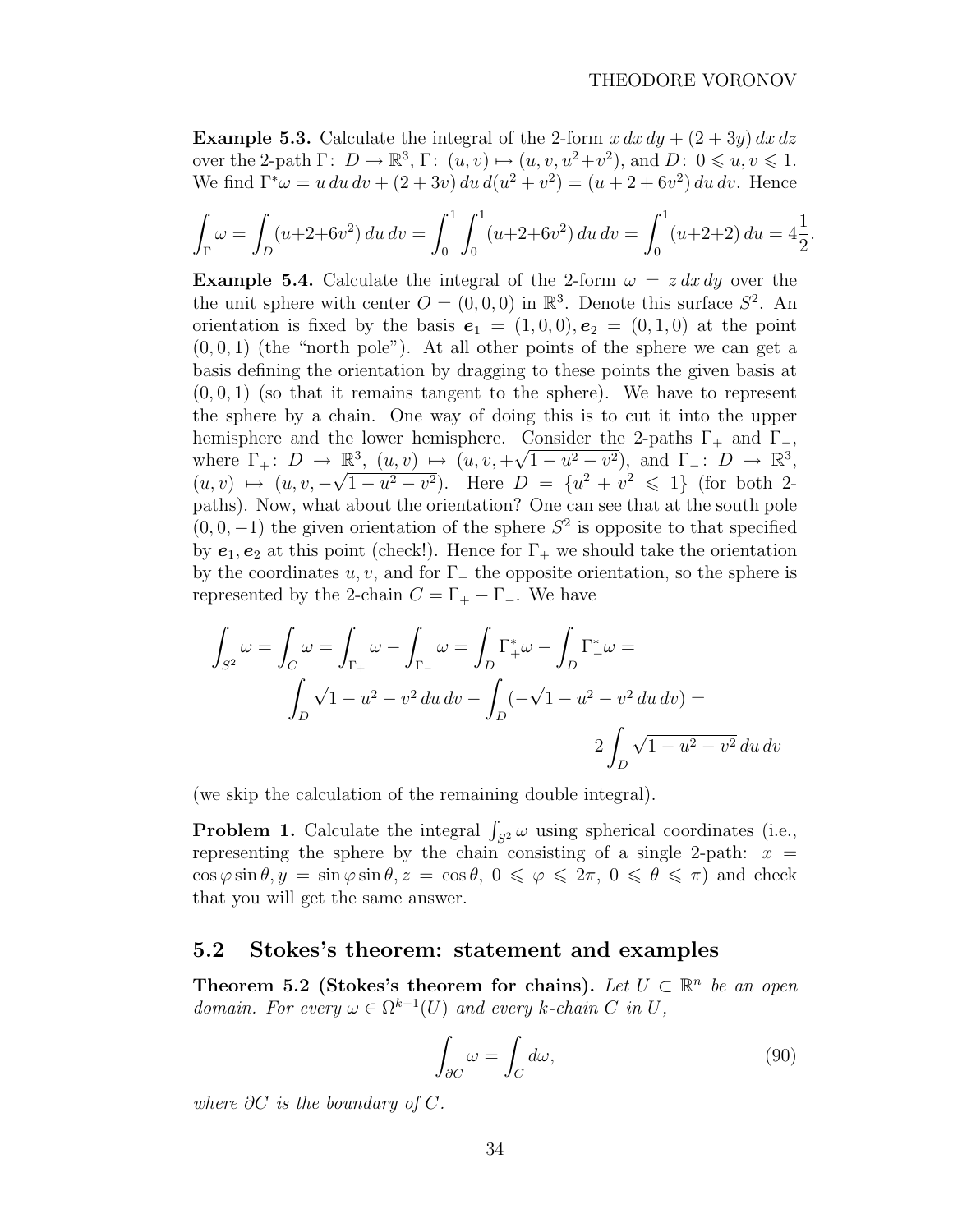The only notion that we have not discussed yet is the "boundary of a chain".

**Remark 5.3.** The theorem remains true if we replace  $U \subset \mathbb{R}^n$  by any "smooth n-dimensional manifold". Smooth manifolds are sets that locally look like open domains of  $\mathbb{R}^n$ . All calculus, including the theory of differential forms, can be extended to smooth manifolds.

**Remark 5.4.** In the statement of the theorem, the chain  $C$  can be replaced by an "oriented submanifold with boundary", e.g., a closed disk.

The boundary of a k-chain C is a  $(k-1)$ -chain defined as follows. If  $C = a_1\Gamma_1 + \ldots + a_r\Gamma_r$ , we set  $\partial C = a_1 \partial \Gamma_1 + \ldots + a_r \partial \Gamma_r$ . Hence we have to define the chain  $\partial \Gamma$  for an oriented k-path Γ. Loosely speaking, if  $\Gamma: D \to U$ and an orientation of D is fixed, then  $\partial\Gamma$  is given by the map  $\Gamma$  restricted to  $\partial D$ , where  $\partial D$  is the boundary of the domain  $D \subset \mathbb{R}^k$  in the natural sense, endowed with the orientation compatible with that of D.

**Example 5.5.** Suppose  $D = [a, b] \subset \mathbb{R}$  and the orientation is from a to b. Then the boundary of  $D$  consists of  $a$  and  $b$ , and in view of the Newton– Leibniz formula it is natural to take  $\alpha$  with "minus" and  $\beta$  with "plus". We can consider  $\partial[a, b]$  as the chain  $b - a$  (formal difference! not the subtraction of numbers).

**Example 5.6.** Suppose  $D \subset \mathbb{R}^2$  is the unit disk with center at the origin oriented by the coordinates  $x, y$ . Then  $\partial D$  is the unit circle with the orientation counterclockwise.

**Example 5.7.** Suppose  $D \subset \mathbb{R}^2$  is the unit square  $\{(x, y) | 0 \leq x, y \leq 1\}$ oriented by the coordinates x, y. Then  $\partial D$  consists of four segments: [OA],  $[AB]$ ,  $[BC]$ ,  $[CO]$  with the orientations from O to A, from A to B, from B to C, from C to O. Here  $O = (0,0), A = (1,0), B = (1,1), C = (0,1).$  We can write  $\partial D = [OA] + [AB] + [BC] + [CO].$ 

**Example 5.8.** Suppose  $D \subset \mathbb{R}^3$  is the unit ball with center at the origin oriented by the coordinates  $x, y, z$ . Then  $\partial D$  is the unit sphere with the orientation given by the basis  $e_2, e_3$  at the point  $(1, 0, 0)$ . Here  $e_1, e_2, e_3$  is the standard basis (corresponding to  $x, y, z$ ).

Problem 5.2. Show that the same orientation on the sphere is given at the point  $(0, 0, 1)$  by the basis  $e_1, e_2$ . (Drag the vectors  $e_2, e_3$  from  $(1, 0, 0)$  to  $(0, 0, 1)$  along the meridian and see what you will get there.)

We see that the problem is that in some cases (like for the disk or the ball above), the boundary of  $D$  is not naturally defined as a chain, though it may be cut into pieces making up a chain. Here is exactly the point where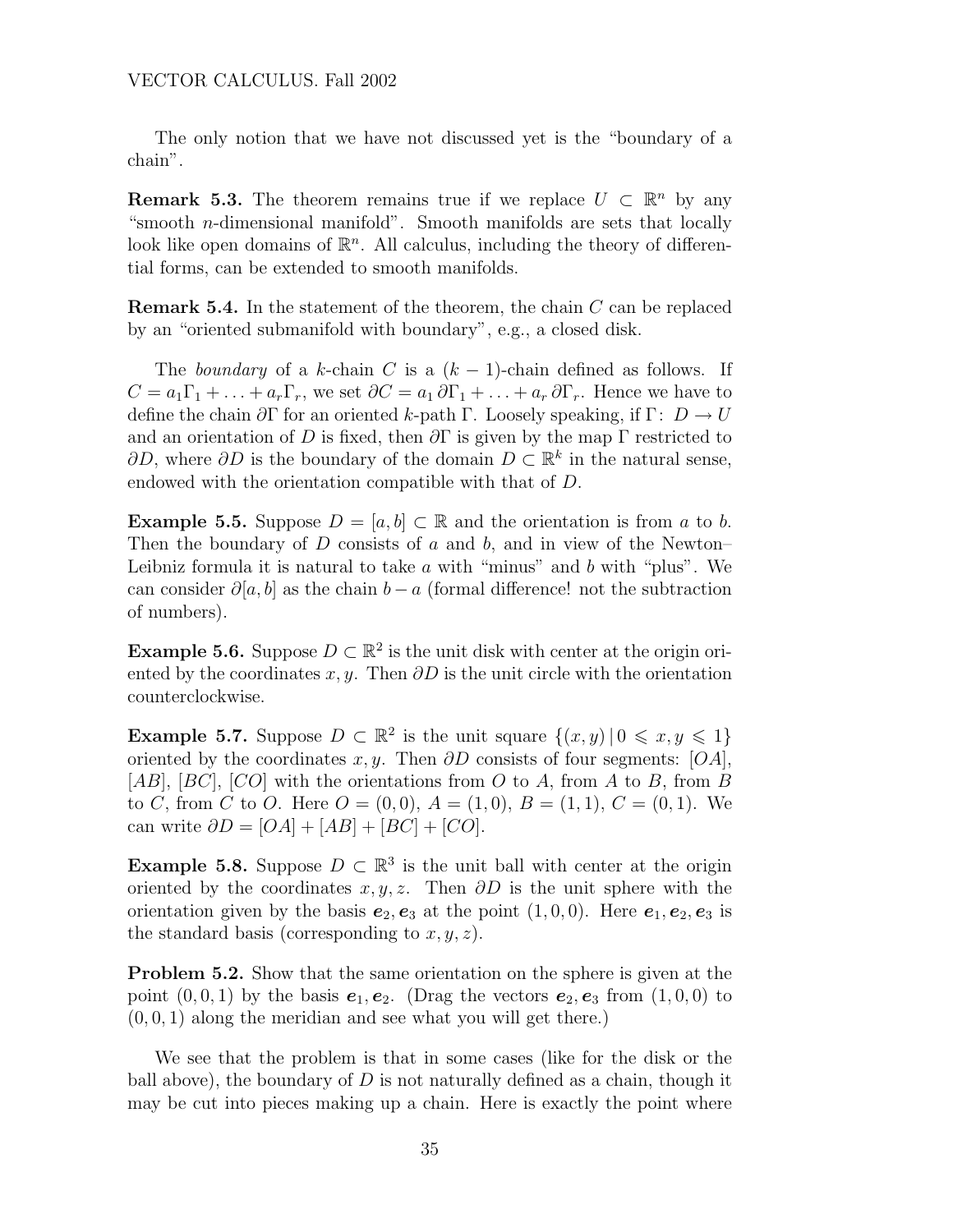<span id="page-35-0"></span>restricting by some standard domains like a unit cube has a great advantage (see Remark [5.1\)](#page-32-0).

How to induce an orientation on  $\partial D$  by a given orientation for D? Notice that at the points of the boundary it is always defined the direction "inwards" the domain as well as the opposite direction "outwards" the domain. More precisely, for a vector not tangent to the boundary we can always tell if it points "inwards" or "outwards".

**Example 5.9.** For the ball  $x^2 + y^2 + z^2 \le 1$ , the basis vector  $e_3$  at the point  $(0, 0, 1)$  (the north pole) points outwards and at the point  $(0, 0, -1)$ (the south pole) it points inwards.

**Definition 5.1.** Suppose an orientation of a domain  $D \subset \mathbb{R}^k$  is given by some basis  $e_1, \ldots, e_k$ . Then the *induced orientation* for  $\partial D$  is given by a basis  $g_1, \ldots, g_{k-1}$  (consisting of vectors tangent to  $\partial D$ ) such that

 $(\boldsymbol{e}_1,\ldots,\boldsymbol{e}_k) \sim (\boldsymbol{n},\boldsymbol{g}_1,\ldots,\boldsymbol{g}_{k-1}),$ 

where  $n$  is any vector pointing outwards. Here  $\sim$  means the equivalence of bases, i.e., that they define the same orientation.

Problem 5.3. Check that in the examples above the orientation of the boundary is given by this rule.

**Example 5.10.** Consider in  $\mathbb{R}^2$  a domain between two circles (not necessarily concentric). Check that if the domain is oriented in such a way that at the outer circle the induced orientation is counterclockwise, then at the inner circle it is clockwise, and vice versa.

Theorem [5.2](#page-33-0) is valid for any chains where the boundary (with the induced orientation) is understood as explained above. It is also valid for "submanifolds" and their boundaries (as we have already mentioned), and again the orientation on the boundary is given as in Definition 5.1.

#### **Proposition 5.1.** For any chain,  $\partial(\partial C) = 0$ .

This is easy to prove for chains based on some particular standard domains, like cubical chains or simplicial chains. A chain C such that  $\partial C = 0$ is called a closed chain or a cycle. An example of a 1-cycle is a closed path. Any oriented surface without boundary, like a sphere, can be cut into pieces making up a cycle. In particular, any boundary, i.e., a chain which is the boundary of some other chain is a cycle. It is customary to denote integrals boundary or some other chain is a cycle. It is customary to<br>over cycles by  $\oint$ . In this notation the Stokes theorem reads

$$
\oint_{\partial C} \omega = \int_C d\omega. \tag{91}
$$

The Stokes theorem has the following immediate corollaries: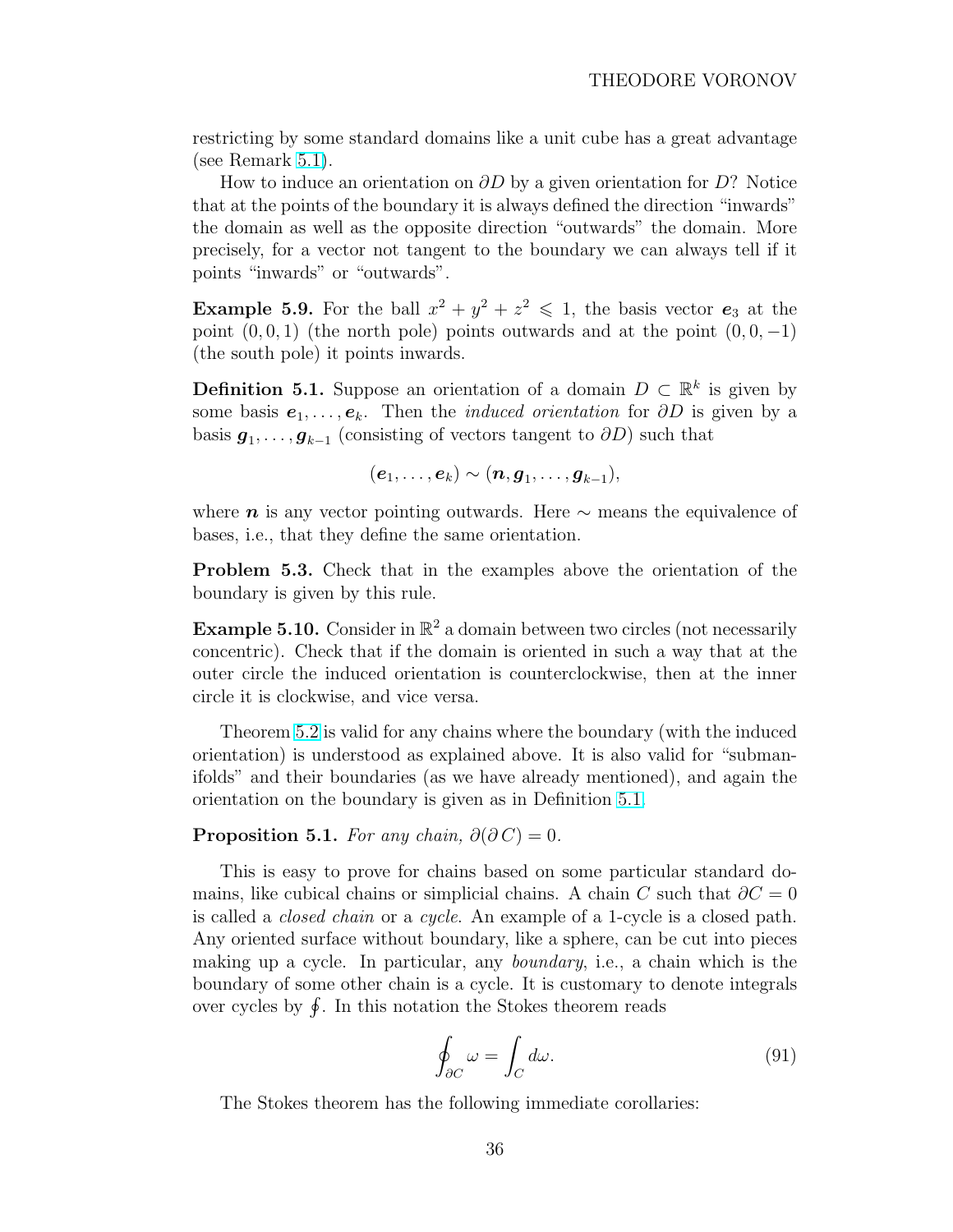<span id="page-36-0"></span>Corollary 5.1. The integral of a closed form over a boundary is zero: if  $d\omega = 0$ , then

$$
\oint_{\partial C} \omega = 0.
$$

The integral of an exact form over any cycle is zero: if  $\partial C = 0$ , then

$$
\oint_C d\omega = 0.
$$

Corollary 5.2. If two k-chains, C and C', bound a  $(k + 1)$ -chain, i.e.,  $C - C' = \partial W$  for some  $(k + 1)$ -chain W, then

$$
\int_C \omega = \int_{C'} \omega
$$

for any  $k$ -form  $\omega$ .

Consider some elementary examples.

**Example 5.11.** Let  $\omega = a dx + b dy$  in  $\mathbb{R}^2$ , where a, b are constants. Then  $d\omega = 0$ , hence

$$
\oint_{\partial D} \omega = 0
$$

for every bounded domain  $D \subset \mathbb{R}^2$ .

Example 5.12. Consider the 1-form

$$
\omega = \frac{1}{2}(x\,dy - y\,dy) \tag{92}
$$

in  $\mathbb{R}^2$ . Then  $d\omega = dx dy$ . Hence for any bounded domain D,

$$
\oint_{\partial D} \omega = \int_D dx \, dy = \text{``area of } D\text{''}.
$$

(We shall discuss areas at greater detail in the next section.) The contour in the l.h.s. should be oriented counterclockwise.

The form from the previous example can be re-written in polar coordinates as

$$
\omega = \frac{1}{2}(x \, dy - y \, dy) = \frac{1}{2}r^2 \, d\varphi \tag{93}
$$

(check!). Hence, integration of  $\frac{1}{2}r^2 d\varphi$  over the boundary of a domain gives its area.

**Example 5.13.** The area of a sector of angle  $\Delta\varphi$  of a disk of radius R equals

$$
\frac{1}{2} \oint_{\partial D} r^2 d\varphi = \frac{1}{2} R^2 \Delta \varphi \tag{94}
$$

(the integrals over the two radii are zero, only the integral over the circular arc gives an input). In particular, the area of the whole disk ( $\Delta \varphi = 2\pi$ ) is  $\pi R^2$ .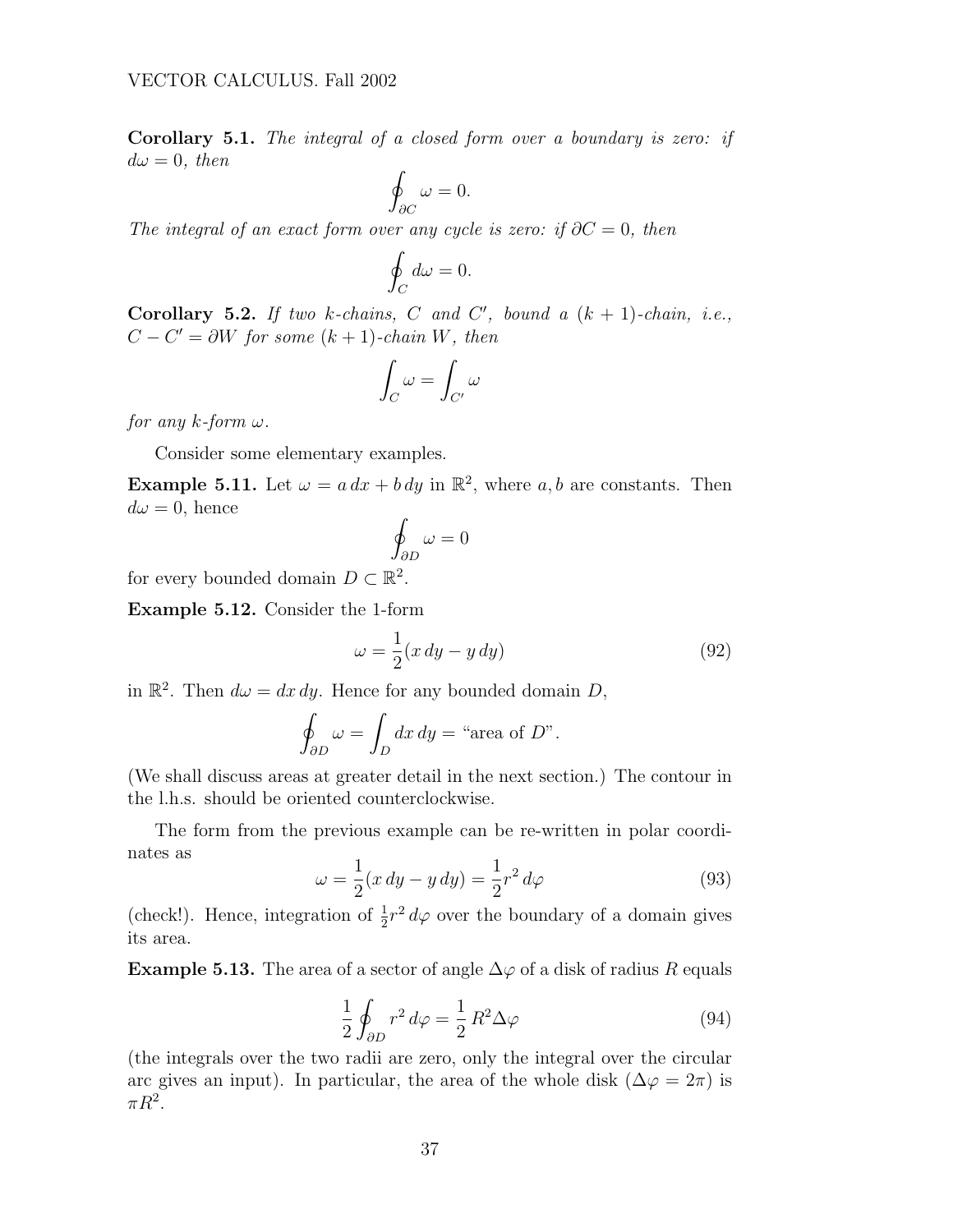<span id="page-37-0"></span>Example 5.14. Consider

$$
d \ln r = \frac{dr}{r} = \frac{x \, dx + y \, dy}{x^2 + y^2}.
$$
\n(95)

Since this form is exact in  $\mathbb{R}^2 \setminus \{ (0) \}$ , the integral of it over any cycle in  $\mathbb{R}^2 \setminus \{ (0) \}$  vanishes.

Example 5.15. Consider the 1-form

$$
d\varphi = d \arctan \frac{y}{x} = \frac{x \, dy - y \, dx}{x^2 + y^2}.
$$
 (96)

By Corollary [5.2,](#page-36-0) the integral of this form is the same for all closed paths that go around the origin once, and equals  $2\pi$ . In general,

$$
\oint_C d\varphi = 2\pi n, \quad n \in \mathbb{Z},\tag{97}
$$

if a cycle C "goes around the origin n times" (example:  $x = \cos nt$ ,  $y = \sin nt$ ,  $t \in [0, 2\pi]$ . If a cycle does not go around the origin, the integral is zero. Notice that n can be negative, and  $n = 0$  for a cycle that goes around the origin once and then goes back once (one can show that every such cycle is a boundary).

**Example 5.16.** Consider in  $\mathbb{R}^n$  the following  $(n-1)$ -form:

$$
\omega = \frac{x^1 dx^2 dx^3 \dots dx^n - x^2 dx^1 dx^3 \dots dx^n + \dots + (-1)^{n-1} x^n dx^1 dx^2 \dots dx^{n-1}}{((x^1)^2 + \dots + (x^n)^2)^{n/2}}.
$$
\n(98)

For  $n=3$  it is the form

$$
\omega = \frac{x \, dy \, dz - y \, dx \, dz + z \, dx \, dy}{(x^2 + y^2 + z^2)^{3/2}} \tag{99}
$$

and for  $n = 2$  it is the form  $d\varphi$  considered in Example 5.15. One can show that  $d\omega = 0$  for all n. On the other hand, if  $S_R$  stands for the sphere of radius R with center at the origin  $O = (0, \ldots, 0)$ , then

$$
\oint_{S_R} \omega = A_n. \tag{100}
$$

where  $A_n \neq 0$  is a constant independent of R. Indeed, the restriction of  $\omega$  to  $S_R$  coincides with the restriction of the form  $\omega' = R^{-n}(x^1 dx^2 dx^3 \dots dx^n$  $x^2 dx^1 dx^3 \dots dx^n + \dots + (-1)^{n-1} x^n dx^1 dx^2 \dots dx^{n-1}$  defined at all points of  $\mathbb{R}^n$ . Since  $d\omega' = R^{-n} n \, dx^1 \dots dx^n$ , by the Stokes theorem we get  $\overline{a}$ 

$$
\oint_{S_R} \omega = \oint_{S_R} \omega' = \int_{B_R} R^{-n} n \, dx^1 \dots dx^n = n \, R^{-n} \text{ vol } B_R = n \text{ vol } B_1,\tag{101}
$$

where  $B_R$  denotes the ball of radius R in  $\mathbb{R}^n$ .

In particular, the form (98) is a closed but not exact form in  $\mathbb{R}^n \setminus O$ (otherwise the integral over any cycle would be zero).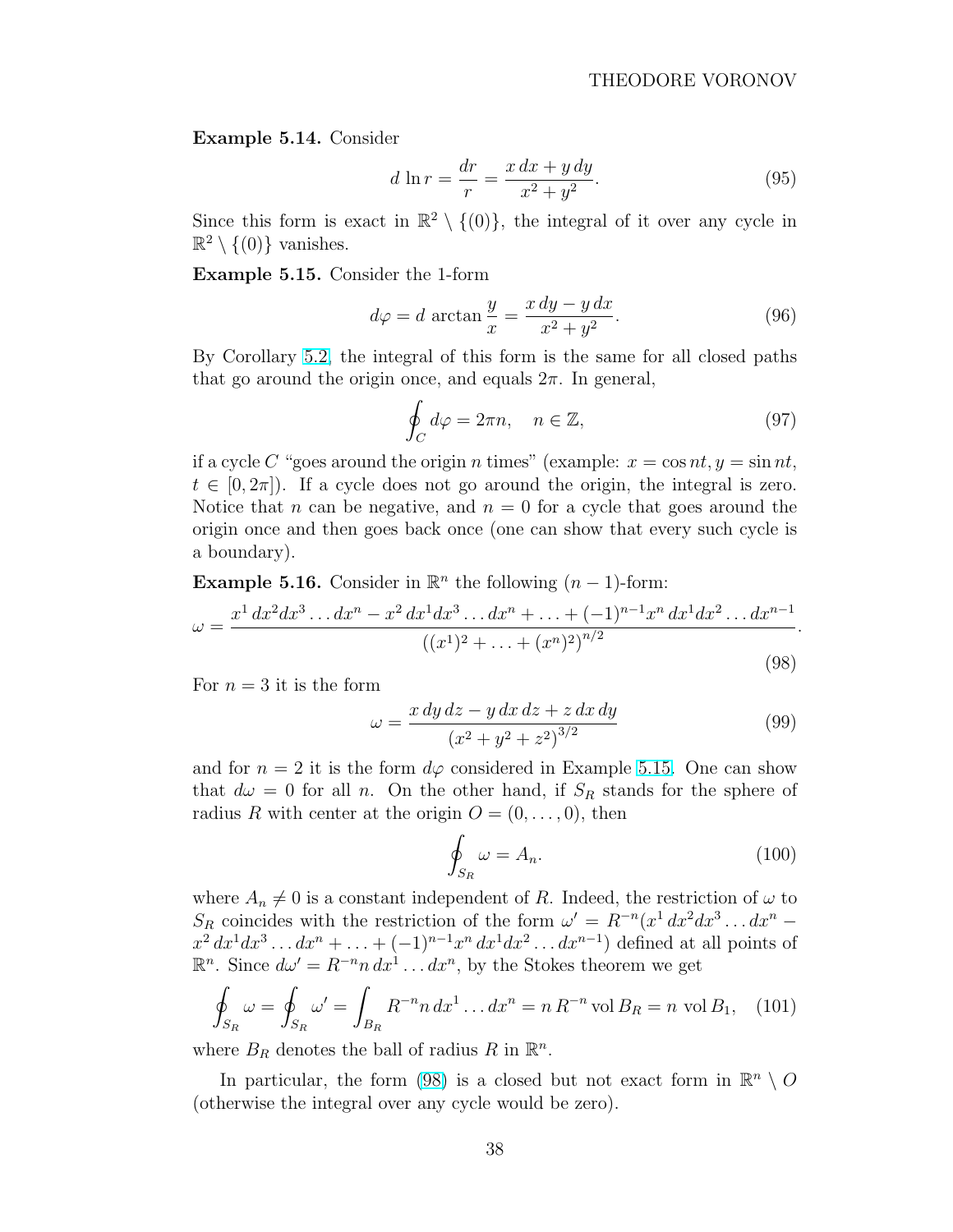## <span id="page-38-0"></span>5.3 A proof for a simple case

We shall give a proof of the Stokes theorem for cubical chains. In fact, the statement for this case implies the statement in general, but we will not prove this.

Notice first that by linearity the general Stokes formula for chains can be reduced to the formula for a single  $k$ -path:

$$
\oint_{\partial \Gamma} \omega = \int_{\Gamma} \omega. \tag{102}
$$

Since  $\partial\Gamma$  is nothing but the map  $\Gamma: D \to U$  restricted to the boundary of the domain  $D$ , we have the l.h.s. in  $(102)$  equal to

$$
\oint_{\partial D}\Gamma^*\omega
$$

and the r.h.s. equal to

$$
\int_D \Gamma^* d\omega = \int_D d(\Gamma^* \omega),
$$

since  $d \circ \mathbf{F}^* = \mathbf{F}^* \circ d$  for any map  $\mathbf{F}$  (Theorem [4.3\)](#page-27-0). Hence we have to prove that

$$
\oint_{\partial D} \Gamma^* \omega = \int_D d(\Gamma^* \omega) \tag{103}
$$

for a  $(k-1)$ -form  $\Gamma^*\omega$  in  $D \subset \mathbb{R}^k$ .

We can conclude that to prove Stokes's theorem it would suffice to prove it just for a bounded domain in  $\mathbb{R}^n$  and  $(n-1)$ -forms in it:

$$
\oint_{\partial D} \omega = \int_{D} d\omega. \tag{104}
$$

This is one of the strengths of the theory of forms — due to pullbacks and the fact that d commutes with pullbacks. (In obsolete expositions not making use of forms, proofs of statements like Stokes's theorem are much harder exactly because of the lack of pullbacks.) To make (104) more explicit, we exactly because of the fack of purplacks.) To make (104) more<br>can write  $\omega$  as  $\sum \omega^i dx^1 \dots dx^{i-1} dx^{i+1} \dots dx^n$ . Then we can use

**Remark 5.5.** There is a problem of singling out a class of domains D in  $\mathbb{R}^n$  for which the Stokes theorem is valid. We do not want to do it precisely. Instead let us just mention that this class should contain all natural examples, like cubes, balls, and any bounded domains specified by a finite set of inequalities  $f_i(\boldsymbol{x}) \geq 0$  in  $\mathbb{R}^n$ . A good example is the domain between two graphs of functions  $x^n = f(x^1, \ldots, x^{n-1})$  in  $\mathbb{R}^n$  where the argument  $(x^1, \ldots, x^{n-1})$  runs over a similar type region in  $\mathbb{R}^{n-1}$ . In all such cases it is possible to define clearly ∂D, the induced orientation for it and the integral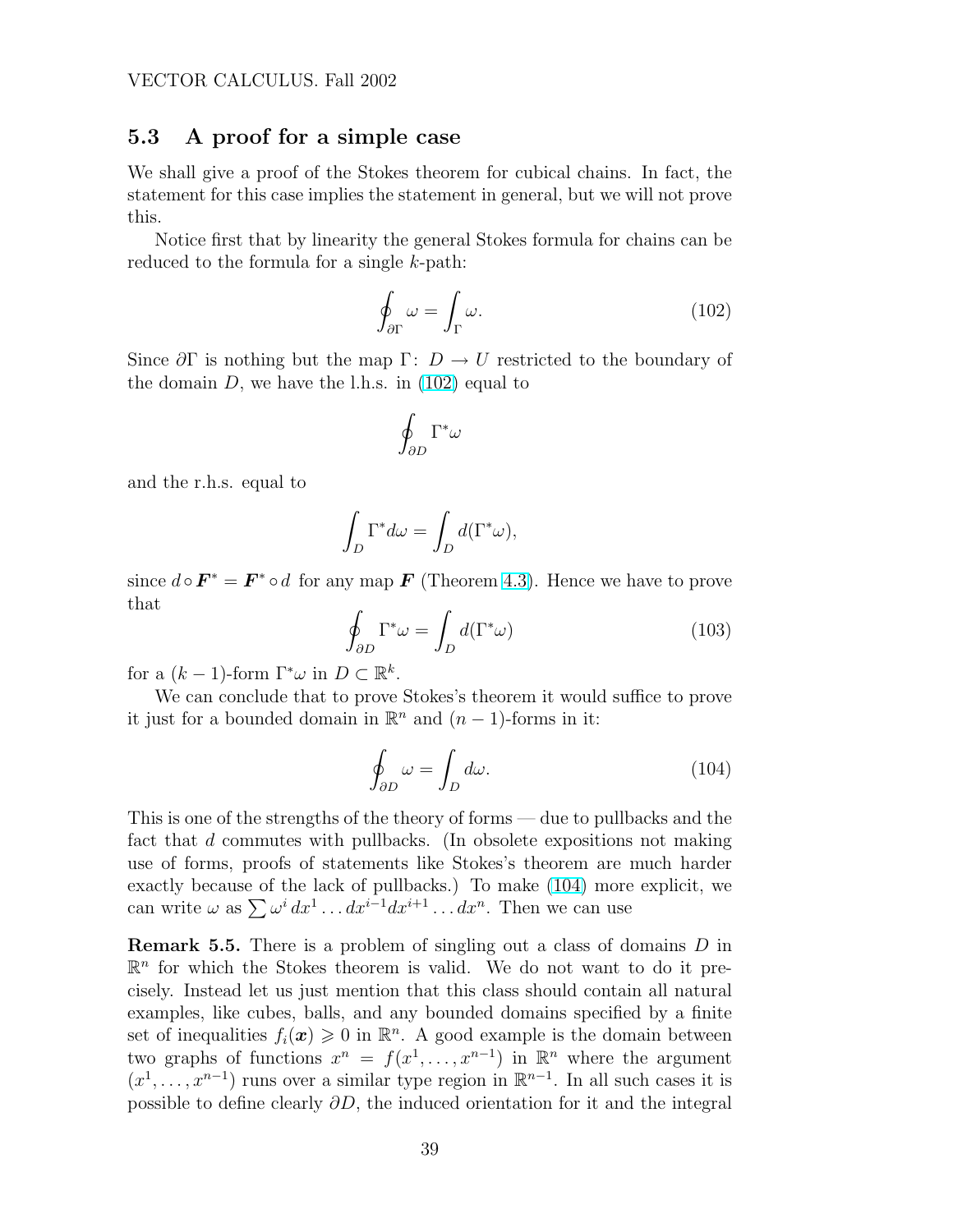of any  $(n-1)$ -form. It seems intuitively clear, — in fact, this is a statement of a topological nature proved in the so-called homology theory, — that every D as above can be cut into "cubical" pieces, i.e., that can be made cubes by changes of variables, so that the sum of the boundaries of all cubes gives a chain representing the boundary of  $D$ , with the induced orientation, and all faces that are not on  $\partial D$  enter the formula with opposite orientations, hence are cancelled.

**Example 5.17.** Consider a square in  $\mathbb{R}^2$  oriented by coordinates x, y. Cut it into four smaller squares and consider them with the same orientation. Take the boundary of each of the smaller squares (with the induced orientation), and check that all "internal" sides appear twice with the opposite orientations, hence in the sum they cancel, leaving only the sides subdividing the sides of the original square, with the correct orientations.

Now we shall prove the Stokes formula for a cube. It directly implies the theorem for all cubical chains. From the above remark it also follows that it implies the theorem for all other chains (and actually for manifolds with boundary).

Let  $Q^n$  denote the standard unit *n*-cube in  $\mathbb{R}^n$ , i.e.,

$$
Q^n = \{ \mathbf{x} \in \mathbb{R}^n \mid 0 \leqslant x^i \leqslant 1 \text{ for all } i \}. \tag{105}
$$

The boundary of  $Q<sup>n</sup>$  consists of  $2n$  sides, which we can treat as embeddings of the standard unit  $(n-1)$ -cube  $Q^{n-1}$ . Hence  $\partial Q^n$  is a cubical chain, and the boundary of every cubical chain (made on standard unit cubes) is again a cubical chain of the same type. So it is a convenient class of chains, closed under the action of  $\partial$ .

Let us describe the orientations induced on the sides of  $Q<sup>n</sup>$ . (For all n we take the orientation of  $Q^n$  by the coordinates  $x^1, \ldots, x^n$ . Fix some  $i =$  $1, \ldots, n$ . By setting  $x^i$  to 1 or to 0 we get two sides, which we denote  $j_i^{\pm}$  where plus denotes  $x^i = 1$  and minus denotes  $x^i = 0$ . We have the embeddings  $j_i^{\pm}$  $\frac{1}{i}$ :  $Q^{n-1}$  →  $Q^n$  where  $x^1 = y^1, \ldots, x^{i-1} = y^{i-1}, x^{i+1} = y^i, \ldots, x^n = y^{n-1}$ and  $x^i = 0$  or  $x^i = 1$  (we denoted by  $y^i$  the coordinates on  $Q^{n-1}$ ). The standard orientation of  $Q^{n-1}$  corresponds to the orientation by the basis  $e_1, \ldots, e_{i-1}, e_{i+1}, \ldots, e_n$ , i.e., the standard basis in  $\mathbb{R}^n$  with the *i*-th vector omitted. Notice that  $e_i$  points outwards for  $j_i^+$  $i$ <sup>+</sup> and inwards for  $j_i^ \overline{i}$ . To get the induced orientation on  $j_i^{\pm}$  we have to compare the orientation of  $\pm e_i, e_1, \ldots, e_{i-1}, e_{i+1}, \ldots, e_n$  with that of  $e_1, \ldots, e_n$ . It follows that we have to take  $(-1)^{i-1}$  for  $j_i^+$  $i^+$  and  $-(-1)^{i-1}$  for  $j_i^ \overline{i}$ . We have arrived at a statement:

**Proposition 5.2.** The boundary of the cube  $Q^n$  is given by the formula:

$$
\partial Q^n = \sum_{i=1}^n (-1)^{i-1} (j_i^+ - j_i^-). \tag{106}
$$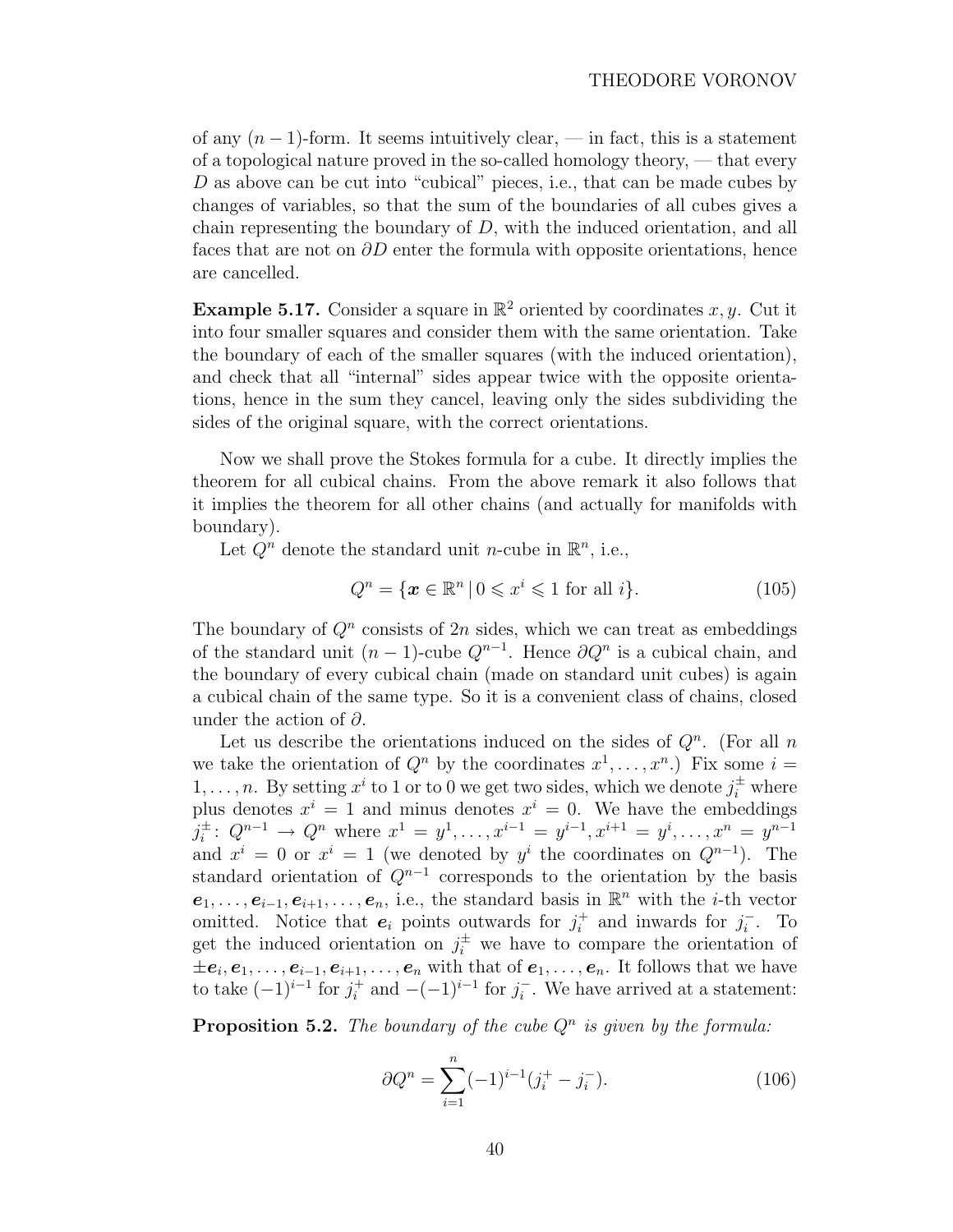<span id="page-40-0"></span>**Problem 5.4.** Check that  $\partial(\partial Q^n) = 0$  as a cubical chain (made of maps  $Q^{n-2} \to Q^n$ ).

Discussion: particular cases, recollection of the meaning of d and exterior product.

# 6 Classical integral theorems

Historical remark.

## 6.1 Forms corresponding to a vector field

In this section we consider  $\mathbb{R}^n$  as a Euclidean space (see Remark [1.2\)](#page-4-0). In particular, in the standard coordinates the scalar product of vectors  $\boldsymbol{X}$  and Y, which we denote  $(X, Y)$  or  $X \cdot Y$ , is given by the formula

$$
(\boldsymbol{X}, \boldsymbol{Y}) = \boldsymbol{X} \cdot \boldsymbol{Y} = X^1 Y^1 + \ldots + X^n Y^n = \sum X^i Y^i.
$$
 (107)

We call coordinates in which the scalar product is given by (107) Cartesian coordinates. In particular, the standard coordinates are Cartesian. It is not difficult to see that all Cartesian coordinates are obtained from the standard coordinates by changes of variables of the form

$$
y^i = \sum A^i_j x^j + b^i \tag{108}
$$

where the matrix  $A = (A_j^i)$  is orthogonal.

In an arbitrary coordinate system the expression for the scalar product will be more complicated.

**Example 6.1.** Consider polar coordinates in  $\mathbb{R}^2$ . To them correspond the basis  $e_r, e_\varphi$ :

$$
\mathbf{e}_r = (\cos \varphi, \sin \varphi) \tag{109}
$$

$$
\mathbf{e}_{\varphi} = (-r\sin\varphi, r\cos\varphi). \tag{110}
$$

For vectors  $\mathbf{X} = X^1 \mathbf{e}_r + X^2 \mathbf{e}_{\varphi}, \mathbf{Y} = X^1 \mathbf{e}_r + X^2 \mathbf{e}_{\varphi}$  we obtain

$$
(\mathbf{X}, \mathbf{Y}) = (X^{1}e_{r} + X^{2}e_{\varphi}, X^{1}e_{r} + X^{2}e_{\varphi}) =
$$
  

$$
X^{1}Y^{1}(e_{r}, e_{r}) + X^{1}Y^{2}(e_{r}, e_{\varphi}) + X^{2}Y^{1}(e_{r}, e_{\varphi}) + X^{2}Y^{2}(e_{\varphi}, e_{\varphi}).
$$

Since from (109),(110) we have  $(e_r, e_r) = 1$ ,  $(e_r, e_{\varphi}) = 0$ , and  $(e_{\varphi}, e_{\varphi}) = r^2$ , we finally obtain

$$
(\mathbf{X}, \mathbf{Y}) = X^1 Y^1 + r^2 X^2 Y^2.
$$
 (111)

This is the formula for the scalar product in polar coordinates.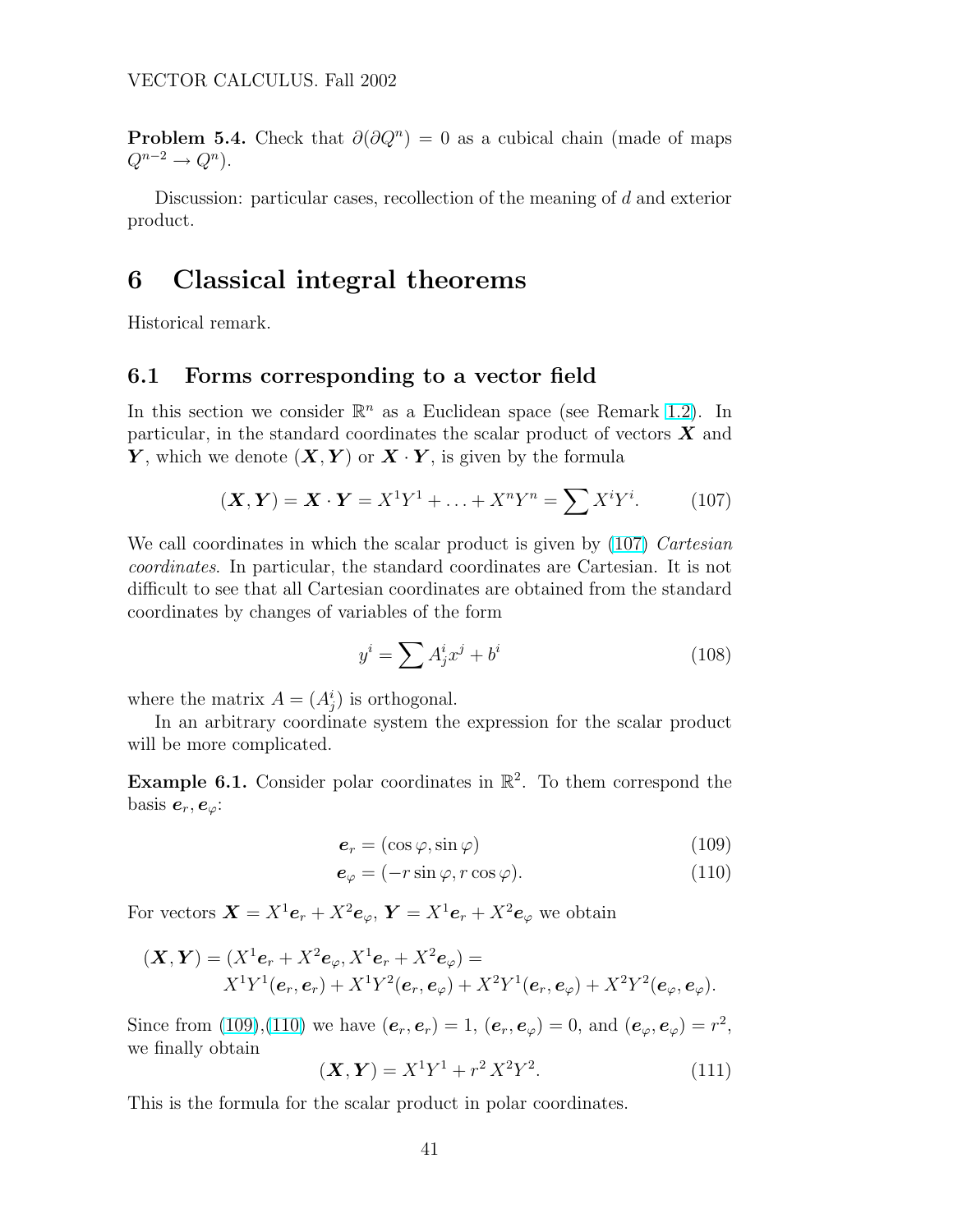In general, if  $\mathbf{X} = \sum X^i \mathbf{e}_i$  in the basis  $\mathbf{e}_i = \frac{\partial \mathbf{x}}{\partial x^i}$  associated with a coordinate system  $x^1, \ldots, x^n$ , and similarly for **Y**, then

$$
(\boldsymbol{X}, \boldsymbol{Y}) = \boldsymbol{X} \cdot \boldsymbol{Y} = \sum X^i Y^j g_{ij}
$$
 (112)

where  $g_{ij} = (e_i, e_j)$ . These coefficients in general depend on point, and the scalar product makes sense only for vectors attached to the same point.

**Example 6.2.** In polar coordinates the matrix  $(g_{ij})$  is

$$
(g_{ij}) = \begin{pmatrix} 1 & 0 \\ 0 & r^2 \end{pmatrix}.
$$
 (113)

**Problem 6.1.** For spherical coordinates  $r, \theta, \varphi$  in  $\mathbb{R}^3$  where

$$
x = r\sin\theta\cos\varphi\tag{114}
$$

$$
y = r\sin\theta\sin\varphi\tag{115}
$$

$$
z = r \cos \theta \tag{116}
$$

calculate pairwise scalar products of  $e_r, e_\theta, e_\varphi$  and show that

$$
(g_{ij}) = \begin{pmatrix} 1 & 0 & 0 \\ 0 & r^2 & 0 \\ 0 & 0 & r^2 \sin^2 \theta \end{pmatrix},
$$
 (117)

so

$$
(\mathbf{X}, \mathbf{Y}) = X^{1}Y^{1} + r^{2}X^{2}Y^{2} + r^{2}\sin^{2}\theta X^{3}Y^{3}.
$$
 (118)

After these preliminaries we can pass to the main topic. Consider vector fields in  $\mathbb{R}^n$ , i.e., smooth functions associating with every point x in some open domain  $U \subset \mathbb{R}^n$  a vector  $\mathbf{X}(x)$  attached to this point:  $x \mapsto \mathbf{X}(x)$ . We can visualize this as arrows attached to all points of  $U$  and smoothly varying with points. Treating them as velocity vectors, we obtain a picture of a vector field as a "flow" in U, so that each vector  $\mathbf{X}(\mathbf{x})$  represents the velocity of the flow at the point  $\boldsymbol{x}$ . This hydrodynamical picture is very helpful.

With every vector field  $\boldsymbol{X}$  in  $\mathbb{R}^n$  are associated two differential forms:

(1) a 1-form denoted  $\mathbf{X} \cdot d\mathbf{r}$ , called the *circulation form* of  $\mathbf{X}$ ,

(2) an  $(n-1)$ -form denoted  $\mathbf{X} \cdot d\mathbf{S}$ , called the flux form of  $\mathbf{X}$ .

Before giving precise definitions, let us give a rough idea. Suppose we visualize X as a flow of some fluid. If  $\gamma$  is a path (or a 1-chain), it is natural to look for the measure of fluid that circulates along  $\gamma$  in a unit of time. Likewise, for an  $(n-1)$ -dimensional surface in  $\mathbb{R}^n$  (or an  $(n-1)$ -chain) it is natural to look for the measure of fluid that passes across the surface in a unit of time. The answers to these questions are given by the integrals of the forms  $\mathbf{X} \cdot d\mathbf{r}$  and  $\mathbf{X} \cdot d\mathbf{S}$  respectively, hence the names. ("Flux" in Latin means "flow".)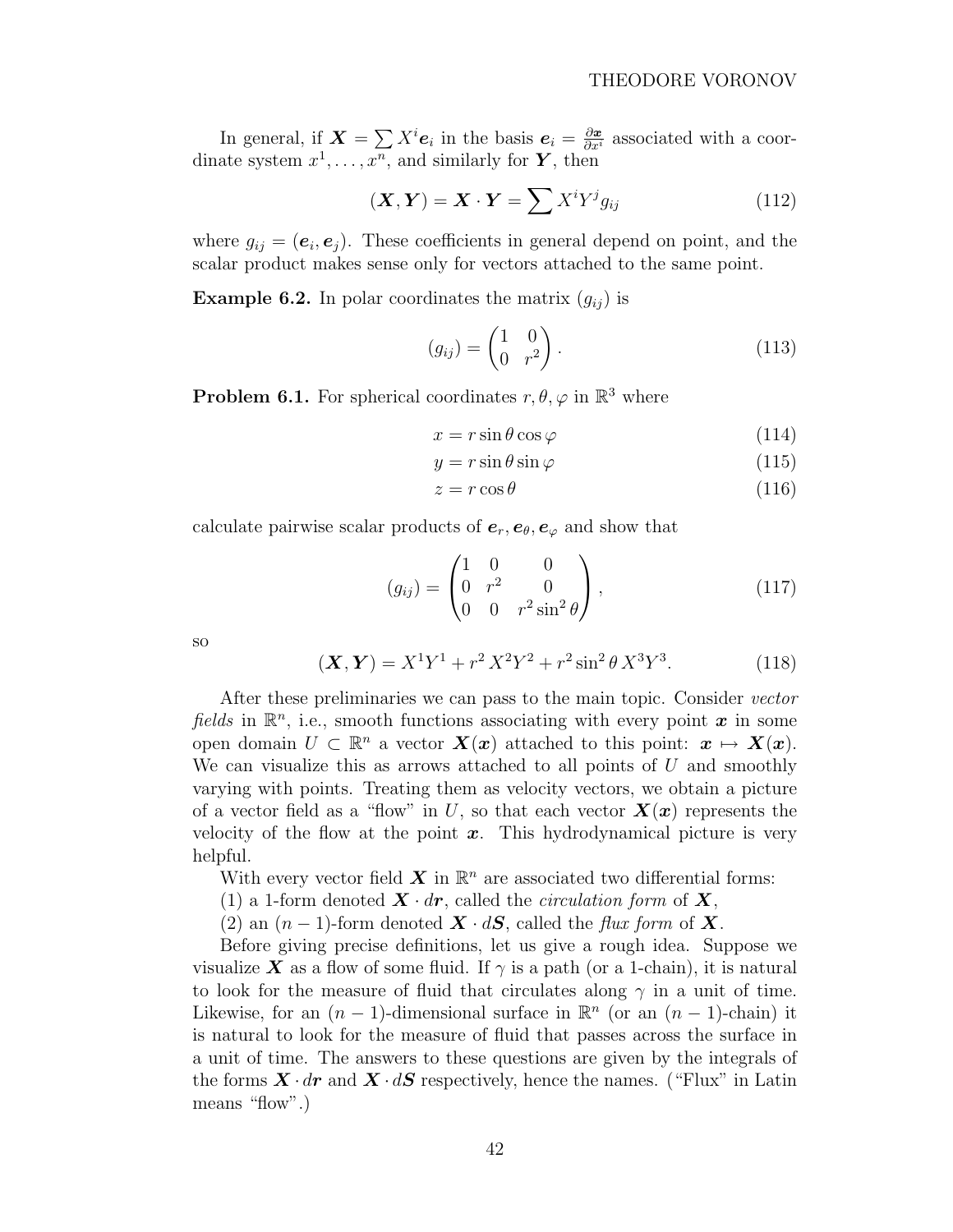**Definition 6.1.** The *circulation form* corresponding to a vector field  $X$ , notation:  $\mathbf{X} \cdot d\mathbf{r}$  (or  $\mathbf{X} \cdot d\mathbf{x}$ ), is a 1-form that on every vector Y takes the value  $(X, Y)$ , the scalar product of X and Y:

$$
\langle \mathbf{X} \cdot d\mathbf{r}, \mathbf{Y} \rangle = (\mathbf{X}, \mathbf{Y}). \tag{119}
$$

We immediately conclude that in Cartesian coordinates, if  $\mathbf{X} = \sum X^i \mathbf{e}_i$ , then

$$
\mathbf{X} \cdot d\mathbf{r} = \sum X^i dx^i. \tag{120}
$$

Indeed, the l.h.s. of (119) is always  $\sum \omega_i Y^i$  in arbitrary coordinates (where maeed, the i.n.s. of (119) is always  $\sum \omega_i r^2$  in arbitrary coordinates (where  $\mathbf{X} \cdot d\mathbf{r} = \omega = \sum \omega_i dx^i$ ). Comparing with [\(107\)](#page-40-0), we get (120). In general coordinates we similarly obtain

$$
\mathbf{X} \cdot d\mathbf{r} = \sum_{i,j} g_{ij} X^i dx^j \tag{121}
$$

where  $g_{ij} = (e_i, e_j)$ .

**Example 6.3.** In the plane, if  $X$  is given in Cartesian coordinates  $x, y$  as  $\mathbf{X} = X^1 \mathbf{e}_1 + X^2 \mathbf{e}_2$ , then

$$
\mathbf{X} \cdot d\mathbf{r} = X^1 dx + X^2 dy.
$$

If X is given in polar coordinates  $r, \varphi$  as  $\mathbf{X} = X^1 \mathbf{e}_r + X^2 \mathbf{e}_{\varphi}$  (the coefficients  $X^1, X^2$  now have a different meaning), then

$$
\mathbf{X} \cdot d\mathbf{r} = X^1 dr + r^2 X^2 d\varphi.
$$

The correspondence between vectors fields and 1-forms given by  $X \mapsto$ The correspondence between vectors helds and 1-forms given by  $\mathbf{X} \mapsto \mathbf{X} \cdot d\mathbf{r}$  is invertible. Any 1-form  $\omega = \sum \omega_i dx^i$  is the circulation form for a unique vector field  $\boldsymbol{X}$ . All we have to do is to solve the equation (121) for the coefficients  $X^i$ . We obtain

$$
\mathbf{X} = \sum_{i,j} g^{ij} \omega_j \,\mathbf{e}_i \tag{122}
$$

where  $g^{ij}$  (with upper indices) are the coefficients of the inverse matrix for  $(g_{ij})$ . An important example is given by the notion of the gradient of a function.

**Definition 6.2.** The *gradient* of a function f, notation: grad f, is the vector field corresponding to the 1-form  $df$ :

$$
\operatorname{grad} f \cdot d\mathbf{r} = df. \tag{123}
$$

Example 6.4. In Cartesian coordinates in  $\mathbb{R}^n$ 

grad 
$$
f = \frac{\partial f}{\partial x^1} \mathbf{e}_1 + \dots + \frac{\partial f}{\partial x^n} \mathbf{e}_n.
$$
 (124)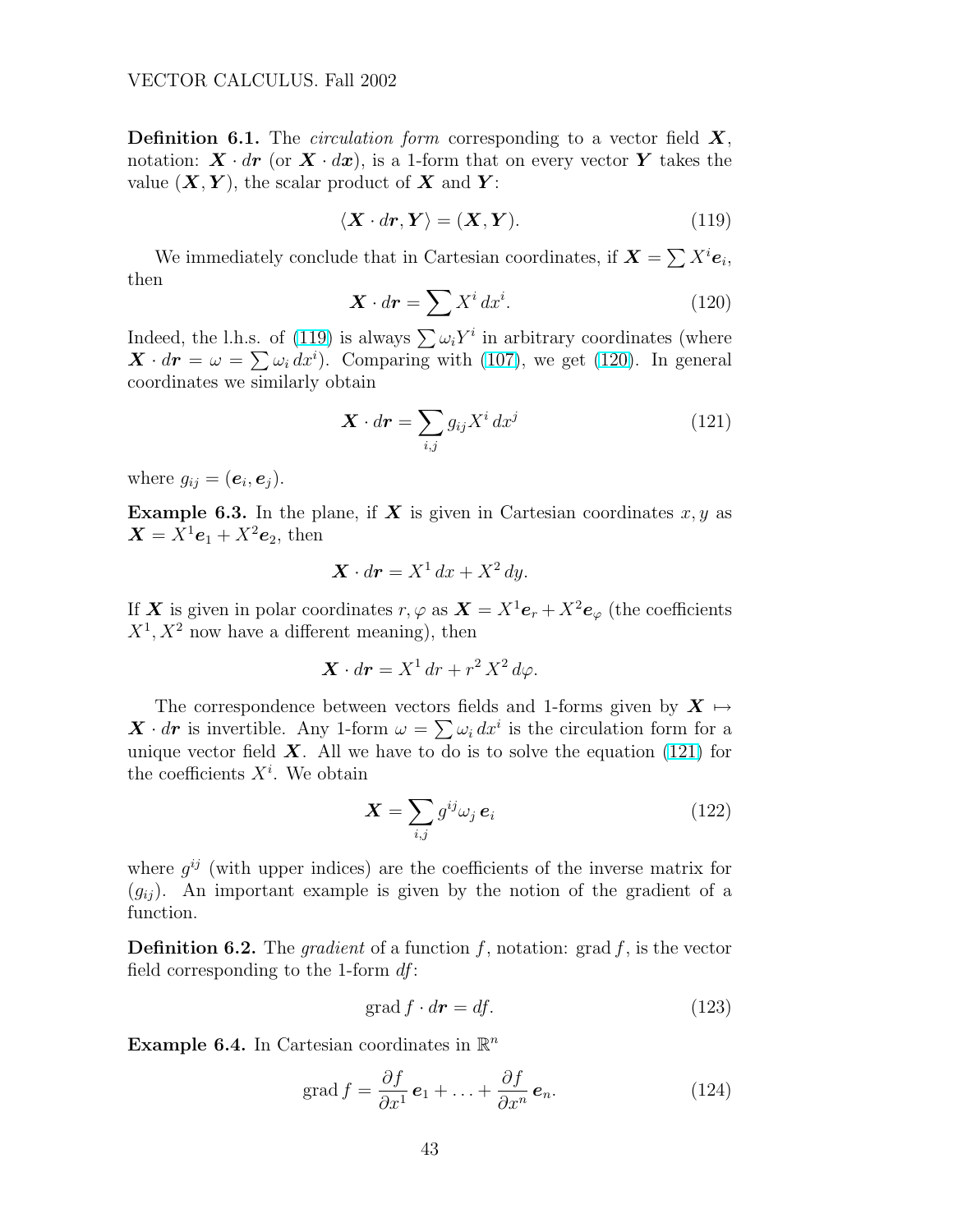<span id="page-43-0"></span>**Example 6.5.** In polar coordinates in  $\mathbb{R}^2$ 

$$
\operatorname{grad} f = \frac{\partial f}{\partial r} \, \mathbf{e}_r + \frac{1}{r^2} \frac{\partial f}{\partial \varphi} \, \mathbf{e}_\varphi. \tag{125}
$$

**Example 6.6.** In spherical coordinates in  $\mathbb{R}^3$ 

grad 
$$
f = \frac{\partial f}{\partial r} \mathbf{e}_r + \frac{1}{r^2} \frac{\partial f}{\partial \theta} \mathbf{e}_{\theta} + \frac{1}{r^2 \sin^2 \theta} \frac{\partial f}{\partial \varphi} \mathbf{e}_{\varphi}.
$$
 (126)

We see that while  $df$  has a universal form in all coordinate systems, the expression for grad f depends on particular coordinates.

Now we shall define the flux form  $\boldsymbol{X} \cdot d\boldsymbol{S}$ . To do so, we have to make a digression and discuss volumes in a Euclidean spaces. Let  $x^1, \ldots, x^n$  be Cartesian coordinates. The volume of any bounded domain  $D \subset \mathbb{R}^n$  is defined as

$$
\text{vol}\,D := \int_D dx^1 \dots dx^n. \tag{127}
$$

It is clear that the definition does not depend on a choice of Cartesian coordinates if the orientation is not changed. (Indeed, the Jacobian is det  $A$  for  $A$ in [\(108\)](#page-40-0), which is  $+1$  or  $-1$ , since A is orthogonal.) Hence we have actually defined the "oriented volume" of an oriented domain  $D$ , the absolute value of which is the usual volume. For  $n = 2$  volume is called *area*. (For  $n = 1$ "volume" is length.)

**Example 6.7.** Let  $\Pi(a, b)$  be a parallelogram spanned by vectors **a** and **b** in  $\mathbb{R}^2$ . Then by a direct calculation of the integral (check!)

area 
$$
\Pi(\boldsymbol{a}, \boldsymbol{b}) = \begin{vmatrix} a^1 & a^2 \\ b^1 & b^2 \end{vmatrix}
$$
 (128)

if  $\mathbf{a} = a^1 \mathbf{e}_1 + a^2 \mathbf{e}_2$ ,  $\mathbf{b} = b^1 \mathbf{e}_1 + b^2 \mathbf{e}_2$  in Cartesian coordinates.

Obviously, this generalizes to an arbitrary  $n:$  in Cartesian coordinates the volume of parallelipiped in  $\mathbb{R}^n$  spanned by vectors  $a_1, \ldots, a_n$  is

$$
\text{vol}\,\Pi(\boldsymbol{a}_1,\ldots,\boldsymbol{a}_n)=\begin{vmatrix} a_1^1 & \ldots & a_1^n \\ \ldots & \ldots & \ldots \\ a_n^1 & \ldots & a_n^n \end{vmatrix}.\tag{129}
$$

It is possible, starting from (128), (129) to give an "intrinsic" expression for this volume, entirely in terms of lengths of the vectors  $a_1, \ldots, a_n$  and angles between them, i.e., in terms of the pairwise scalar products of  $a_i$ .

#### **Lemma 6.1.** For all  $n$ ,

$$
(\text{vol }\Pi(\boldsymbol{a}_1,\ldots,\boldsymbol{a}_n))^2 = \begin{vmatrix} \boldsymbol{a}_1 \cdot \boldsymbol{a}_1 & \ldots & \boldsymbol{a}_1 \cdot \boldsymbol{a}_n \\ \ldots & \ldots & \ldots \\ \boldsymbol{a}_n \cdot \boldsymbol{a}_1 & \ldots & \boldsymbol{a}_n \cdot \boldsymbol{a}_n \end{vmatrix} .
$$
 (130)

At the r.h.s. stands the determinant made of all pairwise scalar products of  $a_i$ .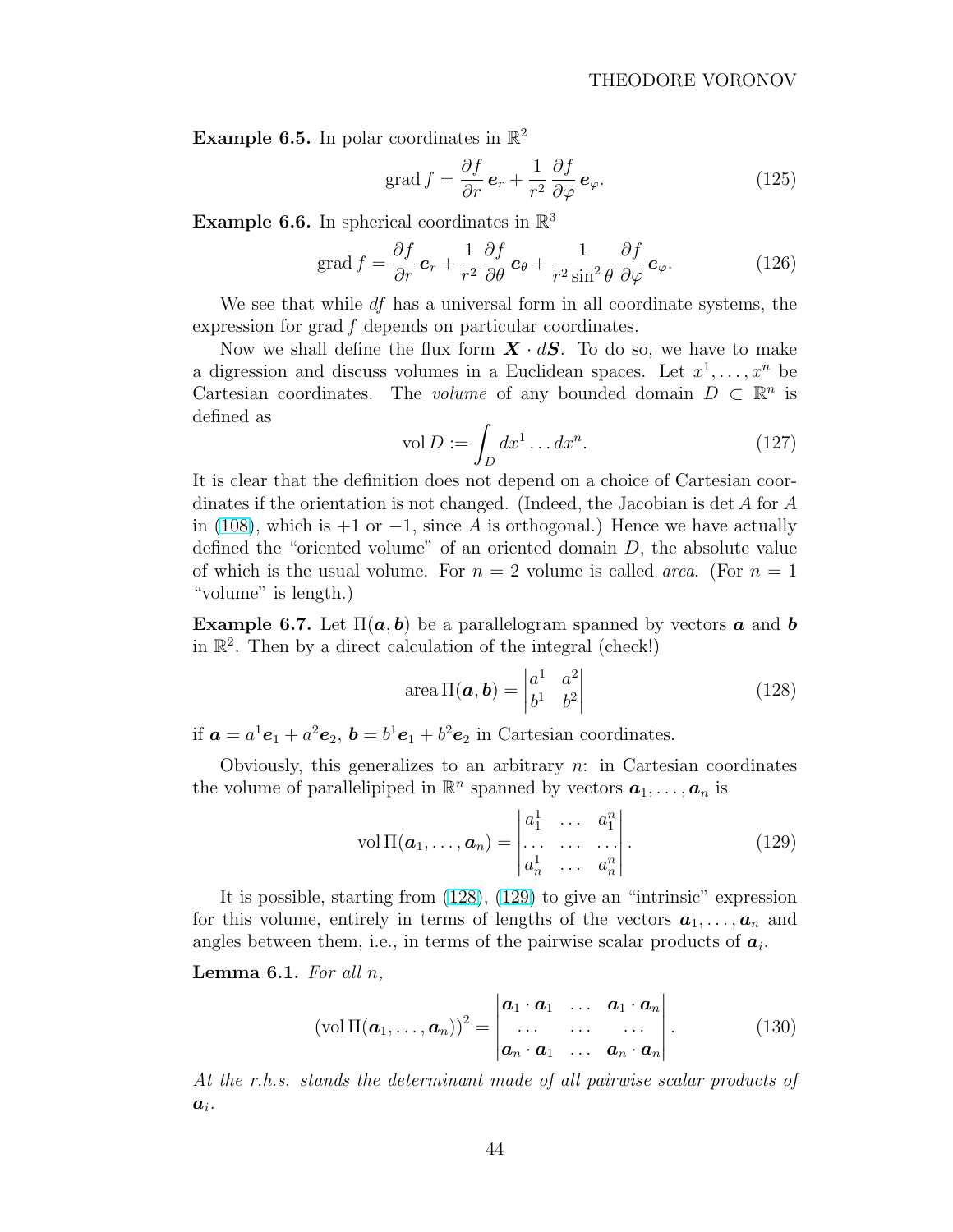This lemma can be proved by induction in n. It is clear for  $n = 1$  $(|a|^2 = a \cdot a)$ . For the inductive step one can notice that both sides does not change if to one of the vectors is added a linear combination of the others. We skip the remaining details.

**Problem 6.2.** Verify [\(130\)](#page-43-0) directly for  $n = 2$ , by explicitly calculating the determinant in the r.h.s. in Cartesian coordinates.

The usefulness of Lemma [6.1](#page-43-0) is double. First, it gives us a coordinate-free formula for the volume of a parallelipiped (and the area of a parallelogram). Second, because it does not involve coordinates, it is applicable to a system of k vectors in *n*-dimensional space for  $k \leq n$  (as any such system is contained in a k-dimensional subspace). It gives in this case a formula for a  $k$ -volume in n-space. For example, it gives a formula for the area of an arbitrary parallelogram in  $\mathbb{R}^3$ .

Corollary 6.1. In arbitrary coordinates the volume of a domain D is

$$
\text{vol } D := \int_D \sqrt{g} \, dx^1 \dots dx^n \tag{131}
$$

where  $g = \det(g_{ij})$ , and  $g_{ij} = e_i \cdot e_j$ .

Indeed, when we calculate the integral in (131), the terms in the integral sum are the volumes of small parallelipipeds spanned by the vectors  $e_1, \ldots, e_n$ multiplied by  $\Delta x^1 \dots \Delta x^n$  (small increments). We calculate each of the small volumes using formula [\(130\)](#page-43-0) and add. Passing to the limit gives (131).

Hence the n-form

$$
dV := \sqrt{g} \, dx^1 \dots dx^n \tag{132}
$$

is the volume form. Its integral over a bounded domain gives the volume of the domain. In particular, in any Cartesian coordinates we have  $g = 1$ , and we return to the original definition of volume.

Similarly we can introduce a "k-dimensional area" (or "k-dimensional volume") element dS for any k-dimensional surface in  $\mathbb{R}^n$ . Standard notation:  $dS$  (regardless of k). It is a k-form that "lives" on a surface, i.e., is a k-form written in terms of parameters on a surface. For any choice of parametrization, say, by variables  $u^1, \ldots, u^k$ , the area element dS has the universal appearance

$$
dS := \sqrt{h} \, du^1 \dots du^k \tag{133}
$$

if we denote by  $h$  the determinant made of pairwise scalar products of the vectors  $e_i := \frac{\partial x}{\partial u^i}$ .

**Example 6.8.** For the sphere of radius R with center at O in  $\mathbb{R}^3$ 

$$
dS = R^2 \sin\theta d\theta d\varphi.
$$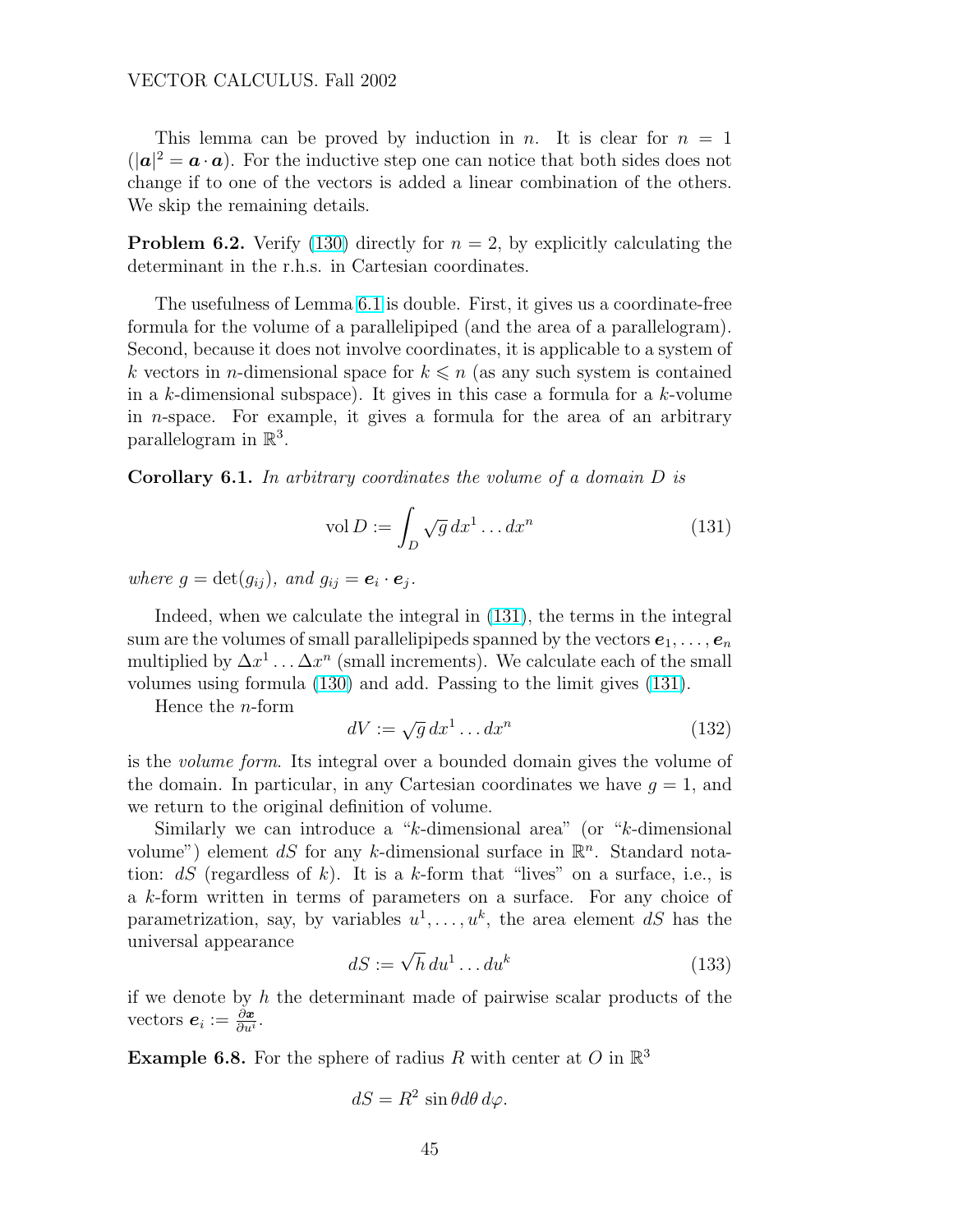<span id="page-45-0"></span>**Remark 6.1.** Volume element  $dV$  and area element  $dS$  are not differentials of any " $V$ " or " $S$ ", in spite of their notation. This notation is traditional and has a meaning of a "small element" giving vol or area after integration.

Now we can define the flux form  $\mathbf{X} \cdot d\mathbf{S}$  for an arbitrary vector field  $\mathbf{X}$ in  $\mathbb{R}^n$ .

**Definition 6.3.** The *flux form* corresponding to a vector field  $\boldsymbol{X}$ , notation:  $\mathbf{X} \cdot d\mathbf{S}$ , is an  $(n-1)$ -form in Cartesian coordinates equal to

$$
\mathbf{X} \cdot d\mathbf{S} = X^1 dx^2 dx^3 \dots dx^n - X^2 dx^1 dx^3 \dots dx^n + \dots + (-1)^{n-1} X^n dx^1 dx^2 \dots dx^{n-1},
$$
\n(134)

**Proposition 6.1.** The pull-back of the flux form  $X \cdot dS$  for a vector field X in  $\mathbb{R}^n$  by any  $(n-1)$ -path  $\Gamma: (u^1, \ldots, u^{n-1}) \mapsto \mathbf{x}(u^1, \ldots, u^{n-1})$  equals

vol  $\Pi(\boldsymbol{X},\boldsymbol{e}_1,\ldots,\boldsymbol{e}_{n-1})\,du^1\ldots\,du^{n-1}.$ 

where  $e_i = \frac{\partial x}{\partial u^i}$  $\frac{\partial \boldsymbol{x}}{\partial u^i}$ , and vol  $\Pi(\boldsymbol{a}, \dots, \boldsymbol{c})$  denotes the volume of a parallelogram spanned by vectors  $a, \ldots, c$ .

*Proof* for  $n = 3$ . Let  $\Gamma: \mathbf{x} = \mathbf{x}(u, v)$  be the 2-path in question. In Cartesian coordinates we have (since  $\Gamma^*(dy\,dz) = (\partial_u y \partial_v z - \partial_v y \partial_u z) du\,dv$ , etc.):

$$
\Gamma^*(\mathbf{X} \cdot d\mathbf{S}) = \Gamma^*(X^1 dy dz - X^2 dx dz + X^3 dx dy) =
$$
\n
$$
X^1 \begin{vmatrix} \partial_u y & \partial_u z \\ \partial_v y & \partial_v z \end{vmatrix} du dv - X^2 \begin{vmatrix} \partial_u x & \partial_u z \\ \partial_v x & \partial_v z \end{vmatrix} du dv + X^3 \begin{vmatrix} \partial_u x & \partial_u y \\ \partial_v x & \partial_v y \end{vmatrix} du dv =
$$
\n
$$
\begin{vmatrix} X^1 & X^2 & X^3 \\ \partial_u x & \partial_u y & \partial_u z \\ \partial_v x & \partial_v y & \partial_v z \end{vmatrix} du dv = \text{vol } \Pi(\mathbf{X}, \mathbf{e}_u, \mathbf{e}_v) du dv.
$$

(Similar proof works in any  $\mathbb{R}^n$ .)

................................. div rotor calculation in arb coord ex in polar coordinates

# 6.2 The Ostrogradski–Gauss and classical Stokes theorems

The specialization of the general Stokes theorem for the flux form  $\mathbf{X} \cdot d\mathbf{S}$  and the circulation form  $\mathbf{X} \cdot d\mathbf{r}$  gives two classical integral theorems traditionally associated with the names of Ostrogradski, Gauss, and Stokes.

Let us fix some orientation in  $\mathbb{R}^n$ . This makes it possible to consider integrals of *n*-forms over any bounded domains  $D \subset \mathbb{R}^n$  without ambiguity in sign.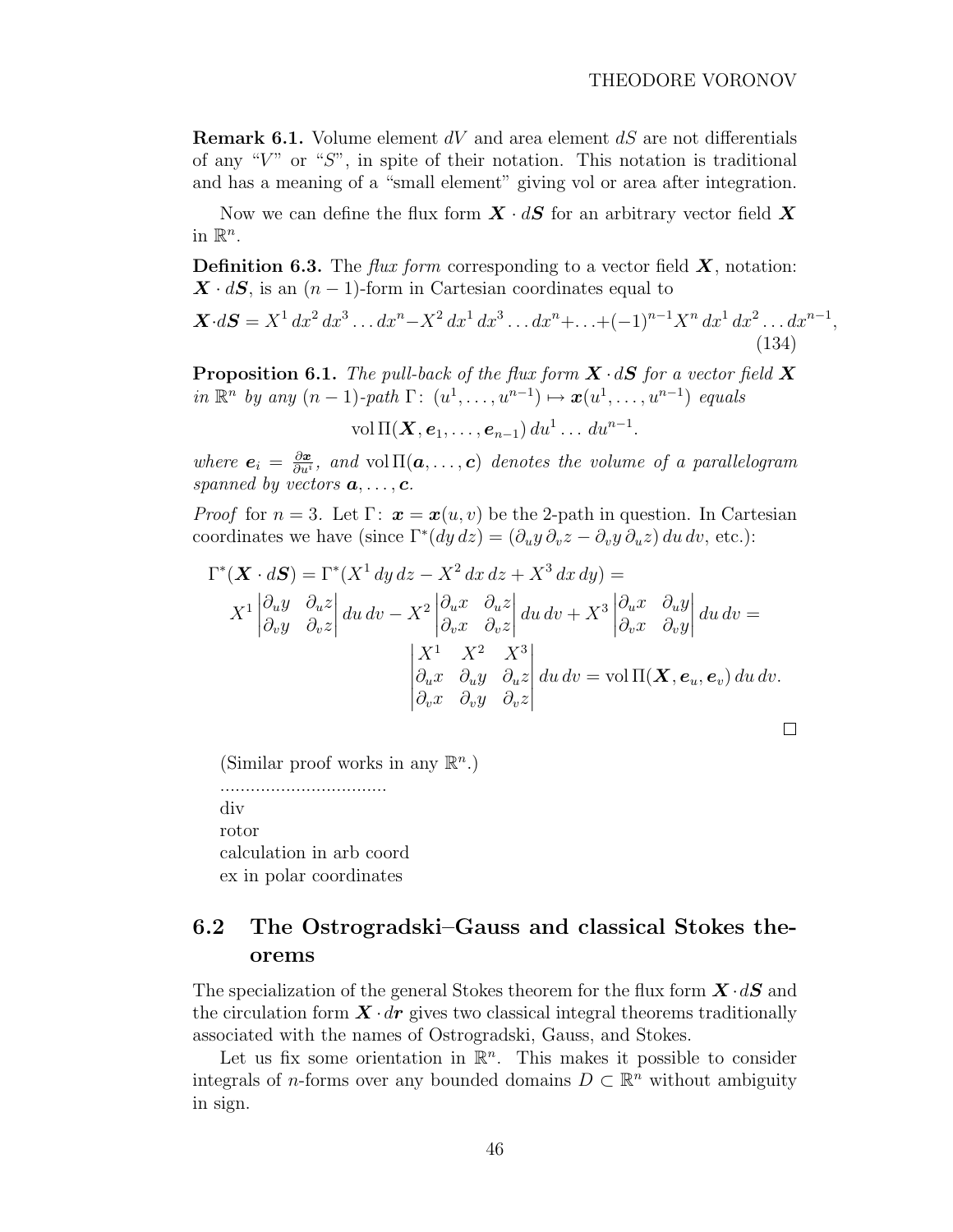**Definition 6.4.** Let S be an oriented surface of dimension  $n-1$  in  $\mathbb{R}^n$  or an  $(n-1)$ -chain. The *flux* of a vector field **X** through S is defined as the integral of the flux form  $\mathbf{X} \cdot d\mathbf{S}$  over S:

$$
\int_S \boldsymbol{X} \cdot d\boldsymbol{S}.
$$

The general Stokes theorem and the definitions of  $X \cdot dS$  and div X immediately imply

**Theorem 6.1 (Ostrogradski–Gauss theorem).** The flux of a vector field **X** through the boundary of any bounded domain  $D \subset \mathbb{R}^n$  equals the volume integral of the divergence of  $X$ :

$$
\oint_{\partial D} \mathbf{X} \cdot d\mathbf{S} = \int_{D} \operatorname{div} \mathbf{X} \, dV. \tag{135}
$$

Written in Cartesian coordinates, equation (135) up to a change in notation coincides with the version [\(104\)](#page-38-0) of the general Stokes theorem (which makes sense without any Euclidean structure). Peculiar for a Euclidean space is the possibility to formulate it in terms of a vector field.

There is an extra statement giving an interpretation of the l.h.s. of (135) that helps to better understand its geometrical meaning. We need the notion of a unit normal for this.

Notice that for any  $(n-1)$ -dimensional surface S in  $\mathbb{R}^n$  at every point of S we can consider a unit normal (a normal vector of unit length)  $n$ . It is defined up to a sign:  $\pm n$ . However, if the surface is oriented, the direction of  $n$  is defined uniquely. Recall that we have fixed an orientation in the ambient space. The condition is that the basis  $n, g_1, \ldots, g_{n-1}$  gives the orientation of  $\mathbb{R}^n$  if the basis  $g_1, \ldots, g_{n-1}$  gives the orientation of the surface S. Conversely, if  $\boldsymbol{n}$  is given, this fixes an orientation of S, from the chosen orientation of  $\mathbb{R}^n$ .

**Example 6.9.** If  $S = \partial D$  with the induced orientation (see Definition [5.1\)](#page-35-0), then  $n$  must point outwards. Hence  $n$  is the *outward normal*, and Definition [5.1](#page-35-0) is often referred to as the "outward normal rule".

**Example 6.10.** In  $\mathbb{R}^3$ , if a piece of a surface is given in the parametric form as  $\mathbf{x} = \mathbf{x}(u, v)$ , then the parameters  $u, v$  define an orientation of the surface via the basis  $e_u = \frac{\partial x}{\partial u}, e_v = \frac{\partial x}{\partial v}$  of the tangent plane. The unit normal corresponding to this orientation is given by

$$
n = \frac{e_u \times e_v}{|e_u \times e_v|}.
$$
 (136)

Indeed, the rule defining the cross product is that  $a, b, a \times b$  should give a positive basis, and this is equivalent to  $\boldsymbol{a} \times \boldsymbol{b}$ ,  $\boldsymbol{a}$ ,  $\boldsymbol{b}$  giving a positive basis.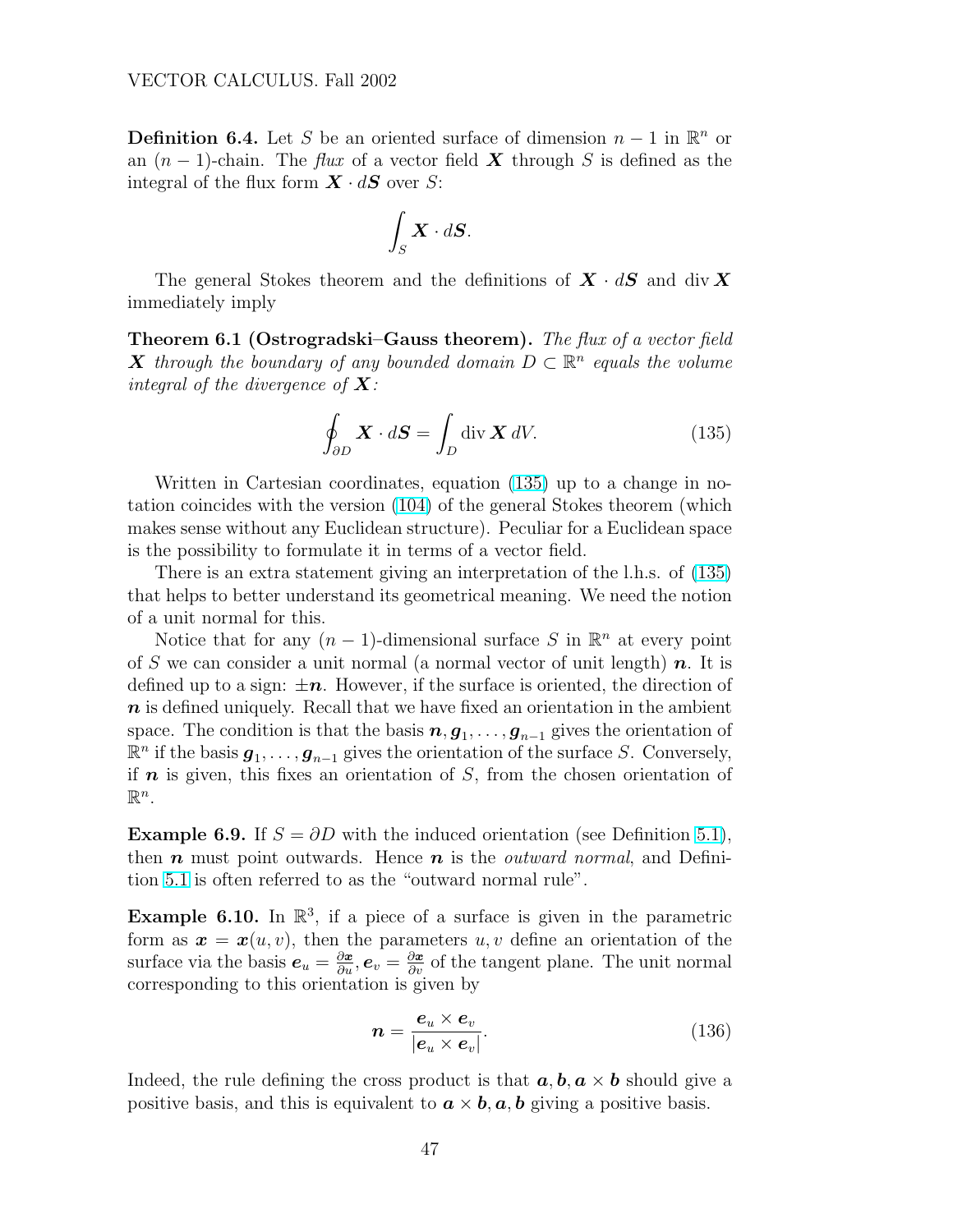(Actually, this is valid for arbitrary dimension  $n$  if the notion of a "cross" product" is suitably generalized, so that it takes as arguments  $n - 1$  vectors instead of 2 vectors in  $\mathbb{R}^3$ .)

**Proposition 6.2.** The restriction of the flux form  $\mathbf{X} \cdot d\mathbf{S}$  to any oriented surface of dimension  $n-1$  in  $\mathbb{R}^n$  equals  $(X \cdot n)$  dS where  $n$  is the corresponding unit normal and dS is the area element.

*Proof* (for  $n = 3$ ). Immediately follows from Proposition [6.1](#page-45-0) and the formula for the normal vector.  $\Box$ 

It follows that for the same magnitude of  $X$ , the "elementary " flux of X through a surface S near some point is maximal for X normal to S, and equals zero for  $\boldsymbol{X}$  tangent to  $S$ , which is exactly our intuitive picture of a "flow across the surface  $S$ ".

**Example 6.11.** Find the flux of a "constant flow" along the x-axis,

$$
\bm{X}=a\,\bm{e}_1
$$

across a unit square in the plane  $P_{\alpha}$  passing through the y-axis with an orientation specified by a unit normal  $\mathbf{n} = (\cos \alpha, 0, \sin \alpha)$  (so the plane is at angle  $\alpha$  with the z-axis). By Proposition 6.2,  $\mathbf{X} \cdot d\mathbf{S} = (a \cos \alpha) dS$ ; thus the flux is  $a \cos \alpha$ . It takes the maximal value a when  $\alpha = 0$ , and when we rotate the plane the flux decreases to 0 for  $\alpha = \pi/2$ , becomes negative, and takes the value  $-a$  for  $\alpha = \pi$ , when the orientation is "opposite to the flow".

Example 6.12. Consider the flux of the vector field

$$
E = -\frac{r}{r^3} \tag{137}
$$

in  $\mathbb{R}^3$  (the "Coulomb force") through the sphere of radius R oriented by the outward normal. The Ostrogradski–Gauss theorem is not applicable because  $\boldsymbol{E}$  is not defined at the origin O. (There is a trick overcoming this, see Example [5.16.](#page-37-0)) Using Proposition 6.2 we can evaluate the flux easily. Indeed, as  $r$  points in the direction of the outward normal, we have  $(\mathbf{E} \cdot \mathbf{n}) dS = -RR^{-3} dS = -R^{-2} dS$  (as  $r = R$  on the sphere). Hence

$$
\oint_{S_R} \mathbf{E} \cdot d\mathbf{S} = \oint_{S_R} (\mathbf{E} \cdot \mathbf{n}) dS = -R^{-2} \oint_{S_R} dS = -R^{-2} \operatorname{area} S_R = -4\pi. \tag{138}
$$

We see that remarkably the flux does not depend on radius. The explanation is that the form  $-r^{-3}r \cdot dS$  is closed, or, equivalently, that div  $(-r^{-3}r) = 0$ , for  $r \neq 0$ , in  $\mathbb{R}^3$ .